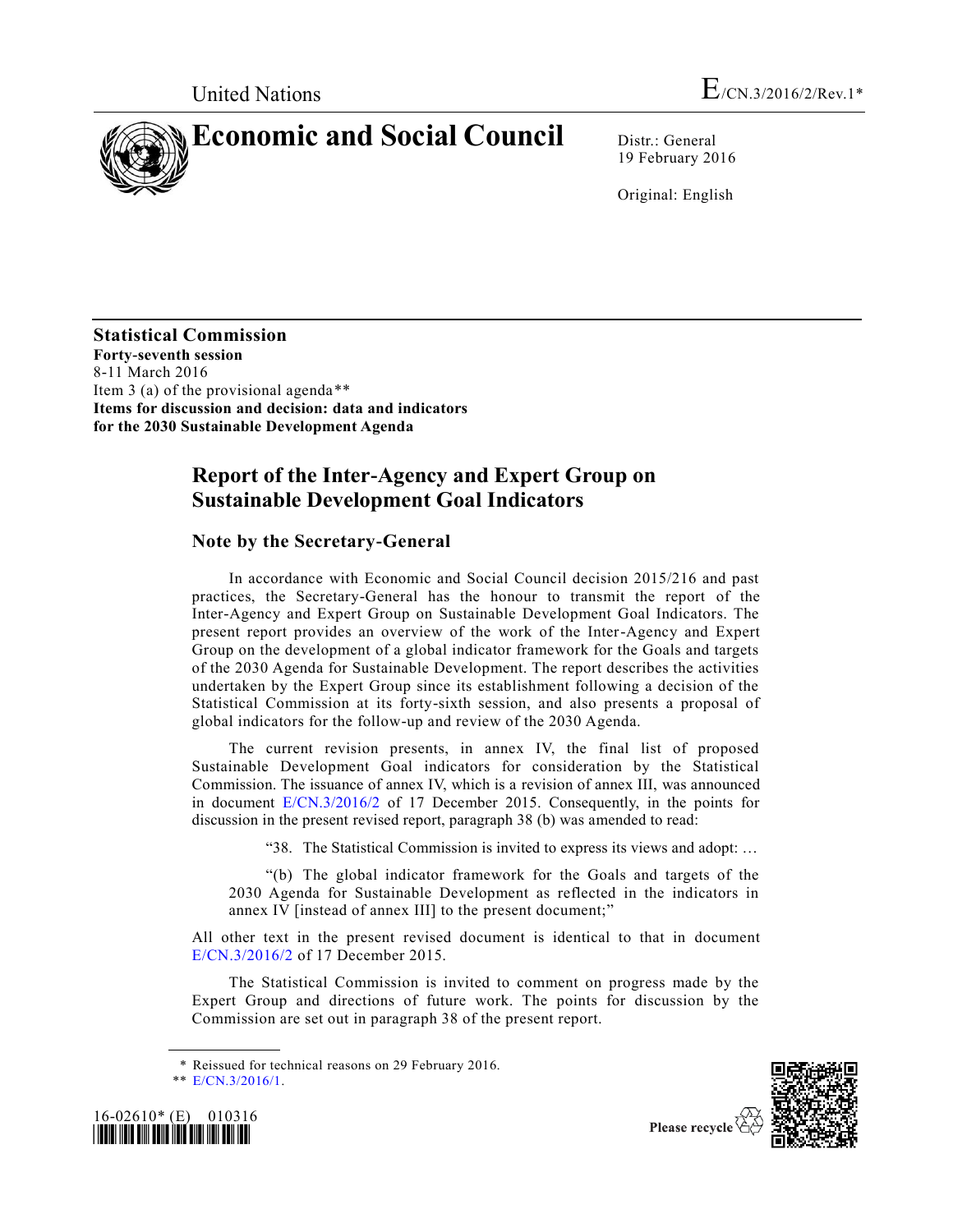# **I. Background**

1. At its forty-sixth session, the Statistical Commission endorsed the formation of the Inter-Agency and Expert Group on Sustainable Development Goal Indicators and decided that its proposed terms of reference would be revised based on the discussion at that session. It emphasized that national statistical offices were to play the leading role in the development of the indicator framework to ensure national ownership, and agreed that the Expert Group should include representatives from national statistical offices and, as observers, representatives from national statistical offices of countries not members of the Expert Group, as well as from regional and international organizations and agencies. Additionally, in the terms of reference, it was noted that the Group would work in an open and transparent manner. In order to ensure equitable regional representation and technical expertise, existing regional mechanisms were requested to nominate the members of the Group. The Commission also requested that the conclusions of the Expert Group Meeting on the Indicator Framework for the Post-2015 Development Agenda, held on 25 and 26 February 2015, be taken into account by the Expert Group in its programme of work.

2. Following its forty-sixth session, the 24 elected members of the Statistical Commission, taking into account the discussion at the meeting, proposed a revision of the terms of reference of the Expert Group, to be used in the interim, until the next session of the Commission (see annex I).

3. The elected members of the Statistical Commission also agreed on a proposal for geographical representation on the Expert Group. As requested by the Chair of the Commission, and with the support of the regional commissions, the regional statistical mechanisms nominated members of the Group from their respective regions. By the time of the first meeting of the Group, on 1 and 2 June 2015, four of the five regions had submitted all of their nominations. The Group is presently composed of 28 representatives of national statistical offices (see annex II) and includes, as observers, representatives of countries not members of the Group and of the regional commissions and regional and international agencies, which have provided important technical advice and support throughout the process thus far. Members of the Expert Group are expected to consult regularly with countries in their respective regions and subregions so that they can adequately represent the positions of all countries. Countries that are not members of the Group have also actively participated in its work as observers, including by sending inputs and expressing their views in electronic consultations and, in some cases, by participating in the Group's meetings. The Group is currently chaired by Mexico and the Philippines.

4. The important mandate of the General Assembly to the Statistical Commission for the development and implementation of the proposed global indicator framework was reiterated by the Assembly in its resolution 70/1, "Transforming our world: the 2030 Agenda for Sustainable Development", adopted at the United Nations summit for the adoption of the post-2015 development agenda on 25 September 2015. In the 2030 Agenda, Member States referred to "the global indicator framework, to be developed by the Inter-Agency and Expert Group on Sustainable Development Goal Indicators" to "be agreed by the Statistical Commission by March 2016 and adopted thereafter by the Economic and Social Council and the General Assembly, in line with existing mandates" (resolution 70/1,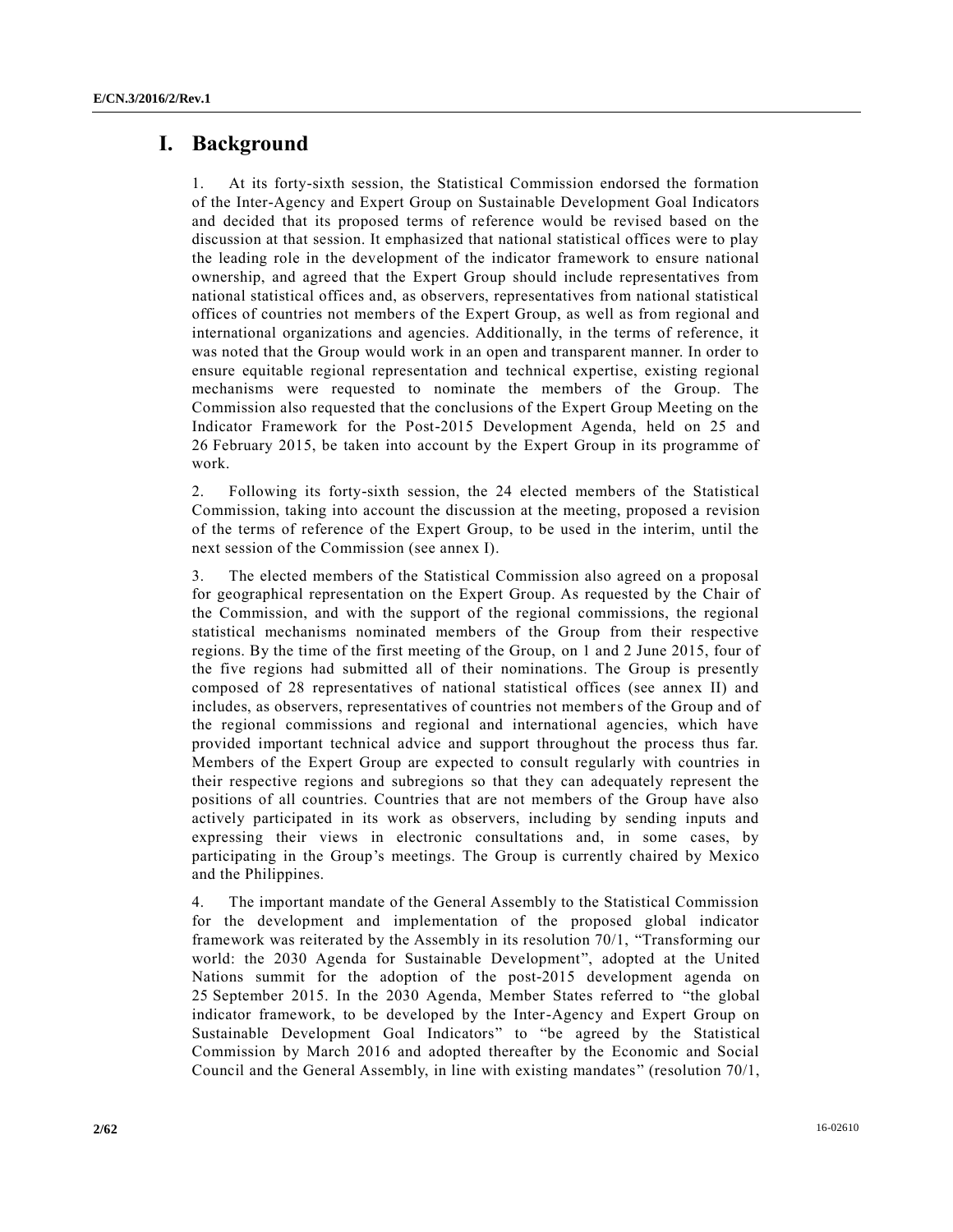para. 75). Furthermore, Member States agreed that "follow-up and review at the high-level political forum will be informed by an annual progress report on the Sustainable Development Goals to be prepared by the Secretary-General in cooperation with the United Nations system, based on the global indicator framework and data produced by national statistical systems and information collected at the regional level", providing a mandate to the Secretariat to prepare an annual progress report on the Sustainable Development Goals based on the indicators as developed and implemented by the Expert Group (ibid., para. 83). The indicators will be contained in a database of all available international data series maintained by the Statistics Division of the Department of Economic and Social Affairs of the Secretariat.

5. Member States also recognized the importance of adequate data for the follow-up and review of progress made in implementing the Goals and targets of the 2030 Agenda and agreed to intensify efforts to strengthen statistical capacities and to enhance capacity-building support for developing countries, particularly African countries, least developed countries, landlocked developing countries, small island developing States and middle-income countries (resolution 70/1, para. 74 (h)).

6. Member States also recognized that the basic principle of the 2030 Agenda that no one is to be left behind — will require a significant level of data disaggregation and stressed that "quality, accessible, timely and reliable disaggregated data will be needed to help with the measurement of progress and to ensure that no one is left behind" (resolution 70/1, para. 48).

7. Member States committed themselves to the systematic follow-up and review of the implementation of the 2030 Agenda at the national, regional and global levels and to the agreement that global indicators will be complemented by indicators at the regional and national levels to be developed by Member States (resolution 70/1, paras. 72 and 75). Member States will develop their national indicators in line with the principle of the 2030 Agenda that targets are defined as aspirational and global, with each Government setting its own national targets guided by the global level of ambition but taking into account national circumstances (ibid., para. 55).

# **II. Process of the development of the global indicator framework**

8. As mandated by the General Assembly in its resolution 70/1, the global indicator framework "will be simple yet robust, address all Sustainable Development Goals and targets, including for means of implementation, and preserve the political balance, integration and ambition contained therein" (resolution 70/1, para. 75). The Expert Group has worked very intensively and made every effort to ensure that these principles be fully respected.

9. As acknowledged by Member States in resolution 70/1, work will need to be undertaken to establish the baseline data where these are not yet available. It is envisaged that the full development of the indicator framework is a process that requires time and needs to include the possibility of refinement as knowledge and data availability improve.

10. At the intergovernmental negotiations on indicators held on 23 and 24 March 2015, the Chair of the Statistical Commission introduced a technical report by the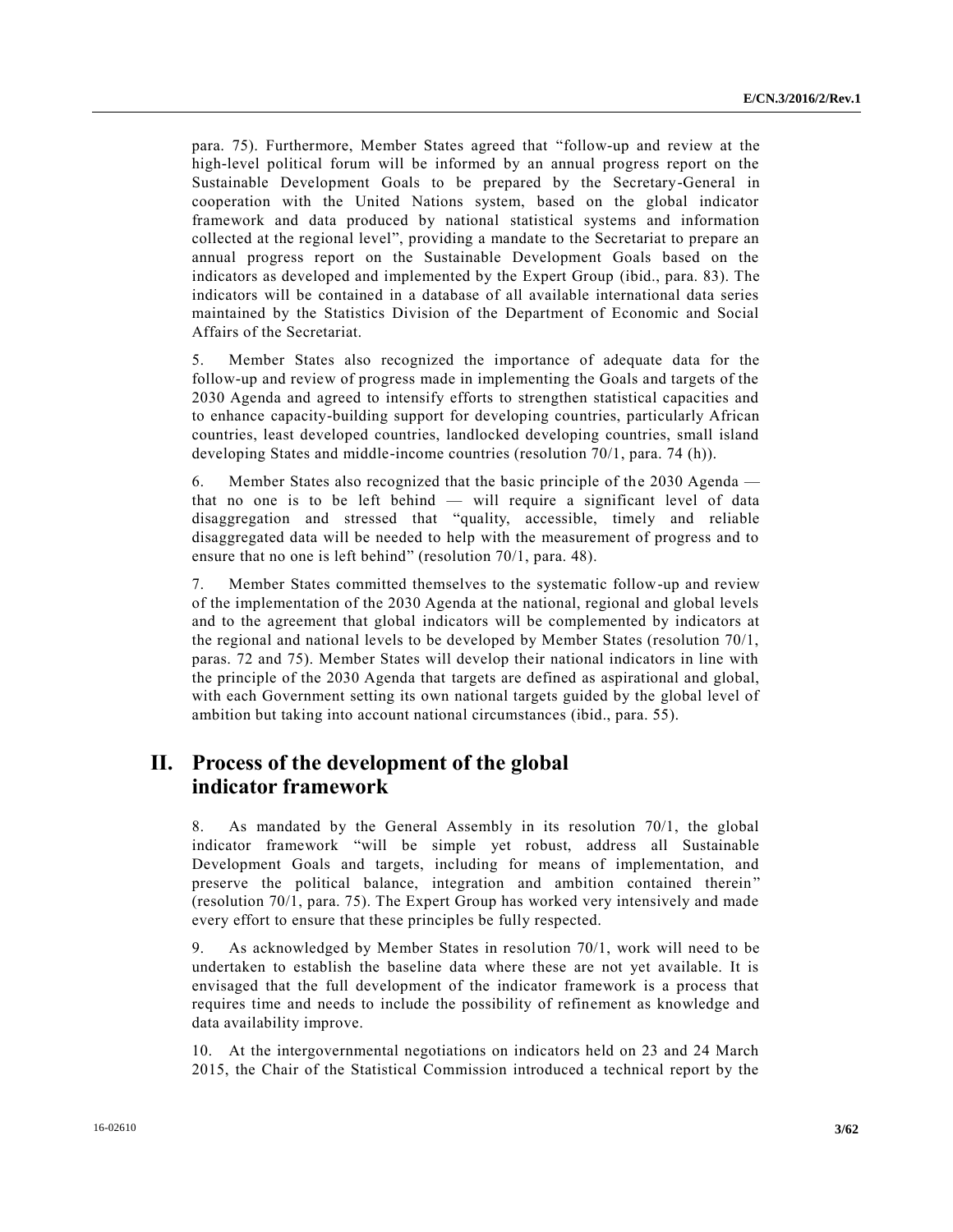Commission presenting an assessment by national statistical offices of preliminary and indicative proposals for the indicators prepared by experts within the United Nations system. In that report, Member States expressed their support for the road map agreed upon by the Commission for the development of a global indicator framework and its timetable. Following this first briefing, the Commission provided regular updates to the General Assembly on the progress of work on the global indicator framework, including three briefings by the Chair of the Commission in May, July and November 2015. This has allowed for a much needed dialogue between the statistical and political communities, with the recognition that, while the work for the development of the global indicators is highly technical, the political process needs to be kept informed as the indicators will be an integral part of the overall agenda.

# **Work undertaken by the Inter-Agency and Expert Group on Sustainable Development Goal Indicators**

11. At the first meeting of the Expert Group, held in New York, on 1 and 2 June 2015, members discussed the methods of work of the Group, the process for the selection of indicators and other critical issues, such as interlinkages across targets and data disaggregation. The meeting also reviewed a first compilation of indicator proposals and associated metadata prepared by the Statistics Division, based on the initial assessment by national statistical offices of the proposals provided by international agencies responsible for compiling and monitoring global indicators. The members of the Group were also provided with a compilation of inputs received from civil society, academia and the private sector through a wide consultation carried out before the meeting. At the meeting, it was agreed that two discussion streams would be established, a first discussion stream focusing on conceptual frameworks and indicator concepts and definitions and a second focusing on identifying interlinkages across Goals and targets.

12. Between 7 July and 9 August 2015, a consultation was conducted among the members of the Expert Group within the two discussion streams. In addition, a parallel consultation was held with observers (regional and international agencies and countries that were not members of the Group) who provided additional inputs and suggestions on the proposed indicators. From 11 August to 14 September 2015, an open consultation was held on the indicator proposals with all countries, regional and international agencies, civil society, academia and the private s ector. The list of proposals reviewed in this phase of the consultation incorporated all inputs, comments or corrections received from experts from the international agencies at the first meeting of the Group or immediately after, as well as the changes in the Goals and targets adopted by the intergovernmental negotiations on the Sustainable Development Goals and included in the final proposal, "Transforming our world: the 2030 Agenda for Sustainable Development".

13. At the end of the consultation, the Statistics Division prepared a summary of all inputs received, which was made available on the website of the Expert Group (http://unstats.un.org/sdgs/iaeg-sdgs) on 25 September 2015 (see "Summary of comments, 25 September 2015") and also provided a compilation of detailed inputs from civil society, academia and the private sector to the members of the Group.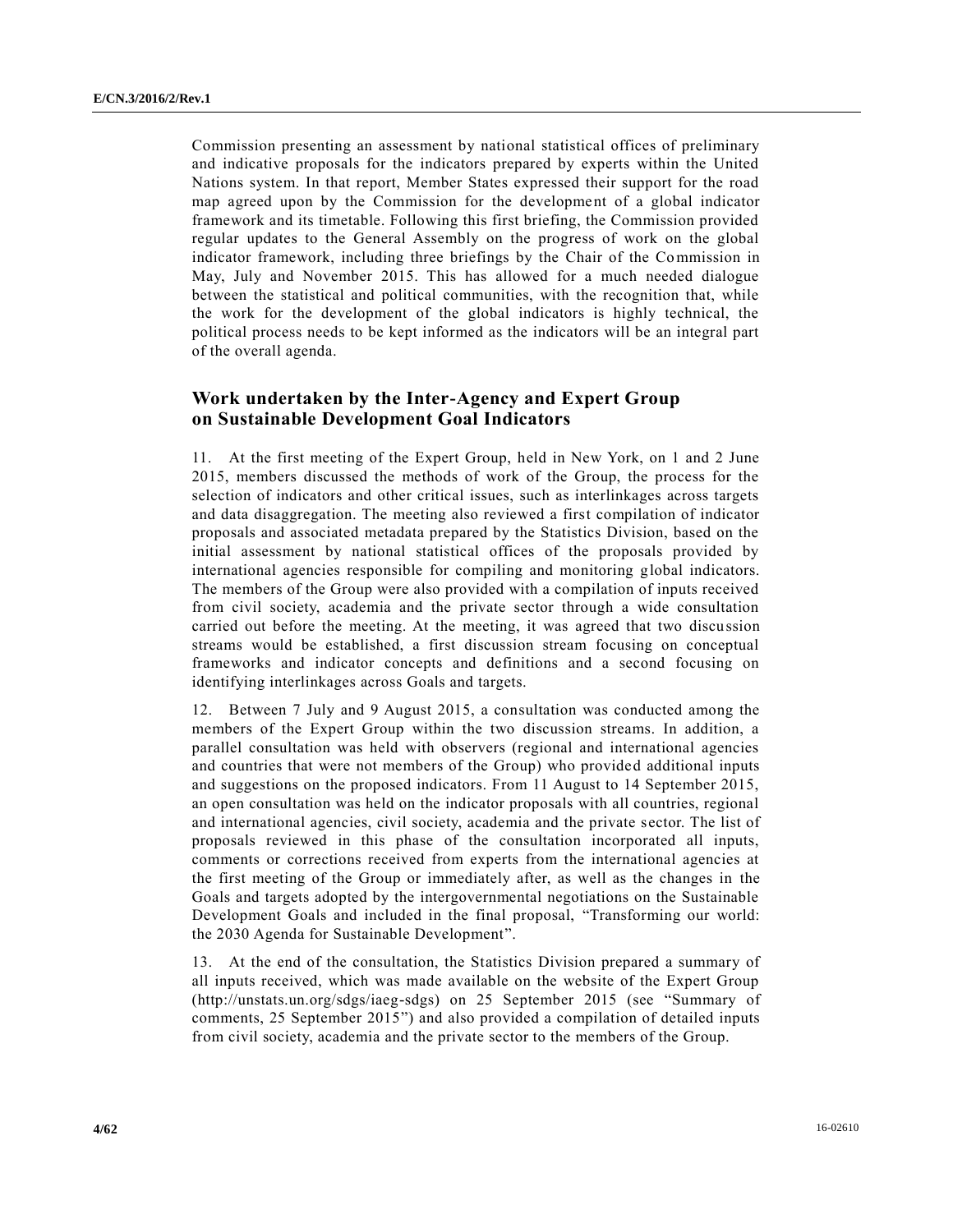14. In addition to the structured consultations, the members of the Expert Group and the Statistics Division have undertaken numerous activities engaging with Member States, agencies and civil society, and have participated in briefings and technical consultations.

15. The more than two months of consultations have yielded an exceptional wealth of proposals and inputs, which were compiled and provided to the members of the Expert Group for their final review ahead of their second meeting. Based on the comments by the members of the Group, the Secretariat proposed a grouping of the indicators into three categories, with the objective of making the best use of time at the second meeting, which would not have allowed for an extensive discussion on all 225 proposals for indicators. The categories considered were the following: those with general agreement ("green"), those with some unresolved issues ("yellow"), and those where it appeared that more in-depth discussion was still needed ("grey"). The members of the Group agreed on the proposal and only the indicators coded in yellow were discussed at the second meeting.

16. The second meeting of the Expert Group was held from 26 to 28 October 2015 in Bangkok, with the aim of reviewing and discussing the proposed indicators and defining the next steps in the process. Over 220 participants attended, including representatives of 24 of the 28 members of the Group, and close to 200 observers, including Member States that are not members of the Group, as well as representatives of international and regional organizations and civil society, academia and the private sector. The discussion focused on the second group of indicators — those coded as "yellow".

17. The meeting reviewed a total of 81 "yellow" indicators and 32 proposals for additional indicators to cover targets with multiple elements. At the conclusion of the deliberations, the members of the Expert Group agreed to code the indicators discussed as follows: 67 "green", indicating that the majority of the members of the Group had no serious concerns on the proposals; 34 as "grey"; and 2 for deletion. The members of the Group also concluded that the "grey" indicators would be taken up for discussion at a later stage, while the "green" indicators would be finalized in time for the submission of the report to the Statistical Commission. Indicators coded as "grey" were mainly those that the members had agreed to include in the list and implementation plans, but on which they had not reached broad consensus either because the exact formulation needed to be finalized or because different options were still being considered. Indicators that were still being discussed in other intergovernmental processes or that addressed issues being reviewed within other intergovernmental processes were also coded as "grey" in order to allow the other processes to be completed. These included indicators being discussed by the open ended intergovernmental expert working group on terminology and indicators related to disaster risk reduction and indicators related to climate change issues that would be reviewed after the conclusion of the twenty-first session of the Conference of the Parties to the United Nations Framework Convention on Climate Change, held in Paris from 30 November to 11 December 2015 (the United Nations Climate Change Conference).

18. The meeting was a critical step in the development process of the global indicator framework as it produced broad consensus on the large majority of the proposed indicators and on the next steps for the finalization of the propos al. The meeting allowed for a very intense discussion among the core members of the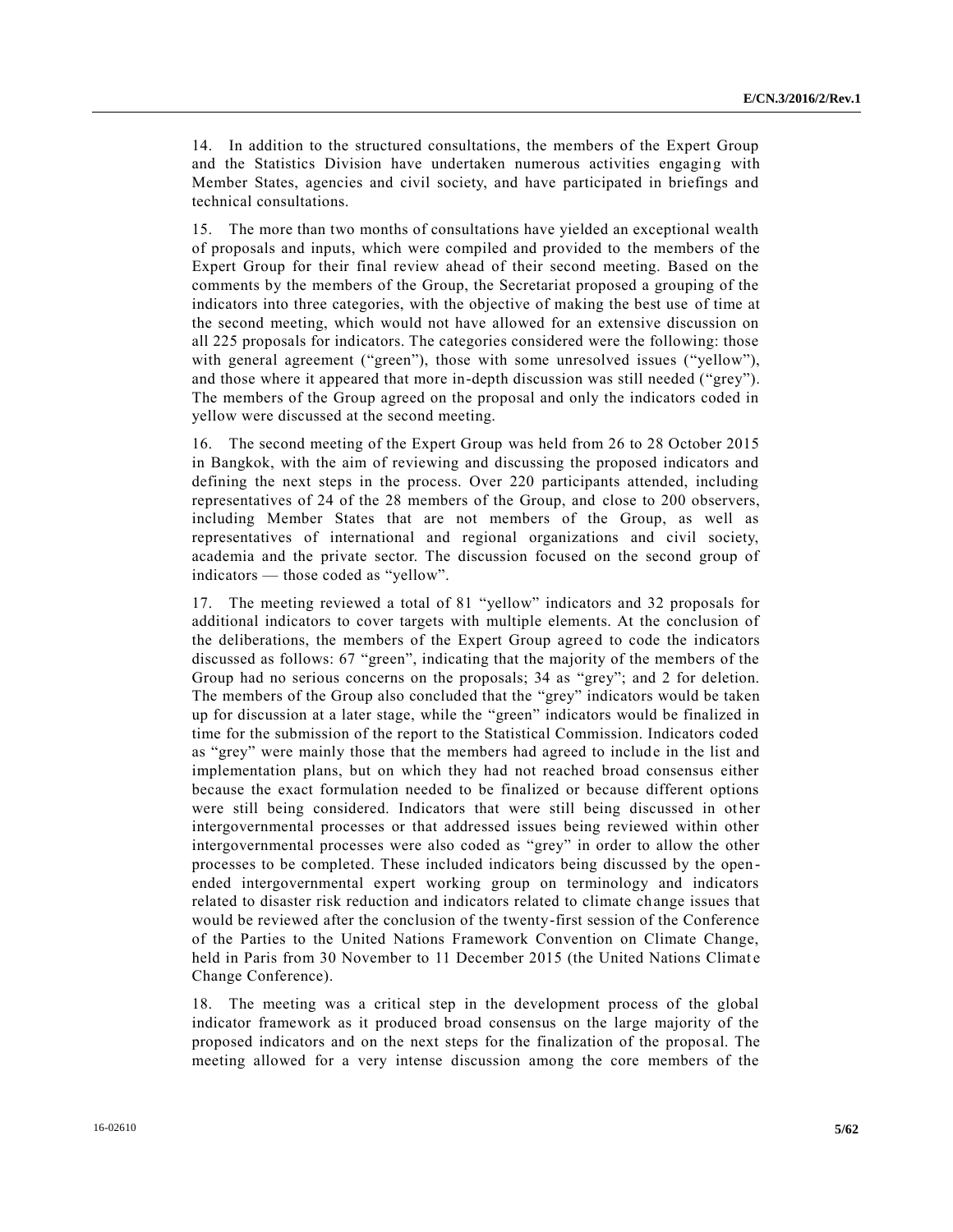Expert Group and productive interactions and exchange with experts from international agencies and countries that are not members of the Group, as well as a large number of representatives from civil society, academia and the private sector.

19. In early November, after the second meeting, there was a brief open consultation with experts from international agencies, Member States that are not members of the Expert Group and other stakeholders on the "green" indicators. Based on all inputs provided, the Group finalized the "green" indicators by holding an additional phase of consultations among the members. At the time of the preparation of the present report, a total of 229 indicators were included in the proposal, including 149 "green" and 80 "grey" indicators. The Group also agreed on a workplan for further review and consultation on the "grey" indicators, to be presented as part of a background document to be submitted to the Statistical Commission at its forty-seventh session in February 2016. The background document will describe the work conducted by the Group on this set of indicators, highlighting those cases where further work is still needed.

# **III. Introduction of the global indicator framework**

# **A. Indicator framework for global monitoring**

20. In its resolution 70/1, the General Assembly requested that the Goals and targets be followed up and reviewed using a set of global indicators. The proposed indicators for the review of the 2030 Agenda presented in this report are the result of an inclusive, open and transparent consultative process that involved a large number of stakeholders, guided by the requests and recommendations of Member States at the General Assembly. As indicated by Member States of the Open Working Group of the General Assembly on Sustainable Development Goals in its report dated 12 August 2014, the Sustainable Development Goals "are accompanied by targets and will be further elaborated through indicators focused on measurable outcomes. They are action oriented, global in nature and universally applicable. They take into account different national realities, capacities and levels of development and respect national policies and priorities".<sup>1</sup>

21. During the review of proposals and selection of the indicators, the Expert Group considered issues of relevance, methodological soundness and measurability. Other overarching criteria for the selection of the global indicators included the need for the total number to be limited and for the indicators to be easy to communicate.

22. The members of the Expert Group discussed the issue of interlinkages and multipurpose indicators, with a view to limiting the number of indicators. In several cases, one multipurpose indicator was identified as appropriate for the measurement of progress in more than one target. However, at the same time, where targets covered several different elements, more than one indicator was proposed per target. The members also recognized that, in several cases, not all the multiple aspects of the targets are addressed by the indicators and that, in the long term, efforts will need to be made by the statistical community to identify indicators to complement the existing ones.

**\_\_\_\_\_\_\_\_\_\_\_\_\_\_\_\_\_\_**

 $1$  [A/68/970](http://undocs.org/A/68/970) and Corr.1, sect. IV, para. 18.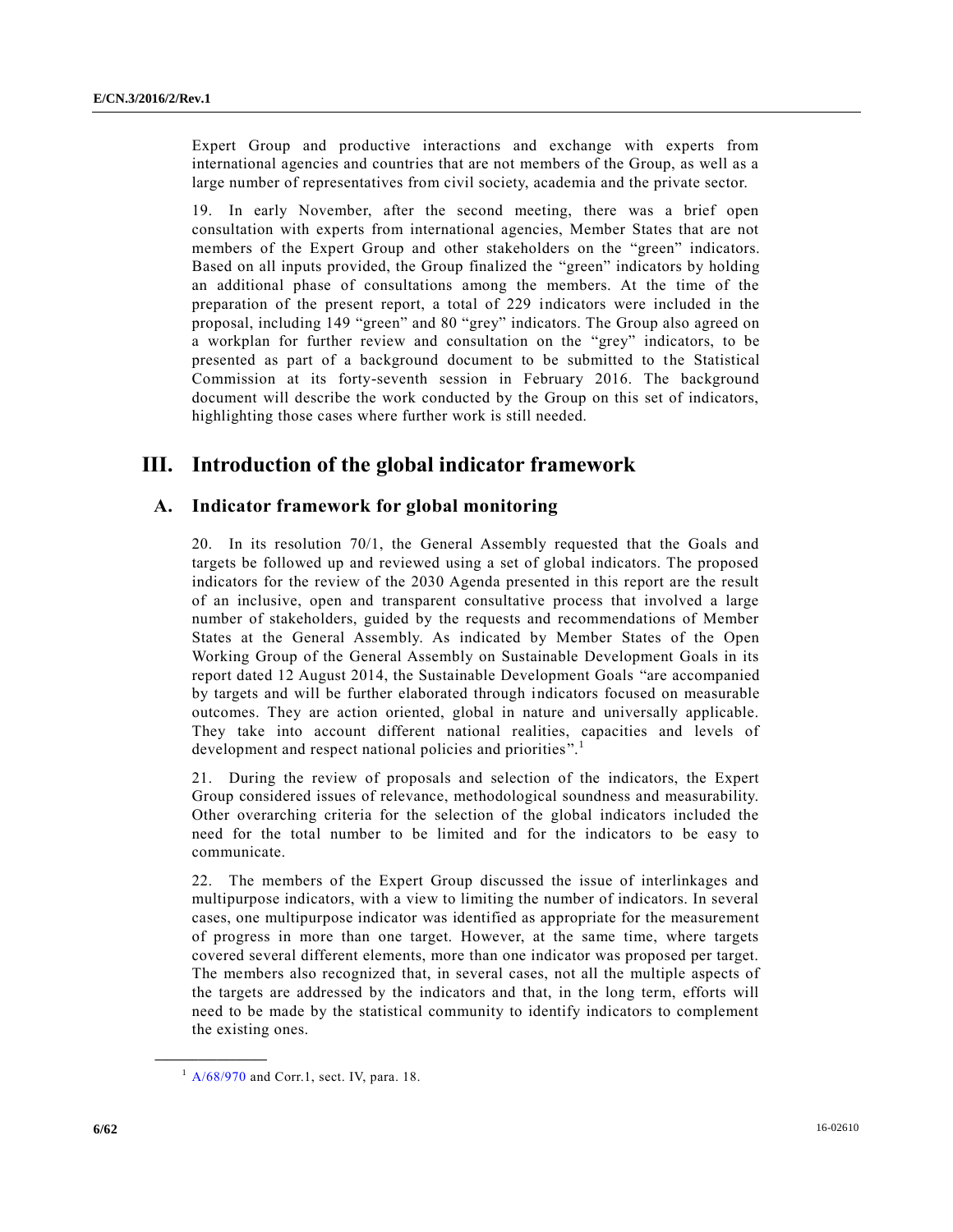23. The Expert Group also considered the relationship between the global indicators and the indicators for regional, national and subnational and thematic monitoring. It is expected that the global indicators will form the core of all other sets of indicators, especially considering that the discussions on the global indicators took into account some of the experience with regional, national and subnational and thematic monitoring. However, additional and in some cases different indicators might be used for regional, national and subnational levels of monitoring. These indicators will be developed by Member States. Indicators for thematic monitoring are already being developed in a number of areas.

24. A core element of the global indicator framework is the disaggregation of data and the coverage of particular groups of the population in order to fulfil the main principle of the 2030 Agenda of leaving no one behind (see sect. C below).

# **B. The list of indicators for global monitoring**

25. The list of indicators in annex III to the present report contains the proposed global indicators that have been agreed by the Expert Group. Some indicators are marked with an asterisk, indicating that at the time of the submission of this report further work was required to better understand the existing proposals and reach consensus. The background document that will be submitted to the Statistical Commission in February 2016 will describe the work carried out by the Group in finalizing the proposals for these indicators, including by conducting additional consultations with all stakeholders. It also proposes long-term solutions to complement indicators where targets are only partially covered.

# **C. Leaving no one behind: issues of data disaggregation**

26. The vision enshrined in the recently adopted 2030 Agenda for Sustainable Development is ambitious and transformational. As Member States embarked in this new journey, they pledged that no one would be left behind. The Expert Group has discussed issues of disaggregation and agreed that it is a responsibility of the statistical community to meet this new level of ambition. The indicators should cover the specific groups of the population and other disaggregation elements as specified in the targets. The members of the Group also agreed on an overarching principle of data disaggregation to accompany the list of indicators, as follows:

Sustainable Development Goal indicators should be disaggregated, where relevant, by income, sex, age, race, ethnicity, migratory status, disability and geographic location, or other characteristics, in accordance with the Fundamental Principles of Official Statistics.

27. The Expert Group also agreed that indicators should cover the specific groups of the population and address other elements of disaggregation when these are specified in the targets. To the extent possible, indicators relevant to the specific groups mentioned in the targets have been included in the proposed list.

28. The members of the Expert Group discussed the constraints faced by many countries in producing the data necessary to address the requirements for data disaggregation, including policies and regulations that prevent data collection by race and/or ethnicity and confidentiality issues, among others. In addition, the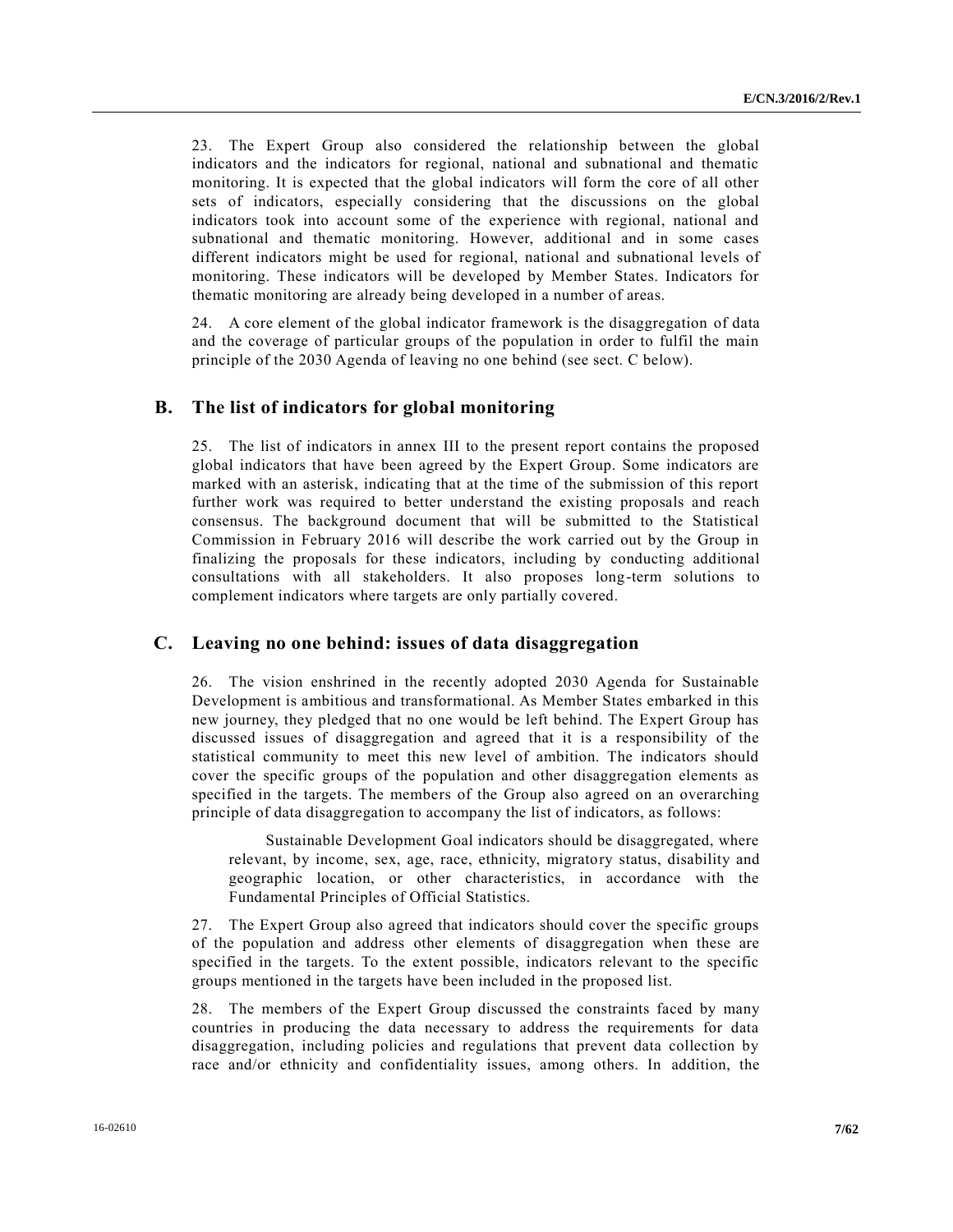significant resource requirements for data disaggregation were discussed. The Group agreed that there was a need for more detailed discussion on issues related to disaggregation, including by identifying necessary methodological developments and ways to strengthen statistical capacity and mobilize the resources necessary for the additional data production.

# **IV. Implementation of the global indicator framework**

# **A. Overall plan for the implementation of the global indicators**

29. The Secretary-General has been mandated to produce an annual progress report on the Sustainable Development Goals to support follow-up and review at the high-level political forum. The report is to be based on data produced by national statistical systems and information collected at the regional level. It is expected that the global reporting of progress on the 2030 Agenda will be based on global and regional aggregates of data on indicators as compiled by international agencies based on their respective existing mandates and/or expertise. Quality standards and best practices, including for the estimation of data and the provision of metadata should be defined and followed, also taking in consideration Economic and Social Council resolution 2006/6 on strengthening statistical capacity, which contains reference to the fact that estimates should always be carried out in full consultation with concerned countries and through transparent methodologies.

30. Global monitoring should be based, to the greatest possible extent, on comparable and standardized national data, obtained through well-established reporting mechanisms from countries to the international statistical system.<sup>2</sup> Where needed, such mechanisms should be improved, in particular by strengthening the coordination function of national statistical offices and/or other national institutions. Efforts should be made to fill data gaps and improve international comparability by increased adoption of internationally agreed standards at the national level, strengthening national statistical capacity and improving reporting mechanisms. International organizations must support these efforts to standardize indicators in accordance with international guidelines and assure compliance. Every effort should be made to reconcile data provided at the global level with the data published by the national statistical authorities, and any discrepancies should be resolved, when possible, or carefully explained. Regional mechanisms, with the support of the regional commissions and other regional organizations and offices, will also play a significant role in facilitating this process, taking into account regional priorities and strengthening the link between the national and the global level.

31. In several cases, the Expert Group has highlighted that the proposed indicators do not cover all aspects of a given Goal and its targets. It is envisaged that further methodological work will be conducted with a view to continuously improving the indicators and the availability of data to address these shortcomings.

**\_\_\_\_\_\_\_\_\_\_\_\_\_\_\_\_\_\_**

 $2$  A few exceptions exist, such as on an indicator on CO<sub>2</sub> emissions, which is produced at the global level only, although it is based on national data.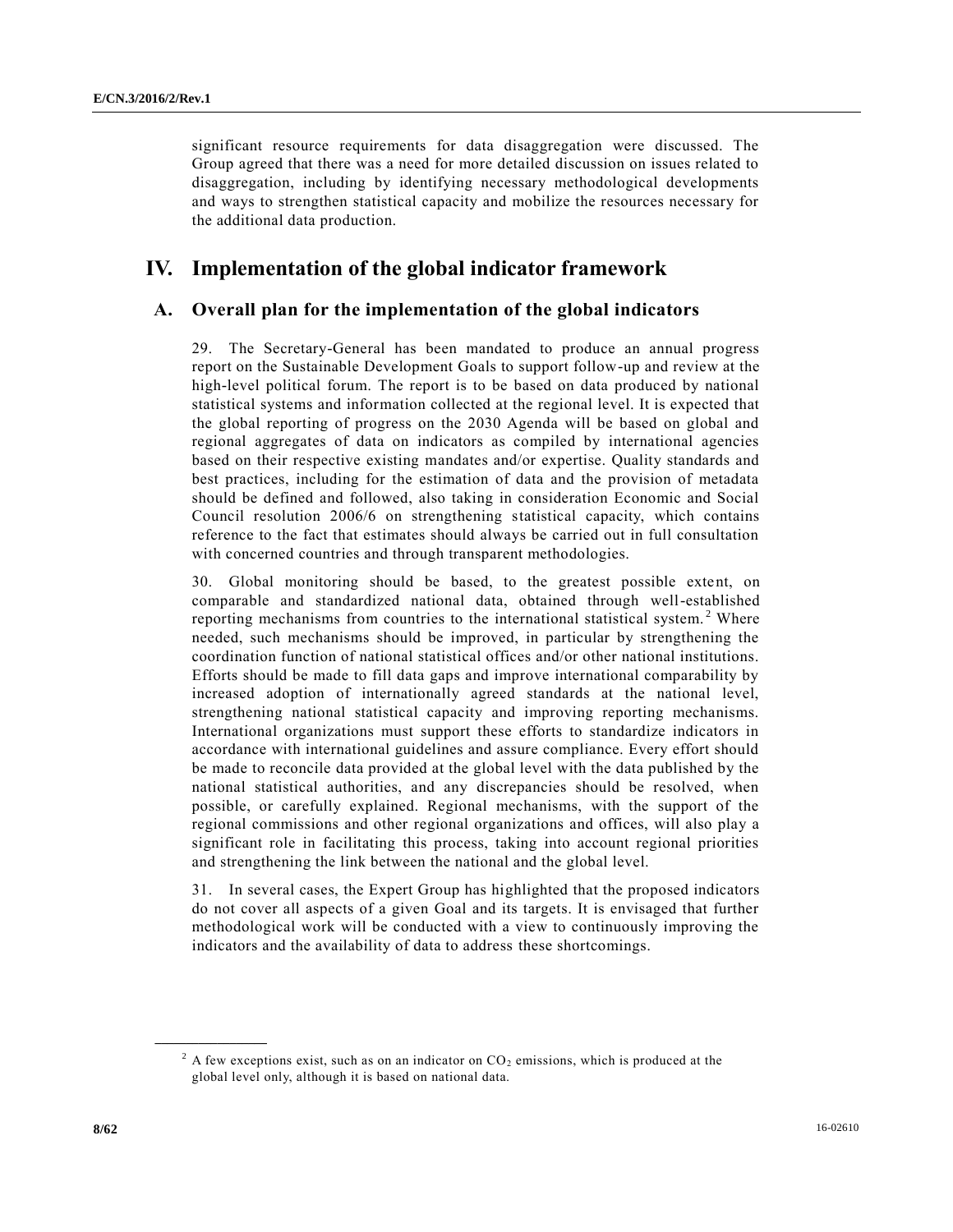# **B. Development of the indicators**

32. Based on their level of methodological development and overall data availability, the indicators contained in the current proposal will be grouped into three different tiers:

(a) A first tier for which an established methodology exists and data are already widely available (tier I);

(b) A second tier for which a methodology has been established but for which data are not easily available (tier II);

(c) A third tier for which an internationally agreed methodology has not yet been developed (tier III).

33. The Expert Group will agree on the classification of the indicators in the three tiers. It will also develop a workplan, in consultation with the respective specialized agencies and experts in the relevant areas, for the establishment of adequate methodology for the indicators in tier III and discuss available data sources and methodology for an improved coverage of tier II indicators. This work will have to be accompanied by capacity-building efforts. In addition, new data sources and technologies for data collection will need to be explored, including through partnerships with civil society, the private sector and academia. The integration of geospatial information and statistical data will also be key for the production of a number of indicators. As stated above, with regard to the terms of reference of the Expert Group, the Group will regularly review methodologies for the indicators. Further developments and future modifications of the indicators resulting from improved data availability, new methodologies or interlinkages identified across targets, being of technical nature and not changing the substance of the indicators, will be reviewed and approved by the Statistical Commission.

34. The members of the Expert Group discussed the need to establish a baseline for tracking the indicators. A technical discussion, including on how to deal with cases where data are still unavailable, will need to be carried out by the Group at its next meeting and guidelines will need to be developed. In addition, the question of the periodicity of reporting will need to be addressed.

35. Members of the Expert Group will also regularly review and discuss data gaps and related priorities for capacity-building and data development in relation to the Sustainable Development Goal indicators. The results of these discussions and reviews will be transmitted to the High-level Group for Partnership, Coordination and Capacity-Building for Post-2015 Monitoring. The High-level Group is tasked by the Statistical Commission with providing strategic leadership for the implementation of the Sustainable Development Goals as it concerns statistical monitoring and reporting and harnessing the opportunities of the data revolution to support the implementation process. A more detailed description of the activities of the High-level Group is presented in its report to the Statistical Commission.

36. The Expert Group will agree on a format for the compilation and dissemination of metadata on global indicators in order to ensure their consistent implementation at national, subnational, regional and global levels. Such metadata will encompass a full description of the indicator definitions, underlying concepts, methods of data collection, data sources and other relevant information that would facilitate the use and interpretation of the indicators.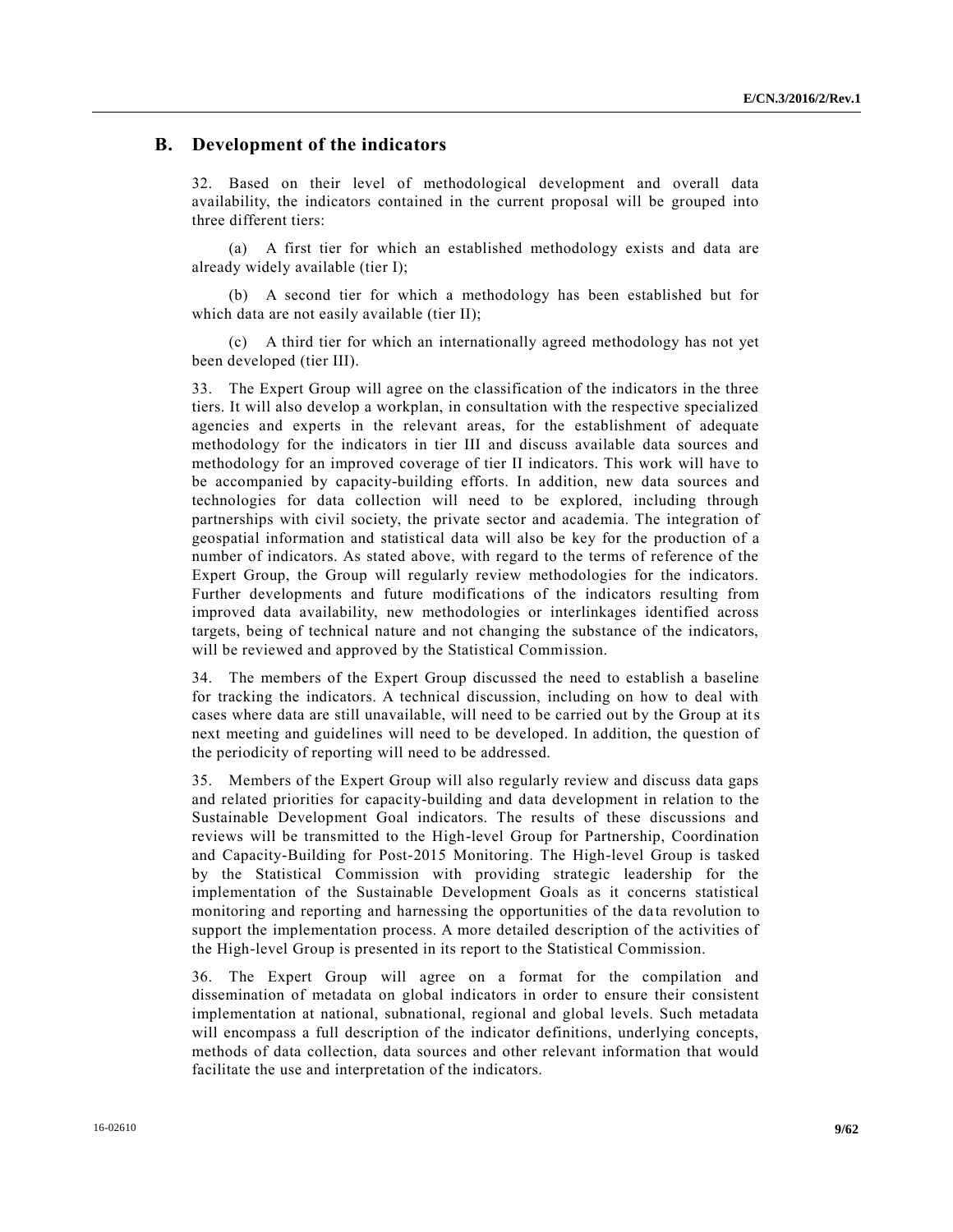# **C. Workplan of the Inter-Agency and Expert Group on Sustainable Development Goal Indicators**

37. It is suggested that the Expert Group carry out the following activities between March 2016 and March 2017:

(a) Agree on the global reporting mechanism, including identifying entities responsible for compiling data for global reporting on individual indicators to be provided to the Secretariat;

(b) Establish a tier system for the indicators;

(c) Establish a workplan for further development of tier III indicators;

(d) Establish procedures for the methodological review of indicators, including approval mechanisms of needed revisions;

(e) Review the data availability for tier I and tier II indicators and develop a plan for increasing the data coverage of tier II indicators;

(f) Develop further guidance on the issue of data disaggregation;

(g) Continue the discussion on interlinkages across Goals and targets and on the use of multipurpose indicators;

(h) Hold two meetings, the first in March 2016 and the second in the fall of 2016, at dates to be determined, and also continue to interact electronically and via teleconferences, as needed.

# **V. Points for discussion**

38. **The Statistical Commission is invited to express its views and adopt:**

(a) **The revised terms of reference of the Inter-Agency and Expert Group on Sustainable Development Goal Indicators, as presented in annex I to the present report;**

(b) **The global indicator framework for the Goals and targets of the 2030 Agenda for Sustainable Development as reflected in the indicators in annex IV to the present document;**

(c) **The proposed workplan for the implementation of the global indicator framework, as described in section IV.B above;**

(d) **The proposed work programme of the Expert Group for the next year.**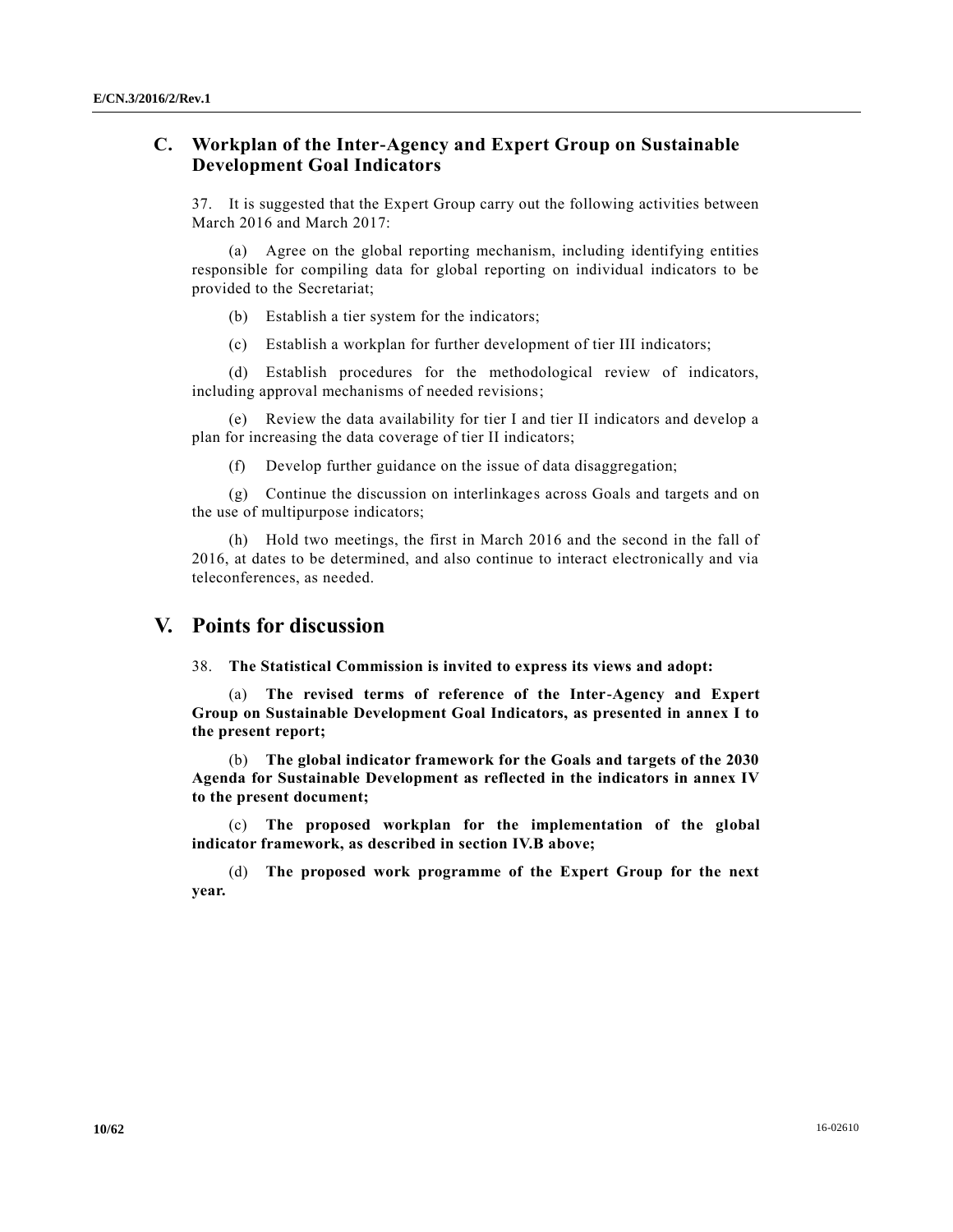# **Annex I**

# **Terms of reference for the Inter-Agency and Expert Group on Sustainable Development Goal Indicators**

1. The Inter-Agency and Expert Group on Sustainable Development Goal Indicators will:

(a) Develop an indicator framework and a list of indicators for the monitoring of the Goals and targets of the post-2015 development agenda at the global level, taking into account existing efforts by different groups of countries and organizations, including regional and international agencies, regional commissions, academia, civil society and other relevant international organizations, to be adopted by the Statistical Commission at its forty-seventh session in 2016;

(b) Provide technical support for the implementation of the approved indicator and monitoring framework over the 15-year period towards 2030; ensure the use of harmonized and agreed indicator definitions; share experiences on monitoring the Sustainable Development Goals; and encourage good practices and innovations, including in the area of national capacity-building;

(c) Regularly review methodological developments and issues related to the indicators and their metadata;

(d) Report on progress towards the Goals and targets of the post-2015 development agenda at the global level, based on global and regional aggregates, as mandated;

(e) Regularly review capacity-building activities in statistical areas relevant to Sustainable Development Goal monitoring and make recommendations to be considered by the Statistical Commission, the High-level Group for Partnership, Coordination and Capacity-Building for Post-2015 Monitoring and the Committee for the Coordination of Statistical Activities;

(f) Review and support work by the Secretariat for the development of a Sustainable Development Goal data-user forum, tools for data analysis and an open dashboard on the state of the Sustainable Development Goals.

2. The Expert Group will consist of 28 representatives of national statistical offices and include, as observers, representatives of regional commissions and regional and international agencies, including those responsible for global repo rting on the Millennium Development Goals, to provide important technical advice and support as needed. Members of the Group will be nominated through existing regional mechanisms<sup>a</sup> for an initial period of two years (after which some are expected to be rotated as agreed by the respective regional mechanisms), with a view to ensuring equitable regional representation and technical expertise and including members of the least developed countries, landlocked developing countries and small island developing States. Non-member countries may send their representatives to participate in the activities of the Group as observers.

**\_\_\_\_\_\_\_\_\_\_\_\_\_\_\_\_\_\_**

a Statistical Commission for Africa, Conference of European Statisticians, Statistical Conference of the Americas, Committee on Statistics of the Economic and Social Commission for Asia and the Pacific and Statistical Committee of the Economic and Social Commission for Western Asia.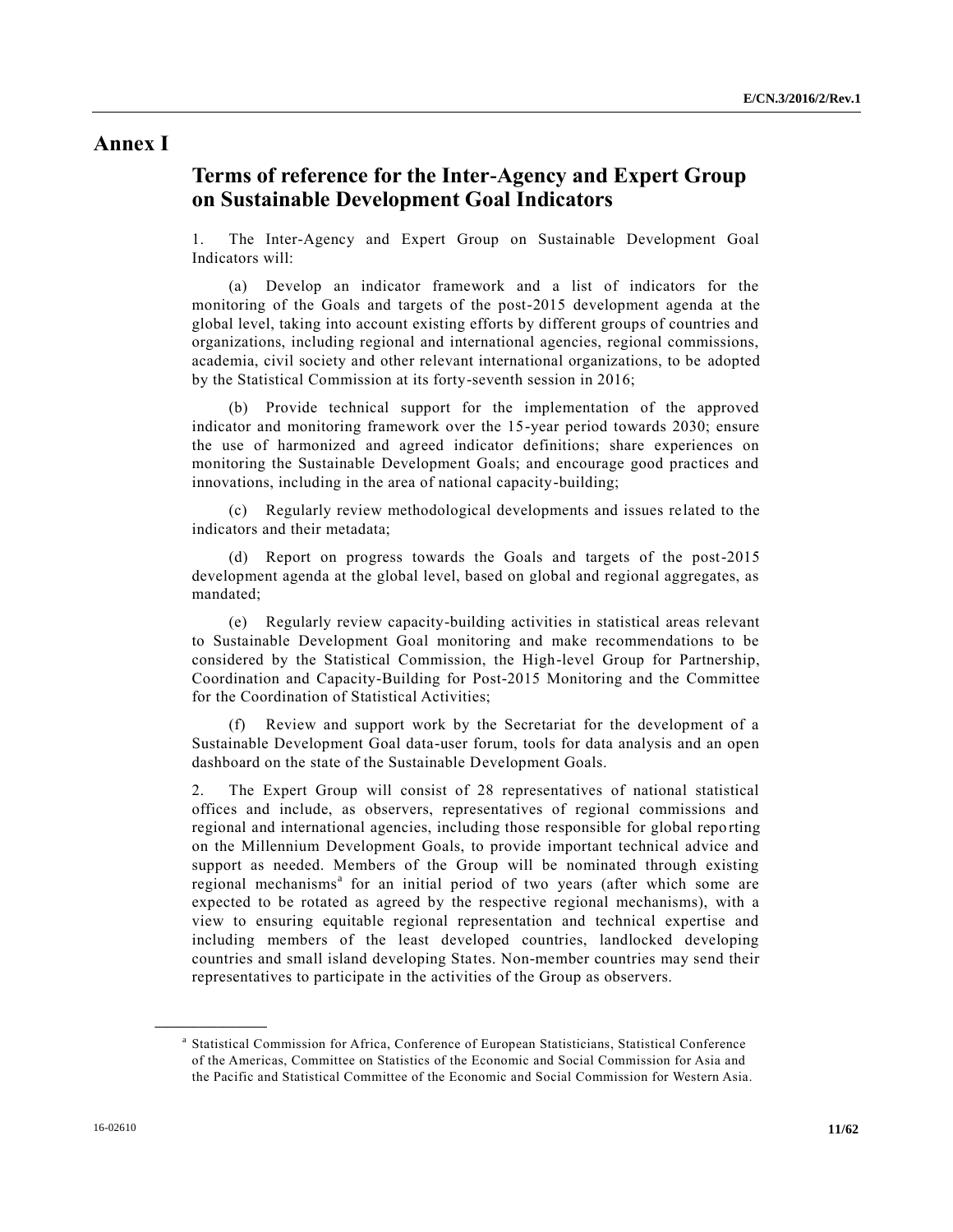3. The Statistics Division of the Department of Economic and Social Affairs of the Secretariat will be the secretariat of the Expert Group. Member States that are part of the Group will elect two Co-Chairs. The existing global monitoring groups, generally composed of representatives of national statistical systems and experts from international agencies working on specific indicators, will contribute to the work of the Inter-Agency and Expert Group on Sustainable Development Goal Indicators as deemed appropriate by the Group. In addition, as deemed appropriate, global monitoring groups will be formed bringing together national and international experts that will support the work of the Group on the selection and definition of indicators and data compilation and reporting to monitor progress in new and emerging areas covered by the new Goals and targets.

4. The Expert Group will conduct its work in an open, inclusive and transparent manner, and will invite experts, as appropriate, from civil society, academia and the private sector to contribute their expertise and experiences on indicators and innovative data compilation methods.

5. The Expert Group will meet physically twice a year, and otherwise conduct its work electronically. Participation in the physical meetings is self-funded. A limited number of developing countries that are members of the Group may receive funding to support their participation in the meetings, if available and according to practices followed in the Inter-Agency and Expert Group on Millennium Development Goal Indicators. In this connection, a trust fund is expected to be established to mobilize resources in support of the work of the Group.

6. The Expert Group will report annually to the Statistical Commission and seek guidance from it. In its report the Group will provide an annex listing the activities of various groups relevant for post-2015 monitoring.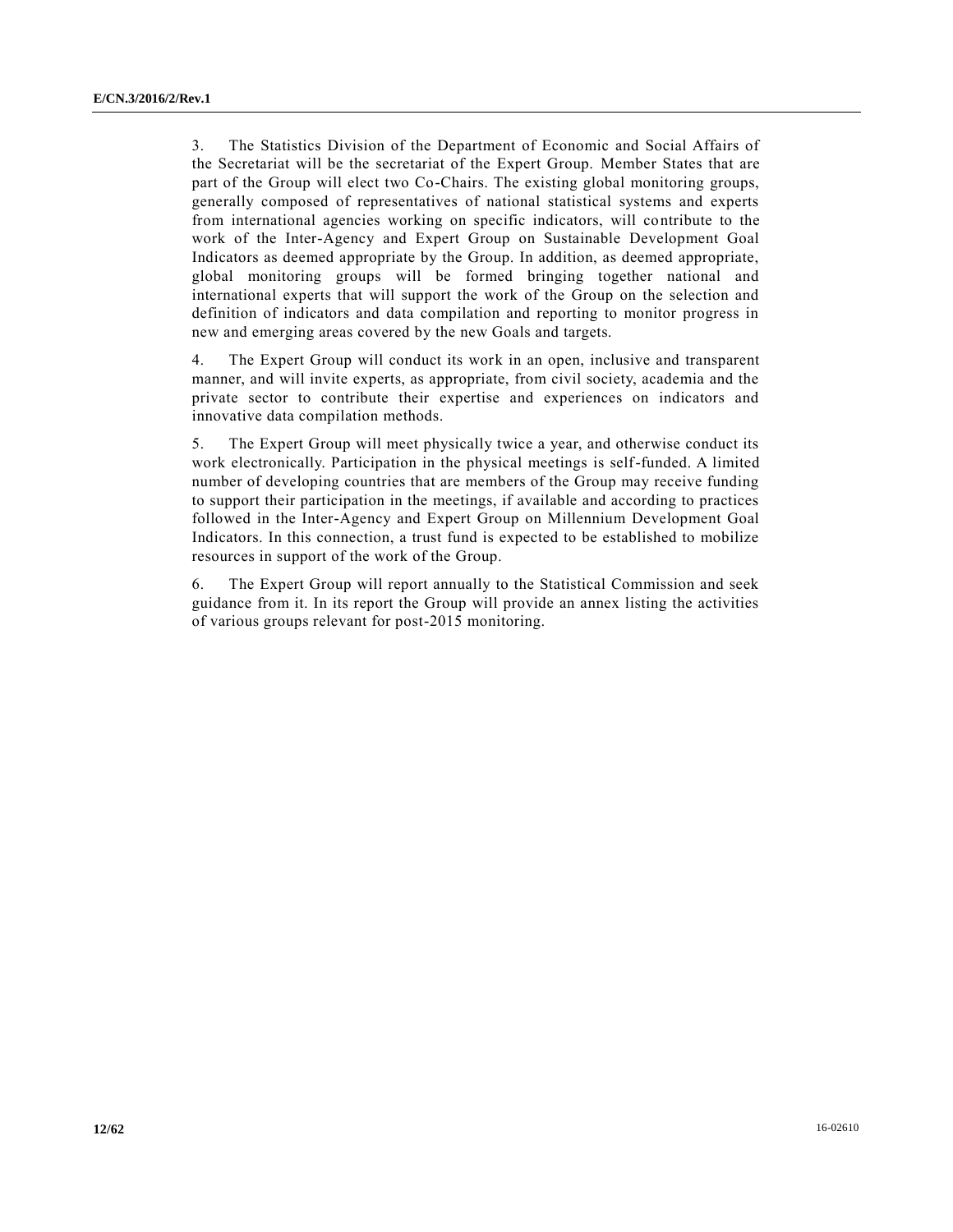# **Annex II**

# **List of members of the Inter-Agency and Expert Group on Sustainable Development Goal Indicators**

# **Chair of the Statistical Commission**\*

• United Kingdom of Great Britain and Northern Ireland

## **Eastern Africa**

- Uganda
- United Republic of Tanzania

# **Middle and Southern Africa**

- Botswana
- Cameroon

# **Western Africa**

- Cabo Verde
- Senegal

#### **Northern Africa**

• Algeria

#### **Western Asia**

- Armenia
- Bahrain
- Egypt

#### **Central, Eastern, Southern, and South-Eastern Asia**

- China
- India
- Kyrgyzstan
- Philippines

## **Oceania**

- Fiji
- Samoa

# **The Caribbean**

- Cuba
- Jamaica

<sup>\*</sup> The Chair of the Statistical Commission is an ex officio member of the Inter-Agency and Expert Group on Sustainable Development Goal Indicators.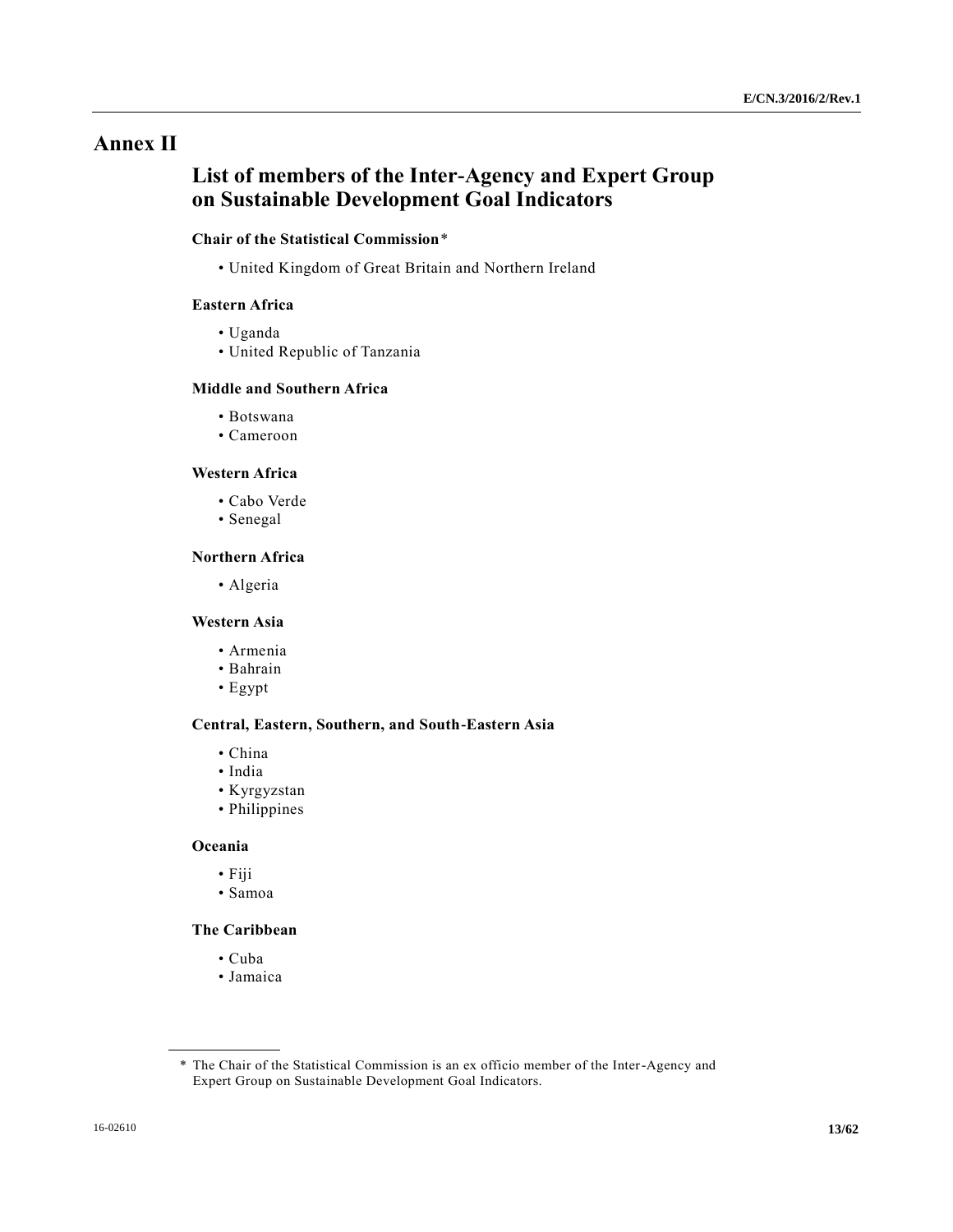# **Central and South America**

- Brazil
- Colombia
- Mexico

# **Eastern Europe**

• Russian Federation

# **North America and Northern, Southern and Western Europe**

- Canada
- France
- Germany
- Netherlands
- Sweden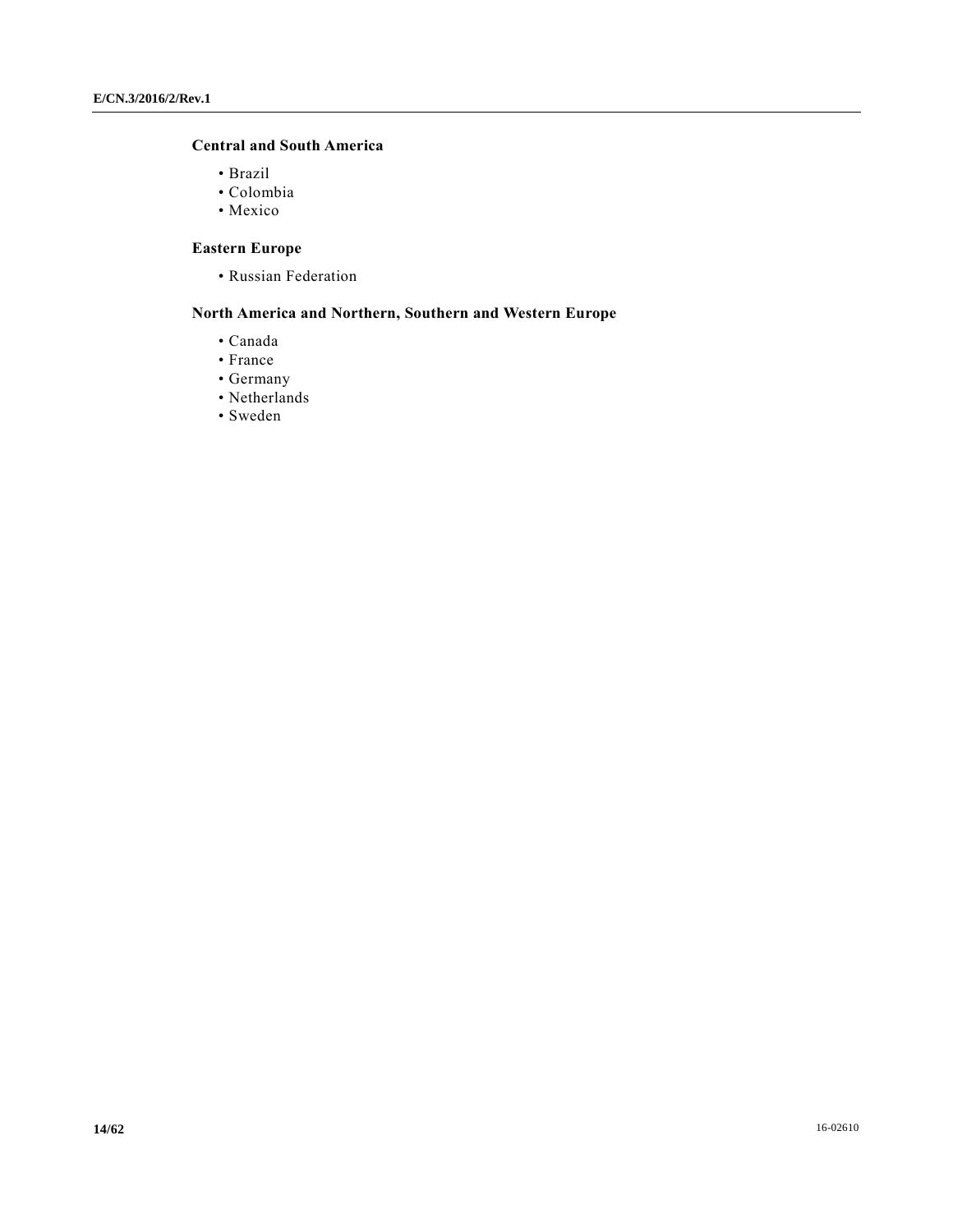# **Annex III**

# **List of proposed Sustainable Development Goal indicators (As of 17 December 2015)**

Sustainable Development Goal indicators should be disaggregated, where relevant, by income, sex, age, race, ethnicity, migratory status, disability and geographic location, or other characteristics, in accordance with the Fundamental Principles of Official Statistics (General Assembly resolution 68/261).

| Goals and targets<br>(from the 2030 Agenda)                                                                                                                                                                                                                                                                                                                   | Indicators                                                                                                                                                                                                                                                                               |
|---------------------------------------------------------------------------------------------------------------------------------------------------------------------------------------------------------------------------------------------------------------------------------------------------------------------------------------------------------------|------------------------------------------------------------------------------------------------------------------------------------------------------------------------------------------------------------------------------------------------------------------------------------------|
| Goal 1. End poverty in all its forms everywhere                                                                                                                                                                                                                                                                                                               |                                                                                                                                                                                                                                                                                          |
| By 2030, eradicate extreme poverty for all people<br>1.1<br>everywhere, currently measured as people living on less<br>than $$1.25$ a day                                                                                                                                                                                                                     | Proportion of the population below the<br>1.1.1<br>international poverty line, disaggregated by sex, age<br>group, employment status and geographical location<br>(urban/rural)                                                                                                          |
| By 2030, reduce at least by half the proportion of<br>1.2<br>men, women and children of all ages living in poverty<br>in all its dimensions according to national definitions                                                                                                                                                                                 | 1.2.1 Proportion of the population living below the<br>national poverty line, disaggregated by sex and age<br>group                                                                                                                                                                      |
|                                                                                                                                                                                                                                                                                                                                                               | 1.2.2 Proportion of men, women and children of all<br>ages living in poverty in all its dimensions according<br>to national definitions                                                                                                                                                  |
| Implement nationally appropriate social protection<br>1.3<br>systems and measures for all, including floors, and by<br>2030 achieve substantial coverage of the poor and the<br>vulnerable                                                                                                                                                                    | 1.3.1 Percentage of the population covered by social<br>protection floors/systems, disaggregated by sex, and<br>distinguishing children, the unemployed, old-age<br>persons, persons with disabilities, pregnant women/<br>newborns, work injury victims, the poor and the<br>vulnerable |
| 1.4 By 2030, ensure that all men and women, in<br>particular the poor and the vulnerable, have equal rights<br>to economic resources, as well as access to basic<br>services, ownership and control over land and other<br>forms of property, inheritance, natural resources,<br>appropriate new technology and financial services,<br>including microfinance | 1.4.1* Proportion of the population living in<br>households with access to basic services                                                                                                                                                                                                |
| 1.5 By 2030, build the resilience of the poor and those<br>in vulnerable situations and reduce their exposure and<br>vulnerability to climate-related extreme events and<br>other economic, social and environmental shocks and<br>disasters                                                                                                                  | 1.5.1* Number of deaths, missing people, injured,<br>relocated or evacuated due to disasters per 100,000<br>people                                                                                                                                                                       |

Indicators marked with an asterisk (\*) are still being reviewed by the members of the Inter-Agency and Expert Group on Sustainable Development Goal Indicators. Any agreed modification to the current wording of these indicators will be presented in a background document for the consideration of the Statistical Commission at its forty-seventh session in February 2016.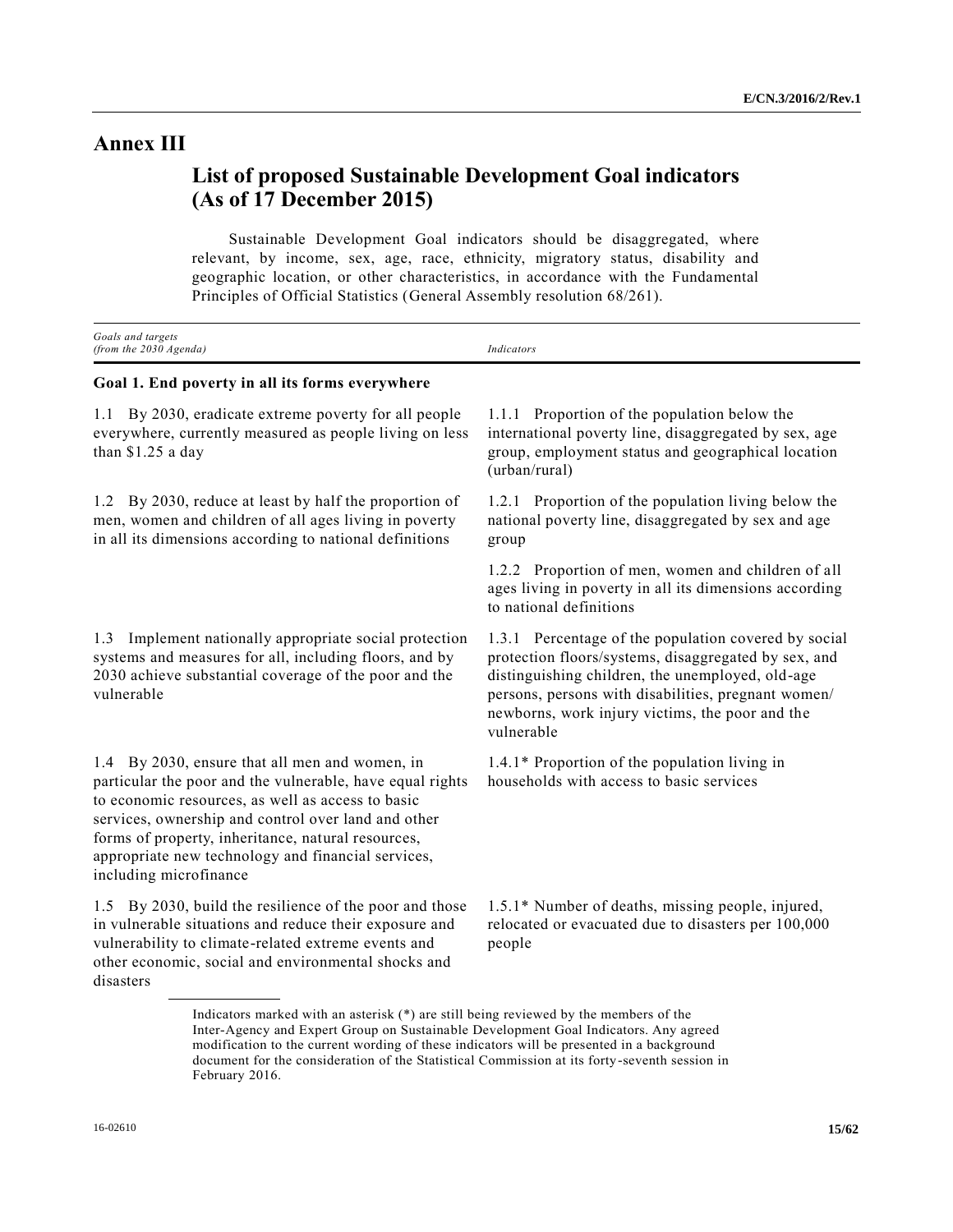| Indicators                                                                                                                                                                                                                   |
|------------------------------------------------------------------------------------------------------------------------------------------------------------------------------------------------------------------------------|
|                                                                                                                                                                                                                              |
| 1.a.1 Percentage of resources allocated by the<br>government directly to poverty reduction programmes                                                                                                                        |
| 1.a.2 Spending on essential services (education,<br>health and social protection) as a percentage of total<br>government spending                                                                                            |
| 1.b.1* Number of national action plans related to<br>multilateral environmental agreements that support<br>accelerated investment in actions that eradicate<br>poverty and sustainably use natural resources                 |
| Goal 2. End hunger, achieve food security and improved nutrition and promote sustainable agriculture                                                                                                                         |
| 2.1.1 Prevalence of undernourishment                                                                                                                                                                                         |
| 2.1.2 Prevalence of moderate or severe food<br>insecurity in the population, based on the Food<br>Insecurity Experience Scale (FIES)                                                                                         |
| 2.2.1 Prevalence of stunting (height for age $\leq$ -2<br>standard deviation from the median of the World<br>Health Organization (WHO) Child Growth Standards)<br>among children under 5 years of age                        |
| 2.2.2 Prevalence of malnutrition (weight for height<br>$>+2$ or $<$ -2 standard deviation from the median of the<br>WHO Child Growth Standards) among children<br>under 5, disaggregated by type (wasting and<br>overweight) |
| 2.3.1 Volume of production per labour unit by classes<br>of farming/pastoral/forestry enterprise size<br>2.3.2* Total Factor Productivity                                                                                    |
|                                                                                                                                                                                                                              |
| 2.4.1* Percentage of agricultural area under<br>sustainable agricultural practices                                                                                                                                           |
| 2.4.2* Percentage of agricultural households using<br>irrigation systems compared to all agricultural<br>households                                                                                                          |
| 2.4.3* Percentage of agricultural households using<br>eco-friendly fertilizers compared to all agricultural<br>households using fertilizers                                                                                  |
|                                                                                                                                                                                                                              |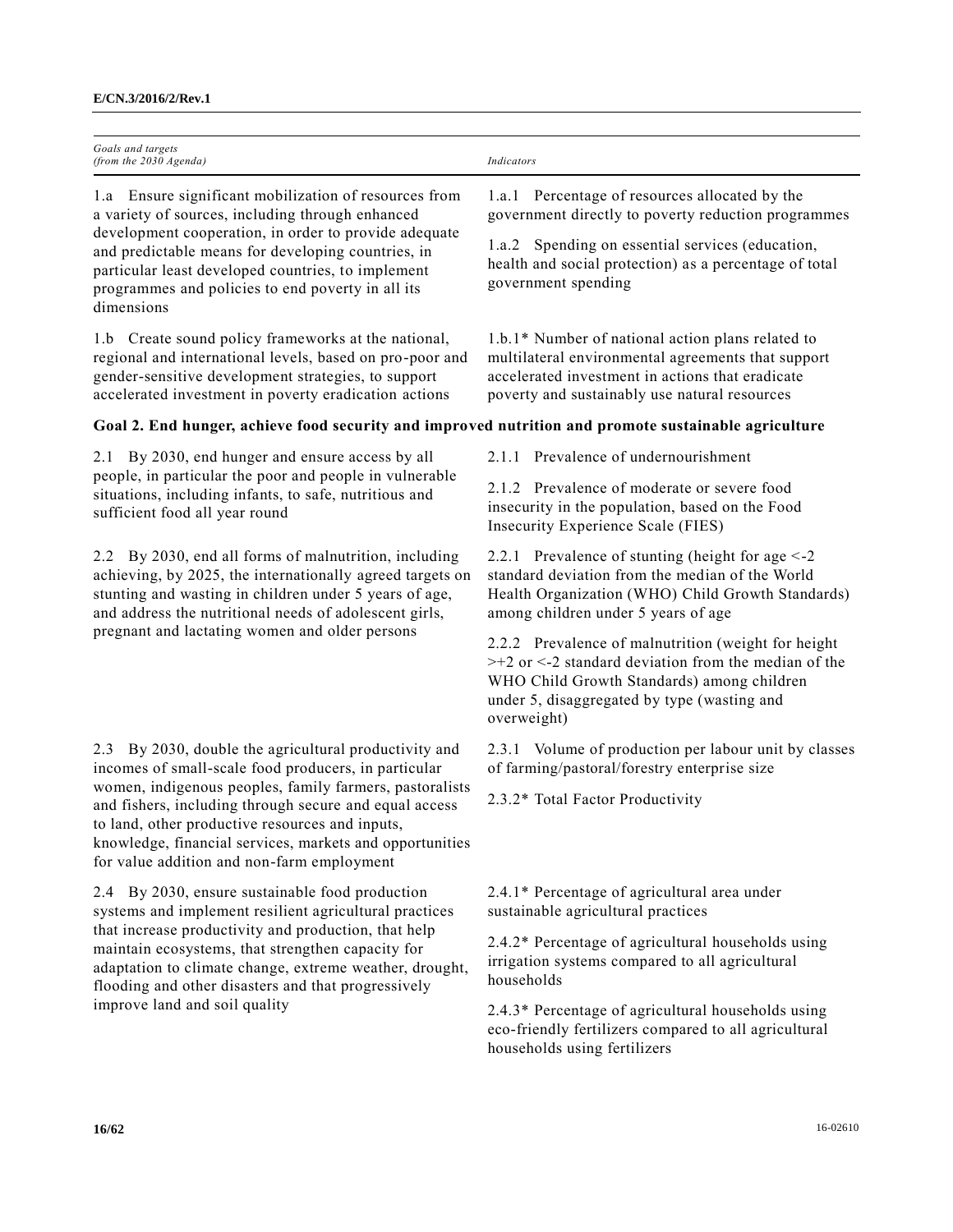| Goals and targets<br>(from the 2030 Agenda)                                                                                                                                                                                                                                                                                                                                                                              | Indicators                                                                                                                                                        |
|--------------------------------------------------------------------------------------------------------------------------------------------------------------------------------------------------------------------------------------------------------------------------------------------------------------------------------------------------------------------------------------------------------------------------|-------------------------------------------------------------------------------------------------------------------------------------------------------------------|
| 2.5 By 2020, maintain the genetic diversity of seeds,                                                                                                                                                                                                                                                                                                                                                                    | $2.5.1*$ Ex situ crop collections enrichment index                                                                                                                |
| cultivated plants and farmed and domesticated animals<br>and their related wild species, including through<br>soundly managed and diversified seed and plant banks<br>at the national, regional and international levels, and<br>promote access to and fair and equitable sharing of<br>benefits arising from the utilization of genetic resources<br>and associated traditional knowledge, as internationally<br>agreed | 2.5.2* Percentage of local crops and breeds and their<br>wild relatives, classified as being at risk, not-at-risk or<br>at an unknown level of risk of extinction |
| 2.a Increase investment, including through enhanced<br>international cooperation, in rural infrastructure,<br>agricultural research and extension services, technology<br>development and plant and livestock gene banks in<br>order to enhance agricultural productive capacity in<br>developing countries, in particular least developed<br>countries                                                                  | $2.a.1*$ The agriculture orientation index for<br>government expenditures                                                                                         |
| 2.b Correct and prevent trade restrictions and<br>distortions in world agricultural markets, including                                                                                                                                                                                                                                                                                                                   | 2.b.1* Percentage change in import and export tariffs<br>on agricultural products                                                                                 |
| through the parallel elimination of all forms of<br>agricultural export subsidies and all export measures<br>with equivalent effect, in accordance with the mandate<br>of the Doha Development Round                                                                                                                                                                                                                     | 2.b.2 Agricultural export subsidies                                                                                                                               |
| Adopt measures to ensure the proper functioning<br>2.c<br>of food commodity markets and their derivatives and<br>facilitate timely access to market information, including<br>on food reserves, in order to help limit extreme food<br>price volatility                                                                                                                                                                  | 2.c.1* Indicator of (food) price anomalies                                                                                                                        |
| Goal 3. Ensure healthy lives and promote well-being for all at all ages                                                                                                                                                                                                                                                                                                                                                  |                                                                                                                                                                   |
| By 2030, reduce the global maternal mortality<br>3.1                                                                                                                                                                                                                                                                                                                                                                     | 3.1.1 Maternal deaths per 100,000 live births                                                                                                                     |
| ratio to less than 70 per 100,000 live births                                                                                                                                                                                                                                                                                                                                                                            | 3.1.2 Proportion of births attended by skilled health<br>personnel                                                                                                |
| 3.2 By 2030, end preventable deaths of newborns and<br>children under 5 years of age, with all countries aiming<br>to reduce neonatal mortality to at least as low as 12 per<br>1,000 live births and under-5 mortality to at least as low<br>as 25 per 1,000 live births                                                                                                                                                | 3.2.1 Under-5 mortality rate (deaths per 1,000 live<br>births)                                                                                                    |
|                                                                                                                                                                                                                                                                                                                                                                                                                          | 3.2.2 Neonatal mortality rate (deaths per 1,000 live<br>births)                                                                                                   |
| By 2030, end the epidemics of AIDS, tuberculosis,<br>3.3<br>malaria and neglected tropical diseases and combat<br>hepatitis, water-borne diseases and other communicable<br>diseases                                                                                                                                                                                                                                     | 3.3.1 Number of new HIV infections per 1,000<br>uninfected population (by age group, sex and key<br>populations)                                                  |
|                                                                                                                                                                                                                                                                                                                                                                                                                          | Tuberculosis incidence per 1,000 persons per<br>3.3.2<br>year                                                                                                     |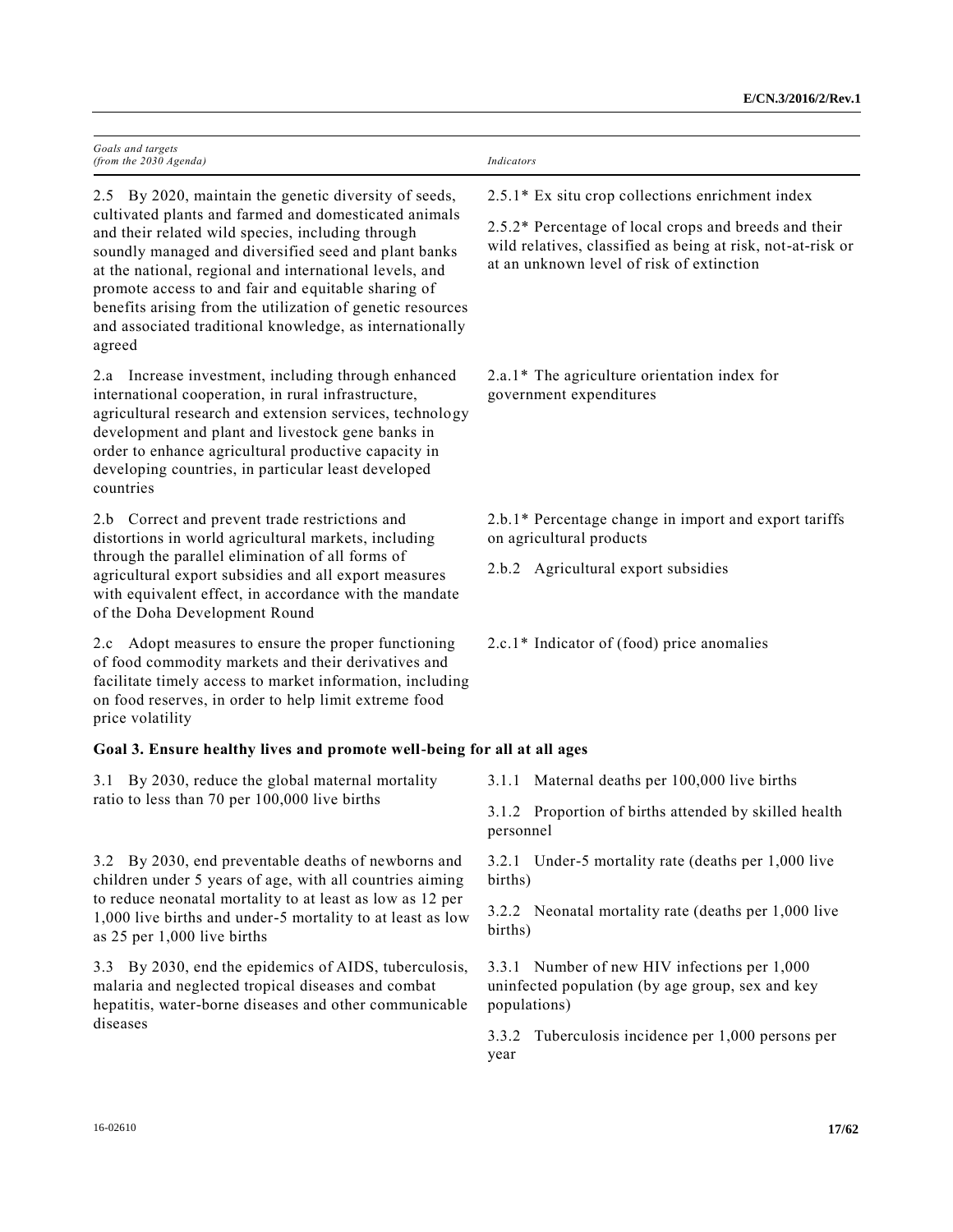| Goals and targets<br>(from the 2030 Agenda)                                                                                                                                                                                                       | Indicators                                                                                                                                                                                    |
|---------------------------------------------------------------------------------------------------------------------------------------------------------------------------------------------------------------------------------------------------|-----------------------------------------------------------------------------------------------------------------------------------------------------------------------------------------------|
|                                                                                                                                                                                                                                                   | Malaria incident cases per 1,000 persons per<br>3.3.3<br>year                                                                                                                                 |
|                                                                                                                                                                                                                                                   | 3.3.4 Number of new hepatitis B infections per<br>100,000 population in a given year                                                                                                          |
|                                                                                                                                                                                                                                                   | 3.3.5 Number of people requiring interventions<br>against neglected tropical diseases                                                                                                         |
| 3.4 By 2030, reduce by one third premature mortality<br>from non-communicable diseases through prevention                                                                                                                                         | 3.4.1 Mortality of cardiovascular disease, cancer,<br>diabetes or chronic respiratory disease                                                                                                 |
| and treatment and promote mental health and well-being                                                                                                                                                                                            | 3.4.2 Suicide mortality rate                                                                                                                                                                  |
| Strengthen the prevention and treatment of<br>3.5<br>substance abuse, including narcotic drug abuse and<br>harmful use of alcohol                                                                                                                 | 3.5.1 Coverage of treatment interventions<br>(pharmacological, psychosocial and rehabilitation and<br>aftercare services) for substance use disorders                                         |
|                                                                                                                                                                                                                                                   | 3.5.2 Harmful use of alcohol, defined according to<br>the national context as alcohol per capita consumption<br>(aged 15 years and older) within a calendar year in<br>litres of pure alcohol |
| 3.6 By 2020, halve the number of global deaths and<br>injuries from road traffic accidents                                                                                                                                                        | 3.6.1 Number of road traffic fatal injury deaths<br>within 30 days, per 100,000 population (age-<br>standardized)                                                                             |
| By 2030, ensure universal access to sexual and<br>3.7<br>reproductive health-care services, including for family<br>planning, information and education, and the integration<br>of reproductive health into national strategies and<br>programmes | 3.7.1 Percentage of women of reproductive age<br>(aged 15-49) who have their need for family planning<br>satisfied with modern methods                                                        |
|                                                                                                                                                                                                                                                   | 3.7.2 Adolescent birth rate (aged 10-14; aged 15-19)<br>per 1,000 women in that age group                                                                                                     |
| 3.8 Achieve universal health coverage, including<br>financial risk protection, access to quality essential<br>health-care services and access to safe, effective, quality<br>and affordable essential medicines and vaccines for all              | 3.8.1* Coverage of tracer interventions (e.g. child full<br>immunization, antiretroviral therapy, tuberculosis<br>treatment, hypertension treatment, skilled attendant at<br>birth, etc.)     |
|                                                                                                                                                                                                                                                   | 3.8.2* Fraction of the population protected against<br>catastrophic/impoverishing out-of-pocket health<br>expenditure                                                                         |
| 3.9 By 2030, substantially reduce the number of deaths<br>and illnesses from hazardous chemicals and air, water<br>and soil pollution and contamination                                                                                           | 3.9.1 Mortality rate attributed to household and<br>ambient air pollution                                                                                                                     |
|                                                                                                                                                                                                                                                   | 3.9.2* Mortality rate attributed to hazardous<br>chemicals, water and soil pollution and contamination                                                                                        |
| Strengthen the implementation of the World Health<br>3.a<br>Organization Framework Convention on Tobacco<br>Control in all countries, as appropriate                                                                                              | 3.a.1 Age-standardized prevalence of current tobacco<br>use among persons aged 15 years and older                                                                                             |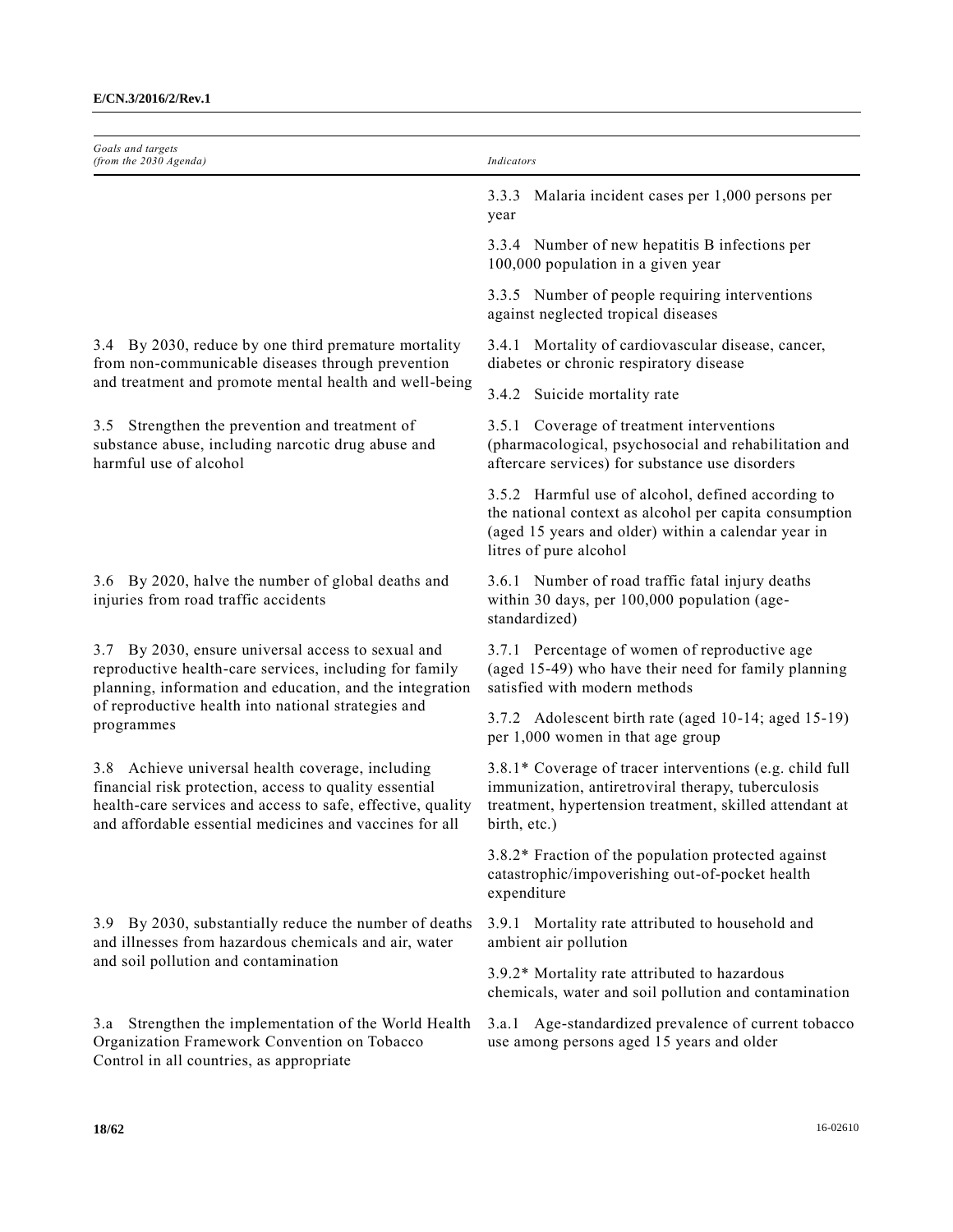| Goals and targets        |            |
|--------------------------|------------|
| (from the $2030$ Agenda) | Indicators |

3.b Support the research and development of vaccines and medicines for the communicable and non-communicable diseases that primarily affect developing countries, provide access to affordable essential medicines and vaccines, in accordance with the Doha Declaration on the TRIPS Agreement and Public Health, which affirms the right of developing countries to use to the full the provisions in the Agreement on Trade-Related Aspects of Intellectual Property Rights regarding flexibilities to protect public health, and, in particular, provide access to medicines for all

3.c Substantially increase health financing and the recruitment, development, training and retention of the health workforce in developing countries, especially in least developed countries and small island developing States

3.d Strengthen the capacity of all countries, in particular developing countries, for early warning, risk reduction and management of national and global health risks

3.b.1 Proportion of the population with access to affordable medicines and vaccines on a sustainable basis

3.b.2 Total net official development assistance to the medical research and basic health sectors

3.c.1 Health worker density and distribution

3.d.1 Percentage of attributes of 13 core capacities that have been attained at a specific point in time

# **Goal 4. Ensure inclusive and equitable quality education and promote lifelong learning opportunities for all**

4.1 By 2030, ensure that all girls and boys complete free, equitable and quality primary and secondary education leading to relevant and effective learning outcomes

4.2 By 2030, ensure that all girls and boys have access to quality early childhood development, care and pre-primary education so that they are ready for primary education

4.3 By 2030, ensure equal access for all women and men to affordable and quality technical, vocational and tertiary education, including university

4.4 By 2030, substantially increase the number of youth and adults who have relevant skills, including technical and vocational skills, for employment, decent jobs and entrepreneurship

4.1.1 Percentage of children/young people: (a) in grades 2/3; (b) at the end of primary; and (c) at the end of lower secondary achieving at least a minimum proficiency level in (i) reading and (ii) mathematics.

Disaggregations: sex, location, wealth (and others where data are available)

4.2.1 Percentage of children under 5 years of age who are developmentally on track in health, learning and psychosocial well-being.

Disaggregations: sex, location, wealth (and others where data are available)

4.2.2 Participation rate in organized learning (one year before the official primary entry age)

4.3.1 Participation rate of youth and adults in formal and non-formal education and training in the last 12 months

4.4.1 Percentage of youth/adults with information and communications technology (ICT) skills by type of skill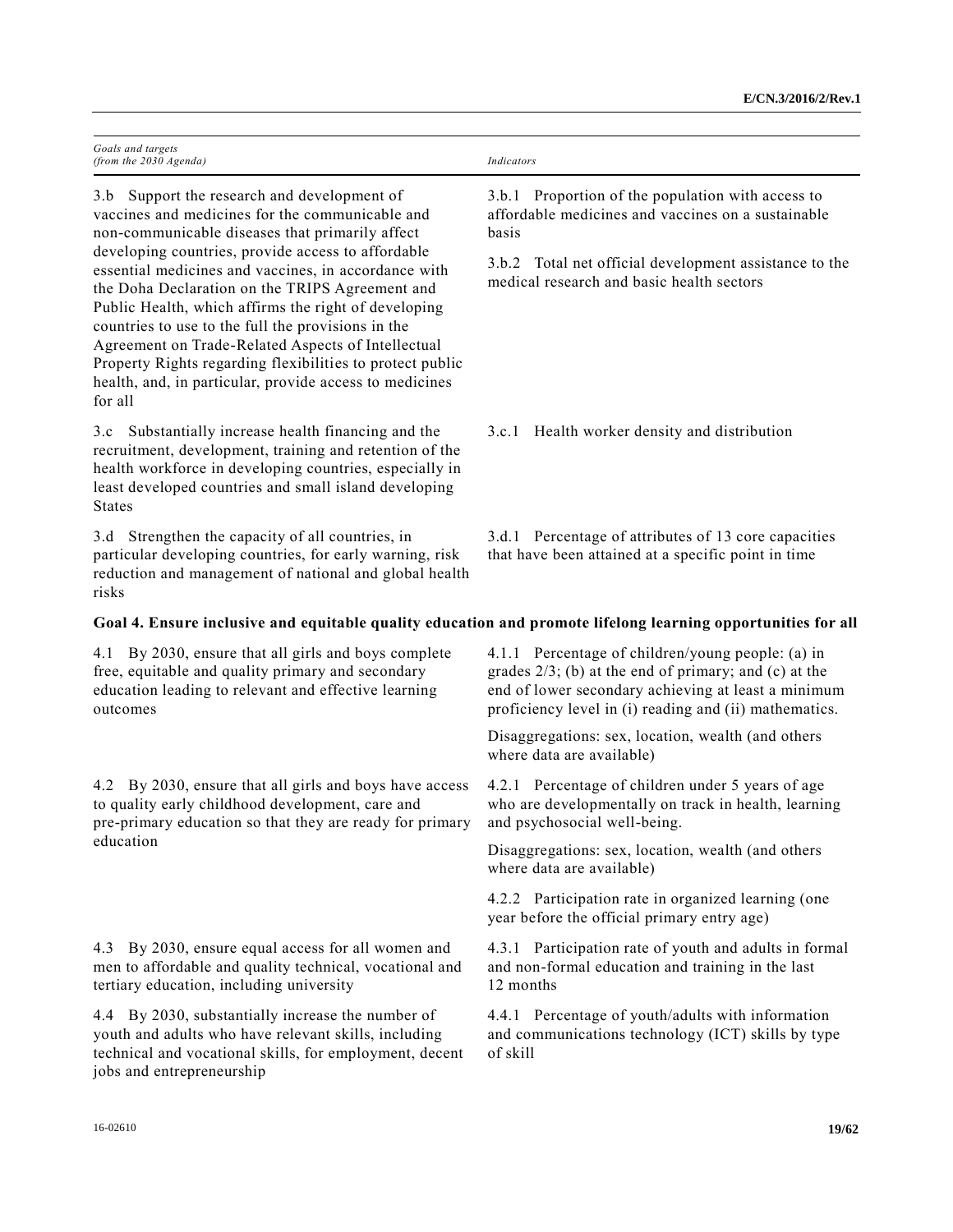| Goals and targets<br>(from the $2030$ Agenda)          | Indicators                                      |
|--------------------------------------------------------|-------------------------------------------------|
| 4.5 By 2030, eliminate gender disparities in education | 4.5.1 Parity indices (female/male, rural/urban, |
| and ensure equal access to all levels of education and | hottom/ton wealth quintile and others such as   |

and ensure equal access to all levels of education and vocational training for the vulnerable, including persons with disabilities, indigenous peoples and children in vulnerable situations

4.6 By 2030, ensure that all youth and a substantial proportion of adults, both men and women, achieve literacy and numeracy

4.7 By 2030, ensure that all learners acquire the knowledge and skills needed to promote sustainable development, including, among others, through education for sustainable development and sustainable lifestyles, human rights, gender equality, promotion of a culture of peace and non-violence, global citizenship and appreciation of cultural diversity and of culture's contribution to sustainable development

4.a Build and upgrade education facilities that are child, disability and gender sensitive and provide safe, non-violent, inclusive and effective learning environments for all

4.b By 2020, substantially expand globally the number of scholarships available to developing countries, in particular least developed countries, small island developing States and African countries, for enrolment in higher education, including vocational training and information and communications technology, technical, engineering and scientific programmes, in developed countries and other developing countries

4.c By 2030, substantially increase the supply of qualified teachers, including through international cooperation for teacher training in developing countries, especially least developed countries and small island developing States

bottom/top wealth quintile and others such as disability status, indigenous people and conflictaffected as data become available) for all indicators on this list that can be disaggregated

4.6.1 Percentage of population in a given age group achieving at least a fixed level of proficiency in functional (a) literacy and (b) numeracy skills.

Disaggregations: sex, location, wealth (and others where data are available)

4.7.1\* Percentage of 15-year-old students enrolled in secondary school demonstrating at least a fixed level of knowledge across a selection of topics in environmental science and geoscience. The exact choice/range of topics will depend on the survey or assessment in which the indicator is collected.

Disaggregations: sex and location (and others where data are available)

4.a.1 Percentage of schools with access to: (a) electricity; (b) the Internet for pedagogical purposes; (c) computers for pedagogical purposes; (d) adapted infrastructure and materials for students with disabilities; (e) single-sex basic sanitation facilities; and (f) basic handwashing facilities (as per the Water, Sanitation and Hygiene for All (WASH) indicator definitions)

4.b.1 Volume of official development assistance flows for scholarships by sector and type of study

4.c.1 Percentage of teachers in: (a) pre-primary; (b) primary; (c) lower secondary; and (d) upper secondary education who have received at least the minimum organized teacher training (e.g. pedagogical training) pre-service or in-service required for teaching at the relevant level in a given country.

Disaggregations: sex (and others where data are available)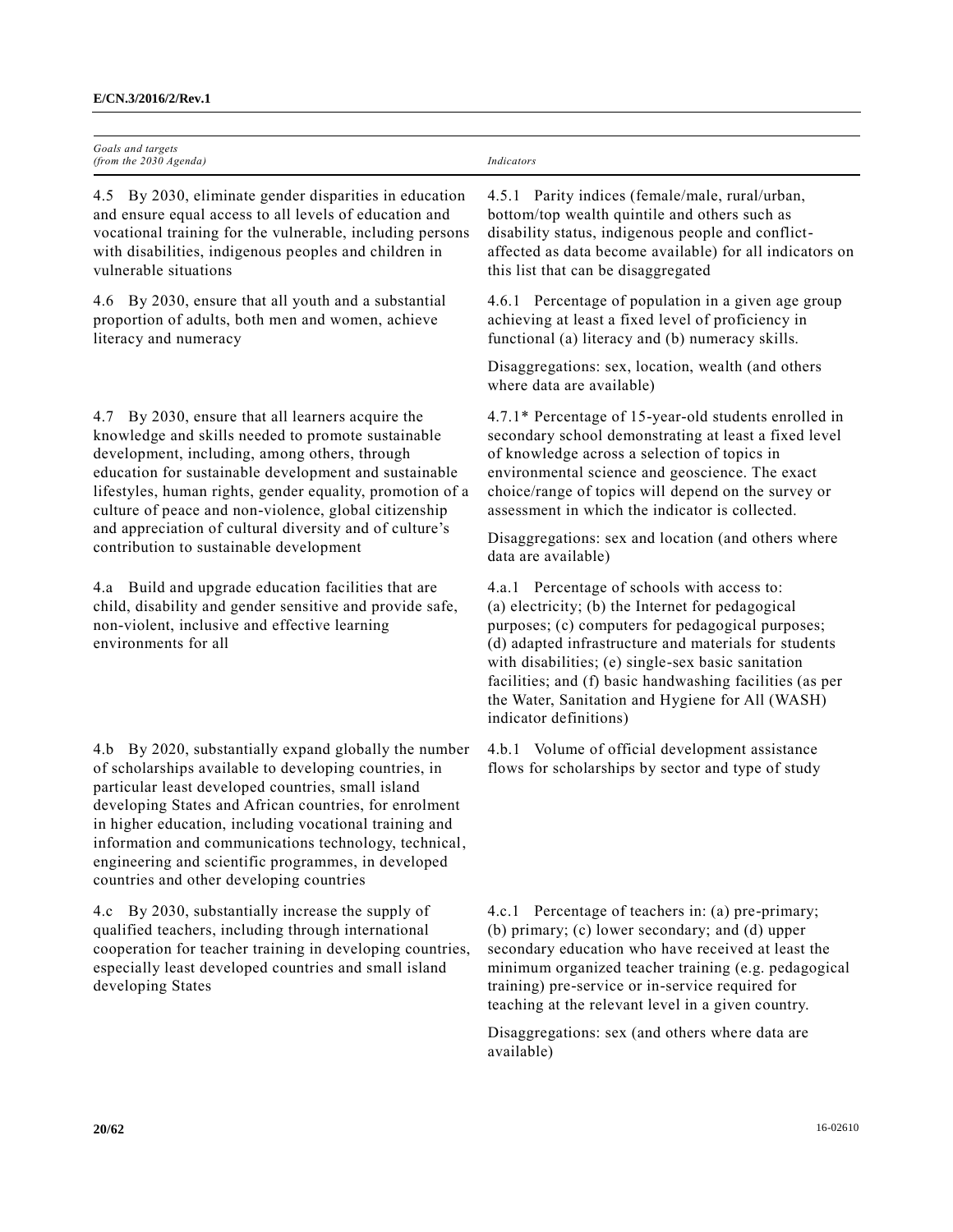| Goals and targets<br>(from the 2030 Agenda)                                                                                                                                                                                                                                                                          | Indicators                                                                                                                                                                                                                                          |
|----------------------------------------------------------------------------------------------------------------------------------------------------------------------------------------------------------------------------------------------------------------------------------------------------------------------|-----------------------------------------------------------------------------------------------------------------------------------------------------------------------------------------------------------------------------------------------------|
| Goal 5. Achieve gender equality and empower all women and girls                                                                                                                                                                                                                                                      |                                                                                                                                                                                                                                                     |
| End all forms of discrimination against all women<br>5.1<br>and girls everywhere                                                                                                                                                                                                                                     | 5.1.1 Whether or not legal frameworks are in place<br>to promote, enforce and monitor equality and<br>non-discrimination on the basis of sex                                                                                                        |
| Eliminate all forms of violence against all women<br>5.2<br>and girls in the public and private spheres, including<br>trafficking and sexual and other types of exploitation                                                                                                                                         | 5.2.1 Proportion of ever-partnered women and girls<br>aged 15 years and older subjected to physical, sexual<br>or psychological violence by a current or former<br>intimate partner, in the last 12 months, by form of<br>violence and by age group |
|                                                                                                                                                                                                                                                                                                                      | 5.2.2 Proportion of women and girls aged 15 years<br>and older subjected to sexual violence by persons<br>other than an intimate partner, in the last 12 months,<br>by age group and place of occurrence                                            |
| Eliminate all harmful practices, such as child,<br>5.3<br>early and forced marriage and female genital mutilation                                                                                                                                                                                                    | 5.3.1 Percentage of women aged 20-24 who were<br>married or in a union before age 15 and before age 18                                                                                                                                              |
|                                                                                                                                                                                                                                                                                                                      | 5.3.2 Percentage of girls and women aged 15-49 who<br>have undergone female genital mutilation/cutting, by<br>age group                                                                                                                             |
| 5.4 Recognize and value unpaid care and domestic<br>work through the provision of public services,<br>infrastructure and social protection policies and the<br>promotion of shared responsibility within the household<br>and the family as nationally appropriate                                                   | 5.4.1 Percentage of time spent on unpaid domestic<br>and care work, by sex, age group and location                                                                                                                                                  |
| 5.5 Ensure women's full and effective participation<br>and equal opportunities for leadership at all levels of                                                                                                                                                                                                       | 5.5.1 Proportion of seats held by women in national<br>parliaments and local governments                                                                                                                                                            |
| decision-making in political, economic and public life                                                                                                                                                                                                                                                               | 5.5.2 Proportion of women in managerial positions                                                                                                                                                                                                   |
| Ensure universal access to sexual and reproductive<br>5.6<br>health and reproductive rights as agreed in accordance<br>with the Programme of Action of the International<br>Conference on Population and Development and the<br>Beijing Platform for Action and the outcome documents<br>of their review conferences | Proportion of women aged 15-49 who make<br>5.6.1<br>their own informed decisions regarding sexual relations,<br>contraceptive use and reproductive health care                                                                                      |
|                                                                                                                                                                                                                                                                                                                      | 5.6.2 Number of countries with laws and regulations<br>that guarantee women aged 15-49 access to sexual and<br>reproductive health care, information and education                                                                                  |
| 5.a Undertake reforms to give women equal rights to<br>economic resources, as well as access to ownership and<br>control over land and other forms of property, financial<br>services, inheritance and natural resources, in<br>accordance with national laws                                                        | (a) Percentage of people with ownership or<br>5.a.1<br>secure rights over agricultural land (out of total<br>agricultural population), by sex; and (b) share of<br>women among owners or rights-bearers of agricultural<br>land, by type of tenure  |
|                                                                                                                                                                                                                                                                                                                      | 5.a.2 Percentage of countries where the legal<br>framework (including customary law) guarantees                                                                                                                                                     |

women's equal rights to land ownership and/or control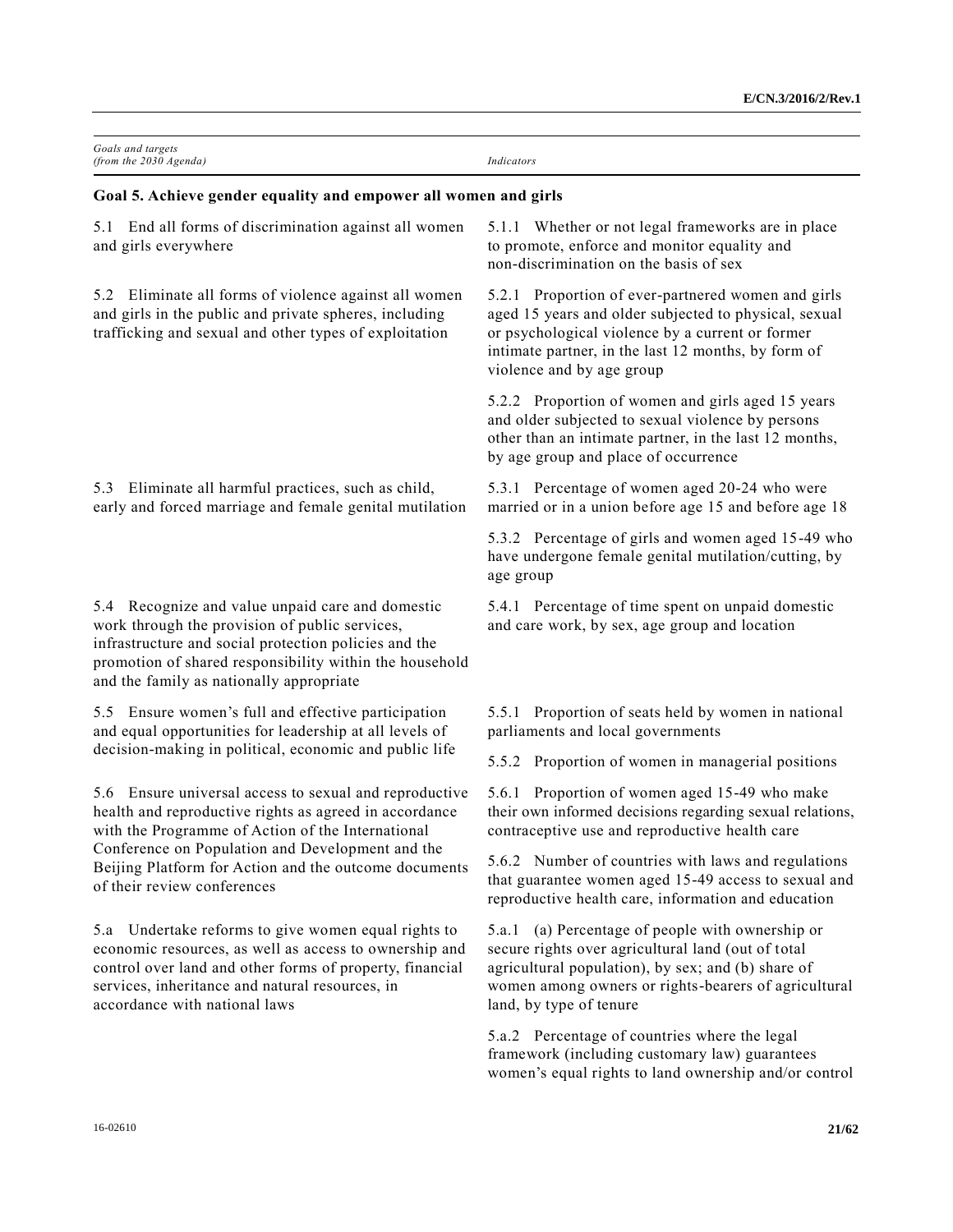| Goals and targets<br>(from the 2030 Agenda)                                                                                                                                                                                                                                                       | Indicators                                                                                                                                                                                 |
|---------------------------------------------------------------------------------------------------------------------------------------------------------------------------------------------------------------------------------------------------------------------------------------------------|--------------------------------------------------------------------------------------------------------------------------------------------------------------------------------------------|
| 5.b Enhance the use of enabling technology, in<br>particular information and communications technology,<br>to promote the empowerment of women                                                                                                                                                    | 5.b.1 Proportion of individuals who own a mobile<br>telephone, by sex                                                                                                                      |
| Adopt and strengthen sound policies and<br>5.c<br>enforceable legislation for the promotion of gender<br>equality and the empowerment of all women and girls at<br>all levels                                                                                                                     | 5.c.1 Percentage of countries with systems to track<br>and make public allocations for gender equality and<br>women's empowerment                                                          |
| Goal 6. Ensure availability and sustainable management of water and sanitation for all                                                                                                                                                                                                            |                                                                                                                                                                                            |
| By 2030, achieve universal and equitable access to<br>6.1<br>safe and affordable drinking water for all                                                                                                                                                                                           | 6.1.1 Percentage of population using safely managed<br>drinking water services                                                                                                             |
| 6.2 By 2030, achieve access to adequate and equitable<br>sanitation and hygiene for all and end open defecation,<br>paying special attention to the needs of women and girls<br>and those in vulnerable situations                                                                                | 6.2.1 Percentage of population using safely managed<br>sanitation services, including a hand-washing facility<br>with soap and water                                                       |
| 6.3 By 2030, improve water quality by reducing                                                                                                                                                                                                                                                    | 6.3.1 Percentage of wastewater safely treated                                                                                                                                              |
| pollution, eliminating dumping and minimizing release<br>of hazardous chemicals and materials, halving the<br>proportion of untreated wastewater and substantially<br>increasing recycling and safe reuse globally                                                                                | 6.3.2 Percentage of bodies of water with good<br>ambient water quality                                                                                                                     |
| 6.4 By 2030, substantially increase water-use<br>efficiency across all sectors and ensure sustainable                                                                                                                                                                                             | 6.4.1* Percentage change in water use efficiency over<br>time                                                                                                                              |
| withdrawals and supply of freshwater to address water<br>scarcity and substantially reduce the number of people<br>suffering from water scarcity                                                                                                                                                  | 6.4.2* Percentage of total available water resources<br>used, taking environmental water requirements into<br>account (level of water stress)                                              |
| 6.5 By 2030, implement integrated water resources<br>management at all levels, including through<br>transboundary cooperation as appropriate                                                                                                                                                      | 6.5.1* Degree of integrated water resources<br>management implementation (0-100)                                                                                                           |
| 6.6 By 2020, protect and restore water-related<br>ecosystems, including mountains, forests, wetlands,<br>rivers, aquifers and lakes                                                                                                                                                               | Percentage of change in the extent of water-<br>6.6.1<br>related ecosystems over time                                                                                                      |
| 6.a By 2030, expand international cooperation and<br>capacity-building support to developing countries in<br>water- and sanitation-related activities and programmes,<br>including water harvesting, desalination, water<br>efficiency, wastewater treatment, recycling and reuse<br>technologies | 6.a.1 Amount of water- and sanitation-related official<br>development assistance that is part of a government<br>coordinated spending plan                                                 |
| 6.b Support and strengthen the participation of local<br>communities in improving water and sanitation<br>management                                                                                                                                                                              | 6.b.1 Percentage of local administrative units with<br>established and operational policies and procedures<br>for participation of local communities in water and<br>sanitation management |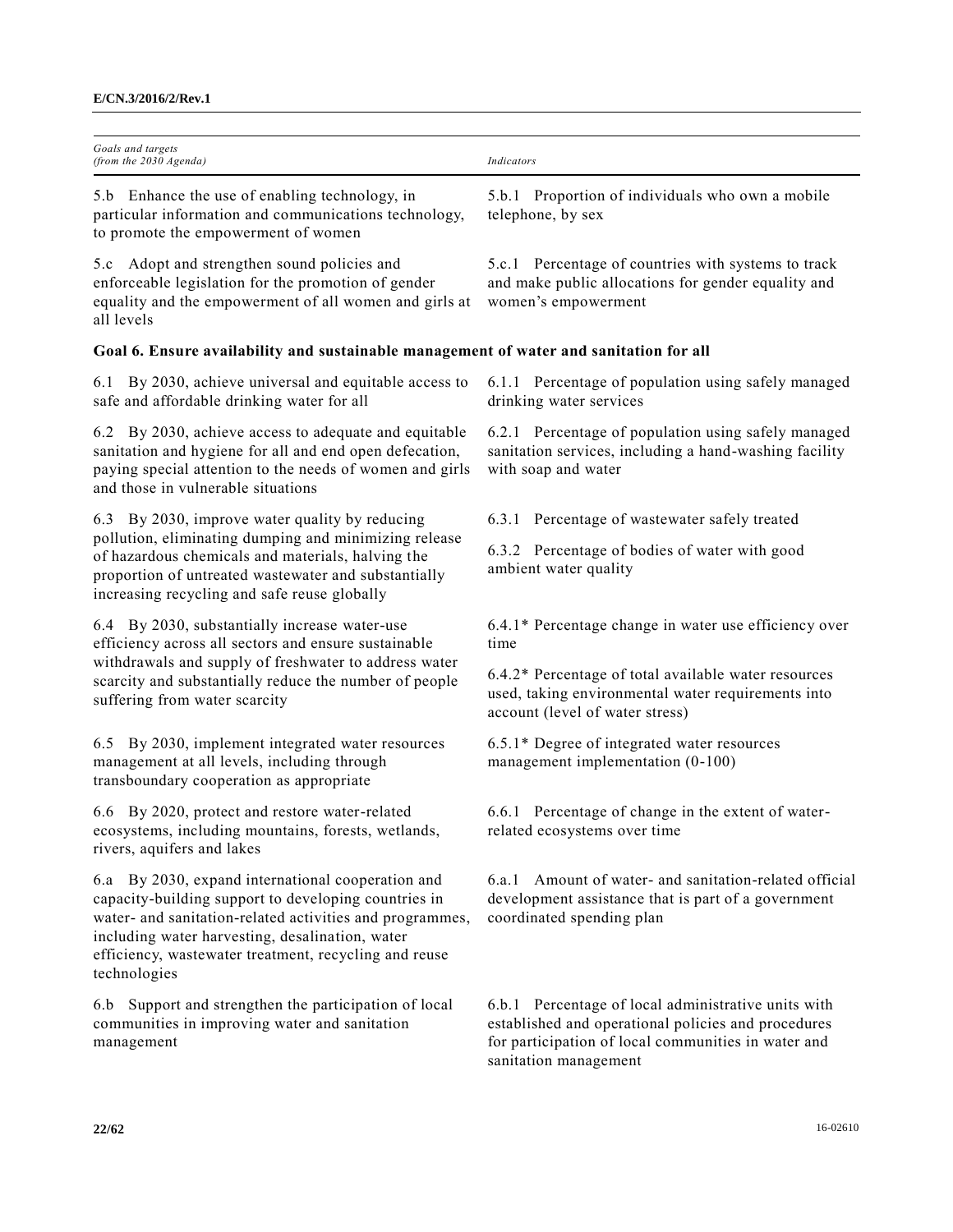| Goals and targets<br>(from the 2030 Agenda)                                                                                                                                                                                                                                                                                              | Indicators                                                                                                                          |
|------------------------------------------------------------------------------------------------------------------------------------------------------------------------------------------------------------------------------------------------------------------------------------------------------------------------------------------|-------------------------------------------------------------------------------------------------------------------------------------|
| Goal 7. Ensure access to affordable, reliable, sustainable and modern energy for all                                                                                                                                                                                                                                                     |                                                                                                                                     |
| By 2030, ensure universal access to affordable,<br>7.1<br>reliable and modern energy services                                                                                                                                                                                                                                            | 7.1.1 Percentage of population with access to<br>electricity                                                                        |
|                                                                                                                                                                                                                                                                                                                                          | 7.1.2 Percentage of population with primary reliance<br>on clean fuels and technology                                               |
| 7.2 By 2030, increase substantially the share of<br>renewable energy in the global energy mix                                                                                                                                                                                                                                            | 7.2.1 Renewable energy share in the total final<br>energy consumption                                                               |
| 7.3 By 2030, double the global rate of improvement in<br>energy efficiency                                                                                                                                                                                                                                                               | 7.3.1 Energy intensity measured in terms of primary<br>energy and gross domestic product (GDP)                                      |
| 7.a By 2030, enhance international cooperation to<br>facilitate access to clean energy research and<br>technology, including renewable energy, energy<br>efficiency and advanced and cleaner fossil-fuel<br>technology, and promote investment in energy<br>infrastructure and clean energy technology                                   | Mobilized amount of United States dollars<br>7.a.1<br>per year starting in 2020 accountable towards the<br>\$100 billion commitment |
| 7.b By 2030, expand infrastructure and upgrade<br>technology for supplying modern and sustainable<br>energy services for all in developing countries, in<br>particular least developed countries, small island<br>developing States and landlocked developing countries,<br>in accordance with their respective programmes of<br>support | 7.b.1* Ratio of value added to net domestic energy<br>use, by industry                                                              |
| Goal 8. Promote sustained, inclusive and sustainable economic growth, full and productive employment<br>and decent work for all                                                                                                                                                                                                          |                                                                                                                                     |
| 8.1 Sustain per capita economic growth in accordance<br>with national circumstances and, in particular, at least<br>7 per cent gross domestic product growth per annum in<br>the least developed countries                                                                                                                               | 8.1.1 Annual growth rate of real GDP per capita                                                                                     |
| 8.2 Achieve higher levels of economic productivity<br>through diversification, technological upgrading and<br>innovation, including through a focus on high-value<br>added and labour-intensive sectors                                                                                                                                  | 8.2.1 Annual growth rate of real GDP per employed<br>person                                                                         |
| $\mathcal{L}$ and the state of the state of the state of the state of the state of the state of the state of the state of the state of the state of the state of the state of the state of the state of the state of the state of                                                                                                        | $0.21$ $01$ $0.21$ $1$ $1$                                                                                                          |

8.3 Promote development-oriented policies that support productive activities, decent job creation, entrepreneurship, creativity and innovation, and encourage the formalization and growth of micro-, small- and medium-sized enterprises, including through access to financial services

8.3.1 Share of informal employment in non-agriculture employment, by sex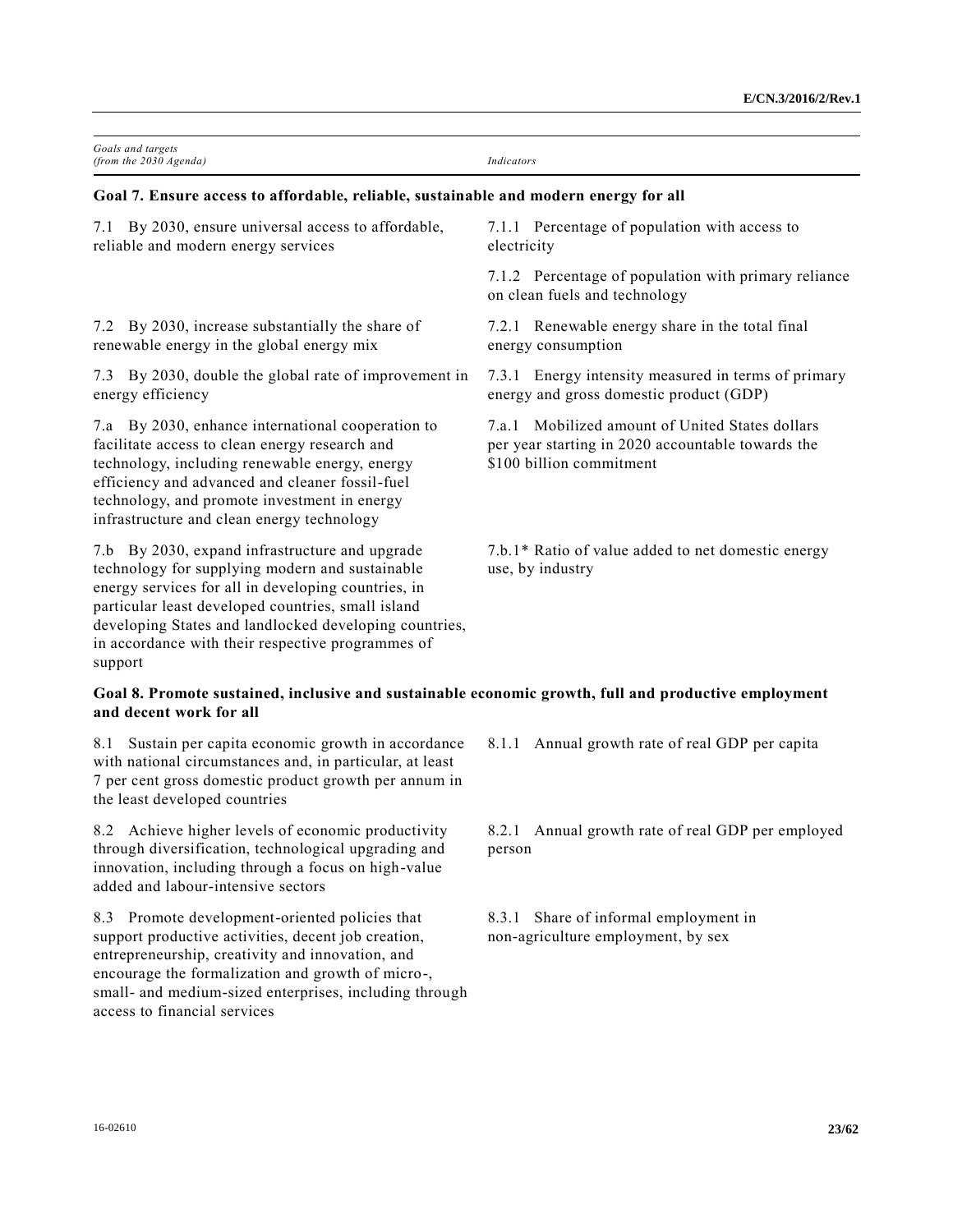| Goals and targets<br>(from the 2030 Agenda)                                                                                                                                                                                                                                                                                              | Indicators                                                                                                                                                                                     |
|------------------------------------------------------------------------------------------------------------------------------------------------------------------------------------------------------------------------------------------------------------------------------------------------------------------------------------------|------------------------------------------------------------------------------------------------------------------------------------------------------------------------------------------------|
| 8.4 Improve progressively, through 2030, global<br>resource efficiency in consumption and production and<br>endeavour to decouple economic growth from<br>environmental degradation, in accordance with the<br>10-Year Framework of Programmes on Sustainable<br>Consumption and Production, with developed countries<br>taking the lead | 8.4.1* Resource productivity                                                                                                                                                                   |
| 8.5 By 2030, achieve full and productive employment<br>and decent work for all women and men, including for<br>young people and persons with disabilities, and equal                                                                                                                                                                     | 8.5.1 Average hourly earnings of female and male<br>employees, by occupation, age group and persons with<br>disabilities                                                                       |
| pay for work of equal value                                                                                                                                                                                                                                                                                                              | 8.5.2 Unemployment rate, by sex, age group and<br>persons with disabilities                                                                                                                    |
| 8.6 By 2020, substantially reduce the proportion of<br>youth not in employment, education or training                                                                                                                                                                                                                                    | 8.6.1 Percentage of youth (aged 15-24) not in<br>education, employment or training                                                                                                             |
| Take immediate and effective measures to<br>8.7<br>eradicate forced labour, end modern slavery and human<br>trafficking and secure the prohibition and elimination of<br>the worst forms of child labour, including recruitment<br>and use of child soldiers, and by 2025 end child labour<br>in all its forms                           | 8.7.1 Percentage and number of children aged 5-17<br>engaged in child labour, by sex and age group                                                                                             |
| 8.8 Protect labour rights and promote safe and secure<br>working environments for all workers, including                                                                                                                                                                                                                                 | 8.8.1 Frequency rates of fatal and non-fatal<br>occupational injuries, by sex and migrant status                                                                                               |
| migrant workers, in particular women migrants, and<br>those in precarious employment                                                                                                                                                                                                                                                     | 8.8.2* Number of International Labour Organization<br>(ILO) Conventions ratified, by type of convention                                                                                        |
| 8.9 By 2030, devise and implement policies to<br>promote sustainable tourism that creates jobs and<br>promotes local culture and products                                                                                                                                                                                                | 8.9.1* Tourism direct GDP (as a percentage of total<br>GDP and in growth rate); and number of jobs in<br>tourism industries (as a percentage of total jobs and<br>growth rate of jobs, by sex) |
| 8.10 Strengthen the capacity of domestic financial<br>institutions to encourage and expand access to banking,<br>insurance and financial services for all                                                                                                                                                                                | 8.10.1 Number of commercial bank branches and<br>automated teller machines (ATMs) per 100,000 adults                                                                                           |
|                                                                                                                                                                                                                                                                                                                                          | 8.10.2 Percentage of adults (15 years and older) with<br>an account at a bank or other financial institution or<br>with a mobile money service provider                                        |
| 8.a Increase Aid for Trade support for developing<br>countries, in particular least developed countries,<br>including through the Enhanced Integrated Framework<br>for Trade-related Technical Assistance to Least<br>Developed Countries                                                                                                | 8.a.1 Aid for Trade commitments and disbursements                                                                                                                                              |
| 8.b By 2020, develop and operationalize a global<br>strategy for youth employment and implement the<br>Global Jobs Pact of the International Labour<br>Organization                                                                                                                                                                      | 8.b.1 Total government spending in social protection<br>and employment programmes as a percentage of the<br>national budgets and GDP                                                           |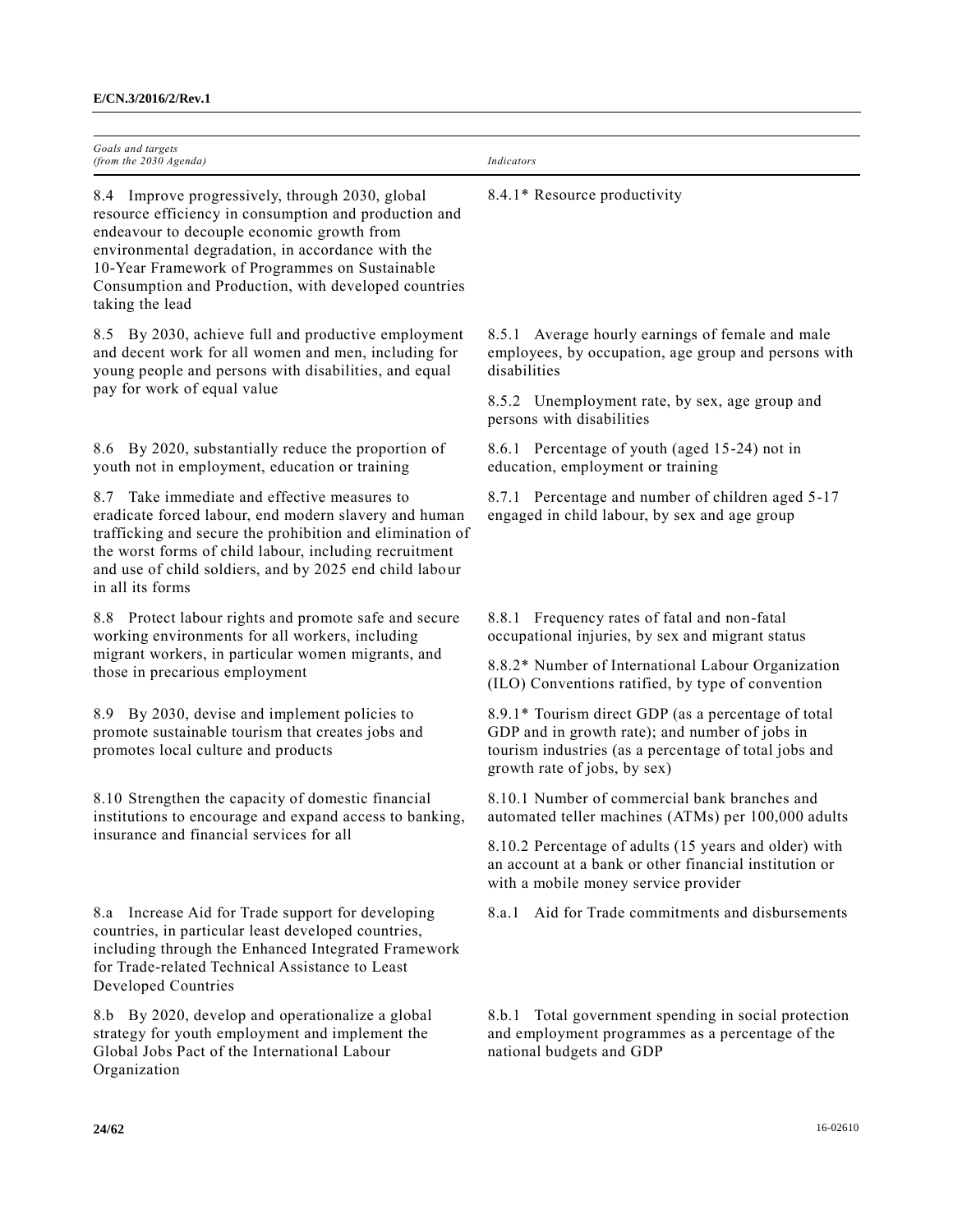| Goals and targets        |            |
|--------------------------|------------|
| (from the $2030$ Agenda) | Indicators |

#### **Goal 9. Build resilient infrastructure, promote inclusive and sustainable industrialization and foster innovation**

9.1 Develop quality, reliable, sustainable and resilient infrastructure, including regional and trans-border infrastructure, to support economic development and human well-being, with a focus on affordable and equitable access for all

9.2 Promote inclusive and sustainable industrialization and, by 2030, significantly raise industry's share of employment and gross domestic product, in line with national circumstances, and double its share in least developed countries

9.3 Increase the access of small-scale industrial and other enterprises, in particular in developing countries, to financial services, including affordable credit, and their integration into value chains and markets

9.4 By 2030, upgrade infrastructure and retrofit industries to make them sustainable, with increased resource-use efficiency and greater adoption of clean and environmentally sound technologies and industrial processes, with all countries taking action in accordance with their respective capabilities

9.5 Enhance scientific research, upgrade the technological capabilities of industrial sectors in all countries, in particular developing countries, including, by 2030, encouraging innovation and substantially increasing the number of research and development workers per 1 million people and public and private research and development spending

9.a Facilitate sustainable and resilient infrastructure development in developing countries through enhanced financial, technological and technical support to African countries, least developed countries, landlocked developing countries and small island developing States

9.b Support domestic technology development, research and innovation in developing countries, including by ensuring a conducive policy environment for, inter alia, industrial diversification and value addition to commodities

9.1.1 Share of the rural population who live within 2 km of an all-season road

9.1.2 Passenger and freight volumes, by mode of transport

9.2.1 Manufacturing value added as a percentage of GDP and per capita

9.2.2 Manufacturing employment as a percentage of total employment

9.3.1 Percentage share of small-scale industries in total industry value added

9.3.2 Percentage of small-scale industries with a loan or line of credit

9.4.1  $CO<sub>2</sub>$  emission per unit of value added

9.5.1 Research and development expenditure as a percentage of GDP

9.5.2 Researchers (in full-time equivalent) per million inhabitants

9.a.1 Total official international support (official development assistance plus other official flows) to infrastructure

9.b.1 Percentage of medium and high-tech industry value added in total value added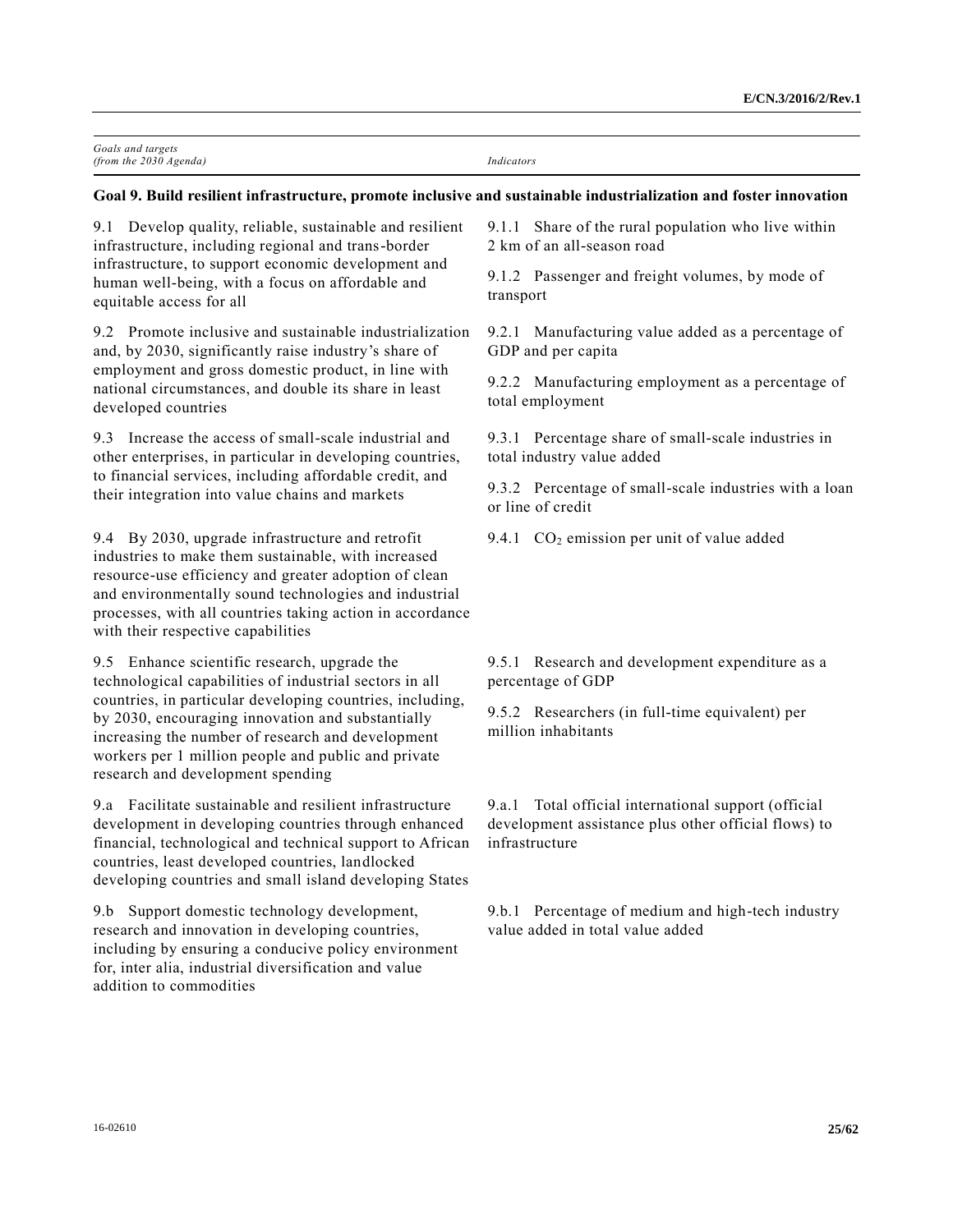| Goals and targets<br>(from the 2030 Agenda)                                                                                                                                                                                                             | Indicators                                                                                                                                                                                                                              |
|---------------------------------------------------------------------------------------------------------------------------------------------------------------------------------------------------------------------------------------------------------|-----------------------------------------------------------------------------------------------------------------------------------------------------------------------------------------------------------------------------------------|
| Significantly increase access to information and<br>9.c<br>communications technology and strive to provide<br>universal and affordable access to the Internet in least<br>developed countries by 2020                                                   | 9.c.1 Percentage of population covered by a mobile<br>network, by technology                                                                                                                                                            |
| Goal 10. Reduce inequality within and among countries                                                                                                                                                                                                   |                                                                                                                                                                                                                                         |
| 10.1 By 2030, progressively achieve and sustain income<br>growth of the bottom 40 per cent of the population at a<br>rate higher than the national average                                                                                              | 10.1.1 Growth rates of household expenditure or<br>income per capita among the bottom 40 per cent of the<br>population and the total population                                                                                         |
| 10.2 By 2030, empower and promote the social,<br>economic and political inclusion of all, irrespective of<br>age, sex, disability, race, ethnicity, origin, religion or<br>economic or other status                                                     | 10.2.1 Proportion of people living below 50 per cent<br>of median income, disaggregated by age group, sex<br>and persons with disabilities                                                                                              |
| 10.3 Ensure equal opportunity and reduce inequalities<br>of outcome, including by eliminating discriminatory<br>laws, policies and practices and promoting appropriate<br>legislation, policies and action in this regard                               | 10.3.1 Percentage of the population reporting having<br>personally felt discriminated against or harassed<br>within the last 12 months on the basis of a ground of<br>discrimination prohibited under international human<br>rights law |
| 10.4 Adopt policies, especially fiscal, wage and social<br>protection policies, and progressively achieve greater<br>equality                                                                                                                           | 10.4.1 Labour share of GDP, comprising wages and<br>social protection transfers                                                                                                                                                         |
| 10.5 Improve the regulation and monitoring of global<br>financial markets and institutions and strengthen the<br>implementation of such regulations                                                                                                     | 10.5.1* Adoption of a financial transaction tax (Tobin<br>tax) at the global level                                                                                                                                                      |
| 10.6 Ensure enhanced representation and voice for<br>developing countries in decision-making in global<br>international economic and financial institutions in<br>order to deliver more effective, credible, accountable<br>and legitimate institutions | 10.6.1 Percentage of members and voting rights of<br>developing countries in international organizations                                                                                                                                |
| 10.7 Facilitate orderly, safe, regular and responsible<br>migration and mobility of people, including through the<br>implementation of planned and well-managed migration<br>policies                                                                   | 10.7.1 Recruitment cost borne by employee as a<br>percentage of yearly income earned in country of<br>destination                                                                                                                       |
|                                                                                                                                                                                                                                                         | 10.7.2* International Migration Policy Index                                                                                                                                                                                            |
|                                                                                                                                                                                                                                                         | 10.7.3* Number of detected and non-detected victims<br>of human trafficking per 100,000 population, by sex,<br>age group and form of exploitation                                                                                       |
| 10.a Implement the principle of special and differential<br>treatment for developing countries, in particular least<br>developed countries, in accordance with World Trade<br>Organization agreements                                                   | Share of tariff lines applied to imports from<br>10.a.1<br>least developed countries/developing countries with<br>zero-tariff                                                                                                           |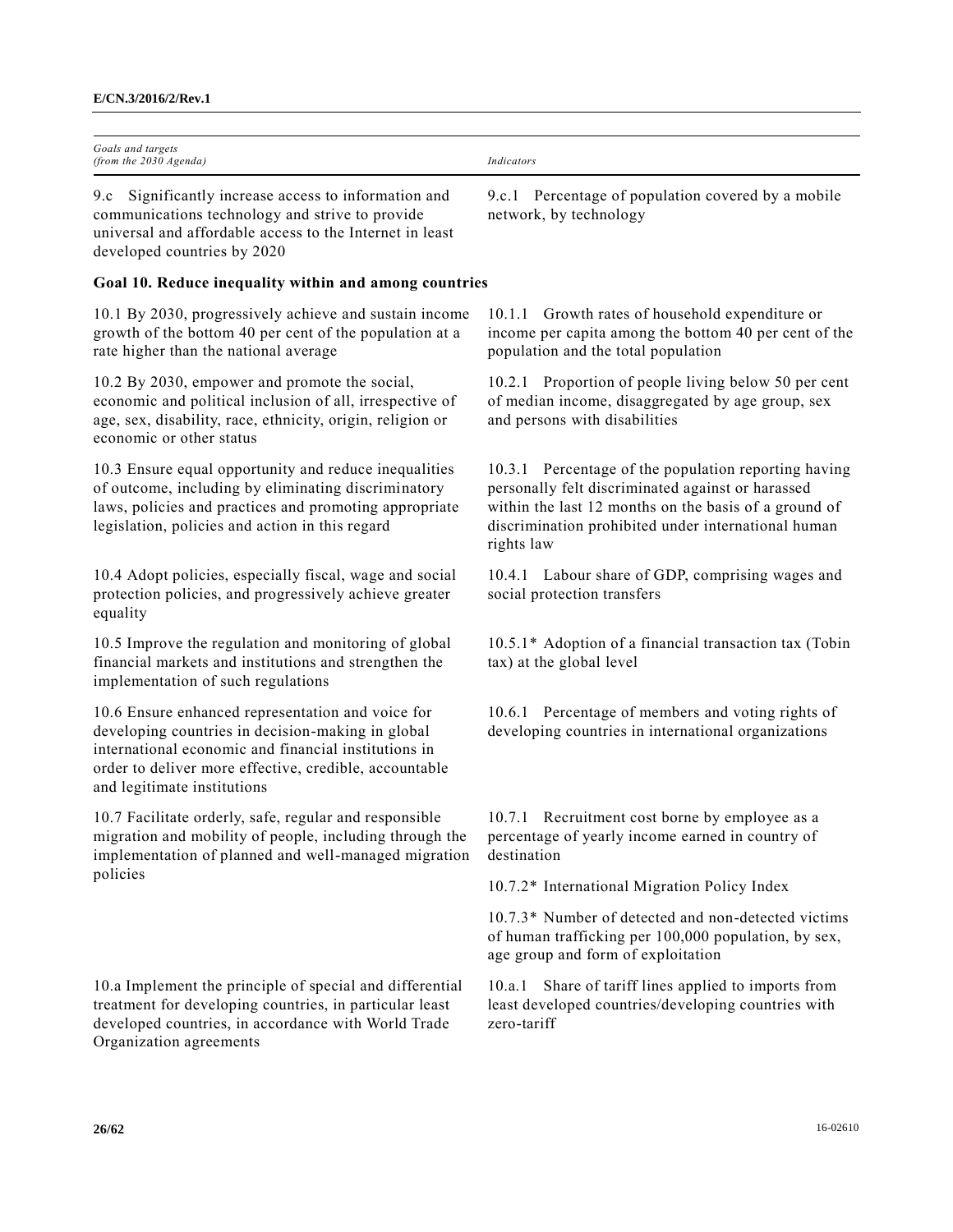| Goals and targets<br>(from the 2030 Agenda)                                                                                                                                                                                                                                                                                                          | Indicators                                                                                                                                                                                                 |
|------------------------------------------------------------------------------------------------------------------------------------------------------------------------------------------------------------------------------------------------------------------------------------------------------------------------------------------------------|------------------------------------------------------------------------------------------------------------------------------------------------------------------------------------------------------------|
| 10.b Encourage official development assistance and<br>financial flows, including foreign direct investment, to<br>States where the need is greatest, in particular least<br>developed countries, African countries, small island<br>developing States and landlocked developing countries,<br>in accordance with their national plans and programmes | Total resource flows for development,<br>10.b.1<br>disaggregated by recipient and donor countries and<br>type of flow (e.g. official development assistance,<br>foreign direct investment and other flows) |
| 10.c By 2030, reduce to less than 3 per cent the<br>transaction costs of migrant remittances and eliminate<br>remittance corridors with costs higher than 5 per cent                                                                                                                                                                                 | Remittance costs as a percentage of the<br>10.c.1<br>amount remitted                                                                                                                                       |
| Goal 11. Make cities and human settlements inclusive, safe, resilient and sustainable                                                                                                                                                                                                                                                                |                                                                                                                                                                                                            |
| 11.1 By 2030, ensure access for all to adequate, safe and<br>affordable housing and basic services and upgrade<br>slums                                                                                                                                                                                                                              | 11.1.1 Proportion of urban population living in<br>slums, informal settlements or inadequate housing                                                                                                       |
| 11.2 By 2030, provide access to safe, affordable,<br>accessible and sustainable transport systems for all,<br>improving road safety, notably by expanding public<br>transport, with special attention to the needs of those in<br>vulnerable situations, women, children, persons with<br>disabilities and older persons                             | 11.2.1 Proportion of the population that has<br>convenient access to public transport, disaggregated<br>by age group, sex and persons with disabilities                                                    |
| 11.3 By 2030, enhance inclusive and sustainable<br>urbanization and capacity for participatory, integrated                                                                                                                                                                                                                                           | Ratio of land consumption rate to population<br>11.3.1<br>growth rate                                                                                                                                      |
| and sustainable human settlement planning and<br>management in all countries                                                                                                                                                                                                                                                                         | 11.3.2* Percentage of cities with a direct participation<br>structure of civil society in urban planning and<br>management which operate regularly and<br>democratically                                   |
| 11.4 Strengthen efforts to protect and safeguard the<br>world's cultural and natural heritage                                                                                                                                                                                                                                                        | 11.4.1* Share of national (or municipal) budget which<br>is dedicated to the preservation, protection and<br>conservation of national cultural natural heritage,<br>including World Heritage sites         |
| 11.5 By 2030, significantly reduce the number of deaths<br>and the number of people affected and substantially<br>decrease the direct economic losses relative to global<br>gross domestic product caused by disasters, including<br>water-related disasters, with a focus on protecting the<br>poor and people in vulnerable situations             | 11.5.1* Number of deaths, missing people, injured,<br>relocated or evacuated due to disasters per 100,000<br>people                                                                                        |
| 11.6 By 2030, reduce the adverse per capita<br>environmental impact of cities, including by paying<br>special attention to air quality and municipal and other<br>waste management                                                                                                                                                                   | 11.6.1 Percentage of urban solid waste regularly<br>collected and with adequate final discharge with<br>regard to the total waste generated by the city                                                    |
|                                                                                                                                                                                                                                                                                                                                                      | 11.6.2 Annual mean levels of fine particulate matter<br>(e.g. PM2.5 and PM10) in cities (population weighted)                                                                                              |
| 16-02610                                                                                                                                                                                                                                                                                                                                             | 27/62                                                                                                                                                                                                      |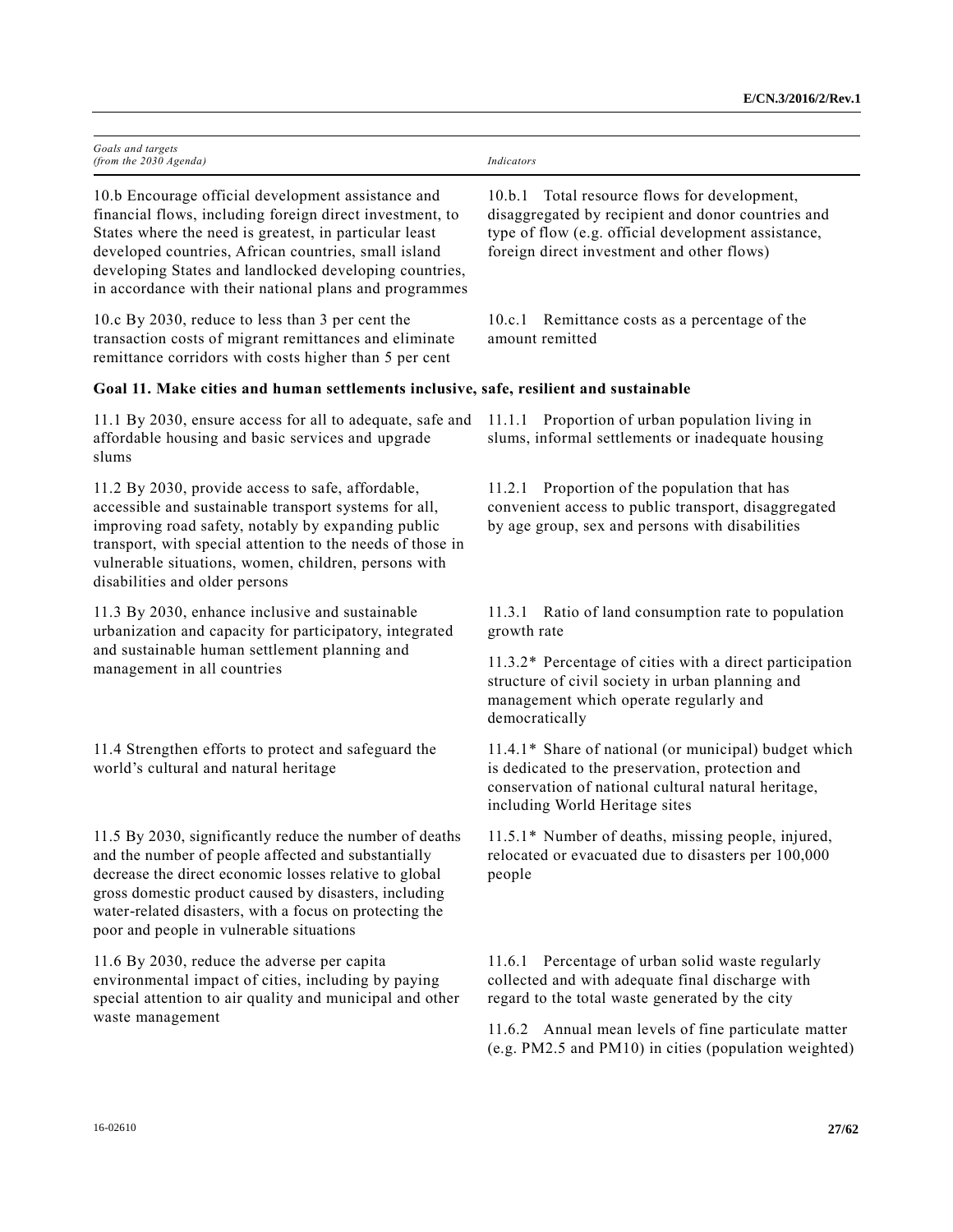| Goals and targets<br>(from the 2030 Agenda)                                                                                                                                                                                                                                                                                                                                                                                    | Indicators                                                                                                                                                                                                                                                                                                                                                 |
|--------------------------------------------------------------------------------------------------------------------------------------------------------------------------------------------------------------------------------------------------------------------------------------------------------------------------------------------------------------------------------------------------------------------------------|------------------------------------------------------------------------------------------------------------------------------------------------------------------------------------------------------------------------------------------------------------------------------------------------------------------------------------------------------------|
| 11.7 By 2030, provide universal access to safe,<br>inclusive and accessible, green and public spaces, in<br>particular for women and children, older persons and<br>persons with disabilities                                                                                                                                                                                                                                  | 11.7.1 The average share of the built-up area of<br>cities that is open space for public use for all,<br>disaggregated by age group, sex and persons with<br>disabilities                                                                                                                                                                                  |
|                                                                                                                                                                                                                                                                                                                                                                                                                                | 11.7.2* Proportion of women subjected to physical or<br>sexual harassment, by perpetrator and place of<br>occurrence (last 12 months)                                                                                                                                                                                                                      |
| 11.a Support positive economic, social and<br>environmental links between urban, peri-urban and<br>rural areas by strengthening national and regional<br>development planning                                                                                                                                                                                                                                                  | 11.a.1* Cities with more than 100,000 inhabitants that<br>implement urban and regional development plans<br>integrating population projections and resource needs                                                                                                                                                                                          |
| 11.b By 2020, substantially increase the number of<br>cities and human settlements adopting and<br>implementing integrated policies and plans towards<br>inclusion, resource efficiency, mitigation and adaptation<br>to climate change, resilience to disasters, and develop<br>and implement, in line with the Sendai Framework for<br>Disaster Risk Reduction 2015-2030, holistic disaster<br>risk management at all levels | 11.b.1* Percentage of cities that are implementing<br>risk reduction and resilience strategies aligned with<br>accepted international frameworks (such as the<br>successor to the Hyogo Framework for Action<br>2005-2015 on disaster risk reduction) that include<br>vulnerable and marginalized groups in their design,<br>implementation and monitoring |
| 11.c Support least developed countries, including<br>through financial and technical assistance, in building<br>sustainable and resilient buildings utilizing local<br>materials                                                                                                                                                                                                                                               | 11.c.1* Percentage of financial support that is<br>allocated to the construction and retrofitting of<br>sustainable, resilient and resource-efficient buildings                                                                                                                                                                                            |
| Goal 12. Ensure sustainable consumption and production patterns                                                                                                                                                                                                                                                                                                                                                                |                                                                                                                                                                                                                                                                                                                                                            |
| 12.1 Implement the 10-Year Framework of Programmes<br>on Sustainable Consumption and Production Patterns,<br>all countries taking action, with developed countries<br>taking the lead, taking into account the development<br>and capabilities of developing countries                                                                                                                                                         | 12.1.1 Number of countries with sustainable<br>consumption and production (SCP) national action<br>plans or SCP mainstreamed as a priority or target into<br>national policies                                                                                                                                                                             |
| 12.2 By 2030, achieve the sustainable management and<br>efficient use of natural resources                                                                                                                                                                                                                                                                                                                                     | 12.2.1* Material footprint and material footprint per<br>capita                                                                                                                                                                                                                                                                                            |
| 12.3 By 2030, halve per capita global food waste at the<br>retail and consumer levels and reduce food losses along<br>production and supply chains, including post-harvest                                                                                                                                                                                                                                                     | 12.3.1<br>Global food loss index                                                                                                                                                                                                                                                                                                                           |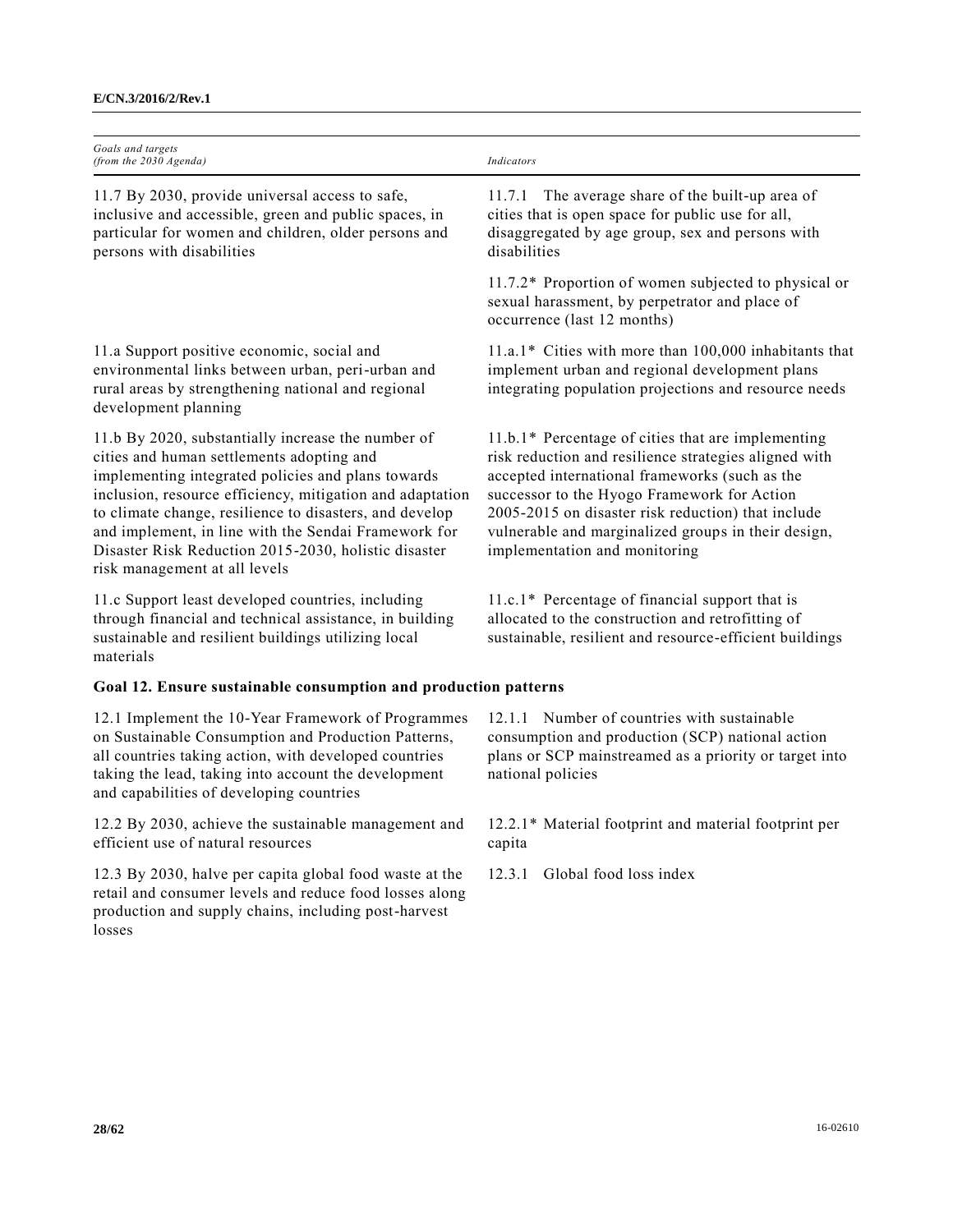| Goals and targets<br>(from the 2030 Agenda)                                                                                                                                                                                                                                                                                                                                                                                                                                                                                                              | Indicators                                                                                                                                                                                                                                            |
|----------------------------------------------------------------------------------------------------------------------------------------------------------------------------------------------------------------------------------------------------------------------------------------------------------------------------------------------------------------------------------------------------------------------------------------------------------------------------------------------------------------------------------------------------------|-------------------------------------------------------------------------------------------------------------------------------------------------------------------------------------------------------------------------------------------------------|
| 12.4 By 2020, achieve the environmentally sound<br>management of chemicals and all wastes throughout<br>their life cycle, in accordance with agreed international<br>frameworks, and significantly reduce their release to<br>air, water and soil in order to minimize their adverse<br>impacts on human health and the environment                                                                                                                                                                                                                      | 12.4.1 Number of parties to international multilateral<br>environmental agreements on hazardous and other<br>chemicals and waste that meet their commitments and<br>obligations in transmitting information as required by<br>each relevant agreement |
|                                                                                                                                                                                                                                                                                                                                                                                                                                                                                                                                                          | 12.4.2* Treatment of waste, generation of hazardous<br>waste, hazardous waste management, by type of<br>treatment                                                                                                                                     |
| 12.5 By 2030, substantially reduce waste generation<br>through prevention, reduction, recycling and reuse                                                                                                                                                                                                                                                                                                                                                                                                                                                | 12.5.1 National recycling rate, tons of material<br>recycled                                                                                                                                                                                          |
| 12.6 Encourage companies, especially large and<br>transnational companies, to adopt sustainable practices<br>and to integrate sustainability information into their<br>reporting cycle                                                                                                                                                                                                                                                                                                                                                                   | 12.6.1 Number of companies publishing<br>sustainability reports                                                                                                                                                                                       |
| 12.7 Promote public procurement practices that are<br>sustainable, in accordance with national policies and<br>priorities                                                                                                                                                                                                                                                                                                                                                                                                                                | 12.7.1 Number of countries implementing<br>sustainable public procurement policies and action<br>plans                                                                                                                                                |
| 12.8 By 2030, ensure that people everywhere have<br>the relevant information and awareness for sustainable<br>development and lifestyles in harmony with nature                                                                                                                                                                                                                                                                                                                                                                                          | 12.8.1* Percentage of educational institutions with<br>formal and informal education curricula on sustainable<br>development and lifestyle topics                                                                                                     |
| 12.a Support developing countries to strengthen their<br>scientific and technological capacity to move towards<br>more sustainable patterns of consumption and production                                                                                                                                                                                                                                                                                                                                                                                | 12.a.1* Number of qualified green patent applications<br>over total                                                                                                                                                                                   |
| 12.b Develop and implement tools to monitor sustainable<br>development impacts for sustainable tourism that creates<br>jobs and promotes local culture and products                                                                                                                                                                                                                                                                                                                                                                                      | 12.b.1* Residual flows generated as a result of<br>tourism; direct GDP                                                                                                                                                                                |
| 12.c Rationalize inefficient fossil-fuel subsidies that<br>encourage wasteful consumption by removing market<br>distortions, in accordance with national circumstances,<br>including by restructuring taxation and phasing out<br>those harmful subsidies, where they exist, to reflect<br>their environmental impacts, taking fully into account<br>the specific needs and conditions of developing<br>countries and minimizing the possible adverse impacts<br>on their development in a manner that protects the poor<br>and the affected communities | Amount of fossil-fuel subsidies per unit of<br>12.c.1<br>GDP (production and consumption) and as a<br>proportion of total national expenditure on fossil fuels                                                                                        |
|                                                                                                                                                                                                                                                                                                                                                                                                                                                                                                                                                          |                                                                                                                                                                                                                                                       |
|                                                                                                                                                                                                                                                                                                                                                                                                                                                                                                                                                          |                                                                                                                                                                                                                                                       |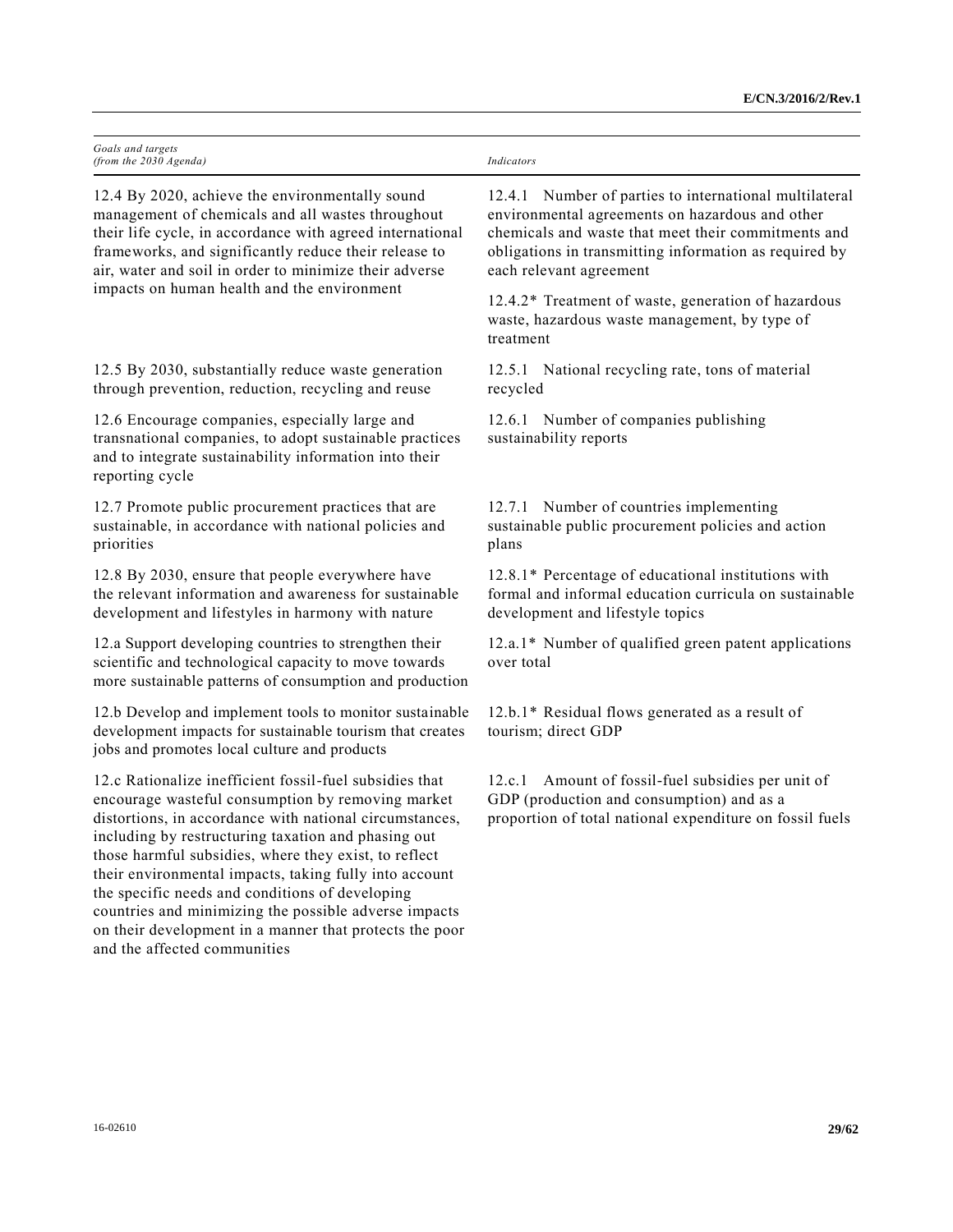| Goals and targets<br>(from the $2030$ Agenda)                                     | Indicators                                          |
|-----------------------------------------------------------------------------------|-----------------------------------------------------|
| Goal 13. Take urgent action to combat climate change and its impacts <sup>a</sup> |                                                     |
| 13.1 Strengthen resilience and adaptive capacity to                               | 13.1.1* Number of deaths, missing people, injured,  |
| climate-related hazards and natural disasters in all                              | relocated or evacuated due to disasters per 100,000 |
| countries                                                                         | people                                              |
| 13.2 Integrate climate change measures into national                              | 13.2.1* Number of countries that have formally      |
| policies, strategies and planning                                                 | communicated the establishment of integrated low-   |

13.3 Improve education, awareness-raising and human and institutional capacity on climate change mitigation, adaptation, impact reduction and early warning

13.a Implement the commitment undertaken by developed-country parties to the United Nations Framework Convention on Climate Change to a goal of mobilizing jointly \$100 billion annually by 2020 from all sources to address the needs of developing countries in the context of meaningful mitigation actions and transparency on implementation and fully operationalize the Green Climate Fund through its capitalization as soon as possible

13.b Promote mechanisms for raising capacity for effective climate change-related planning and management in least developed countries and small island developing States, including focusing on women, youth and local and marginalized communities

communicated the establishment of integrated lowcarbon, climate-resilient, disaster risk reduction development strategies (e.g. a national adaptation plan process, national policies and measures to promote the transition to environmentally friendly substances and technologies)

13.3.1\* Number of countries that have integrated mitigation, adaptation, impact reduction and early warning into primary, secondary and tertiary curricula

13.a.1 Mobilized amount of United States dollars per year starting in 2020 accountable towards the \$100 billion commitment

13.b.1\* Number of least developed countries and small island developing States that are receiving specialized support for mechanisms for raising capacities for effective climate change-related planning and management, including focusing on women, youth, local and marginalized communities

# **Goal 14. Conserve and sustainably use the oceans, seas and marine resources for sustainable development**

14.1 By 2025, prevent and significantly reduce marine pollution of all kinds, in particular from land-based activities, including marine debris and nutrient pollution

**\_\_\_\_\_\_\_\_\_\_\_\_\_\_\_\_\_\_**

14.1.1\* Nitrogen use efficiency composite indicator

*<sup>a</sup>* Acknowledging that the United Nations Framework Convention on Climate Change is the primary international, intergovernmental forum for negotiating the global response to climate change.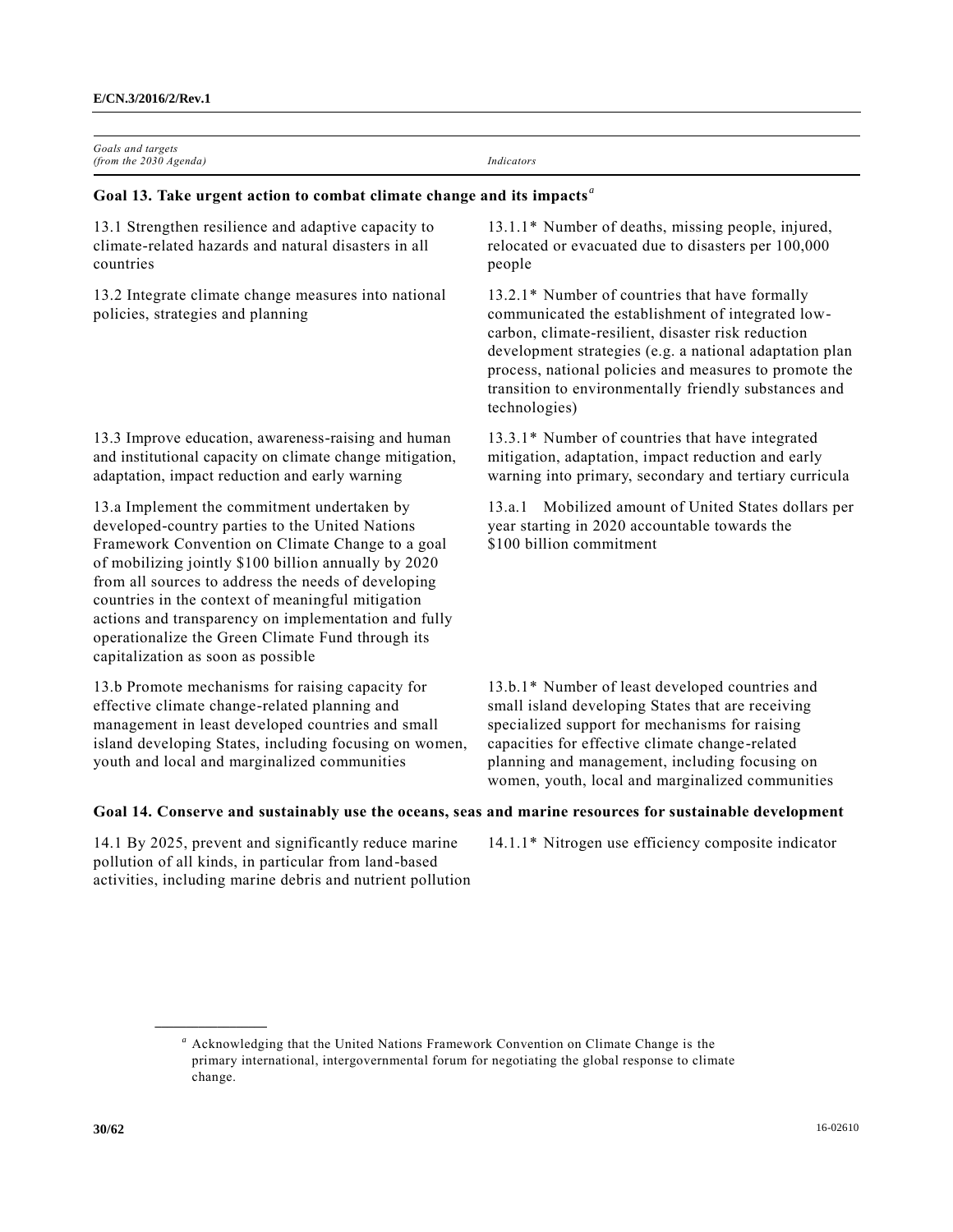| Goals and targets<br>(from the 2030 Agenda)                                                                                                                                                                                                                                                                                                                                                                                                                                                                  | Indicators                                                                                                                                                                                                                                                                                                                                                    |
|--------------------------------------------------------------------------------------------------------------------------------------------------------------------------------------------------------------------------------------------------------------------------------------------------------------------------------------------------------------------------------------------------------------------------------------------------------------------------------------------------------------|---------------------------------------------------------------------------------------------------------------------------------------------------------------------------------------------------------------------------------------------------------------------------------------------------------------------------------------------------------------|
| 14.2 By 2020, sustainably manage and protect marine<br>and coastal ecosystems to avoid significant adverse<br>impacts, including by strengthening their resilience, and<br>take action for their restoration in order to achieve<br>healthy and productive oceans                                                                                                                                                                                                                                            | 14.2.1* Percentage of coastal and marine development<br>with formulated or implemented integrated coastal<br>management/maritime spatial planning plans (that are<br>harmonized where applicable), based on an ecosystem<br>approach, that builds resilient human communities and<br>ecosystems and provides for equitable benefit sharing<br>and decent work |
| 14.3 Minimize and address the impacts of ocean<br>acidification, including through enhanced scientific<br>cooperation at all levels                                                                                                                                                                                                                                                                                                                                                                          | Average marine acidity (pH) measured at<br>14.3.1<br>agreed suite of representative sampling stations                                                                                                                                                                                                                                                         |
| 14.4 By 2020, effectively regulate harvesting and<br>end overfishing, illegal, unreported and unregulated<br>fishing and destructive fishing practices and implement<br>science-based management plans, in order to restore<br>fish stocks in the shortest time feasible, at least to levels<br>that can produce maximum sustainable yield as<br>determined by their biological characteristics                                                                                                              | 14.4.1* Proportion of fish stocks within biologically<br>sustainable levels                                                                                                                                                                                                                                                                                   |
| 14.5 By 2020, conserve at least 10 per cent of<br>coastal and marine areas, consistent with national and<br>international law and based on the best available<br>scientific information                                                                                                                                                                                                                                                                                                                      | 14.5.1 Coverage of protected areas in relation to<br>marine areas                                                                                                                                                                                                                                                                                             |
| 14.6 By 2020, prohibit certain forms of fisheries<br>subsidies which contribute to overcapacity and<br>overfishing, eliminate subsidies that contribute to<br>illegal, unreported and unregulated fishing and refrain<br>from introducing new such subsidies, recognizing that<br>appropriate and effective special and differential<br>treatment for developing and least developed countries<br>should be an integral part of the World Trade<br>Organization fisheries subsidies negotiation <sup>b</sup> | 14.6.1* Dollar value of negative fishery subsidies<br>against 2015 baseline                                                                                                                                                                                                                                                                                   |
| 14.7 By 2030, increase the economic benefits to<br>small island developing States and least developed<br>countries from the sustainable use of marine resources,<br>including through sustainable management of fisheries,<br>aquaculture and tourism                                                                                                                                                                                                                                                        | 14.7.1* Fisheries as a percentage of GDP                                                                                                                                                                                                                                                                                                                      |

**\_\_\_\_\_\_\_\_\_\_\_\_\_\_\_\_\_\_**

*b* Taking into account ongoing World Trade Organization negotiations, the Doha Development Agenda and the Hong Kong ministerial mandate.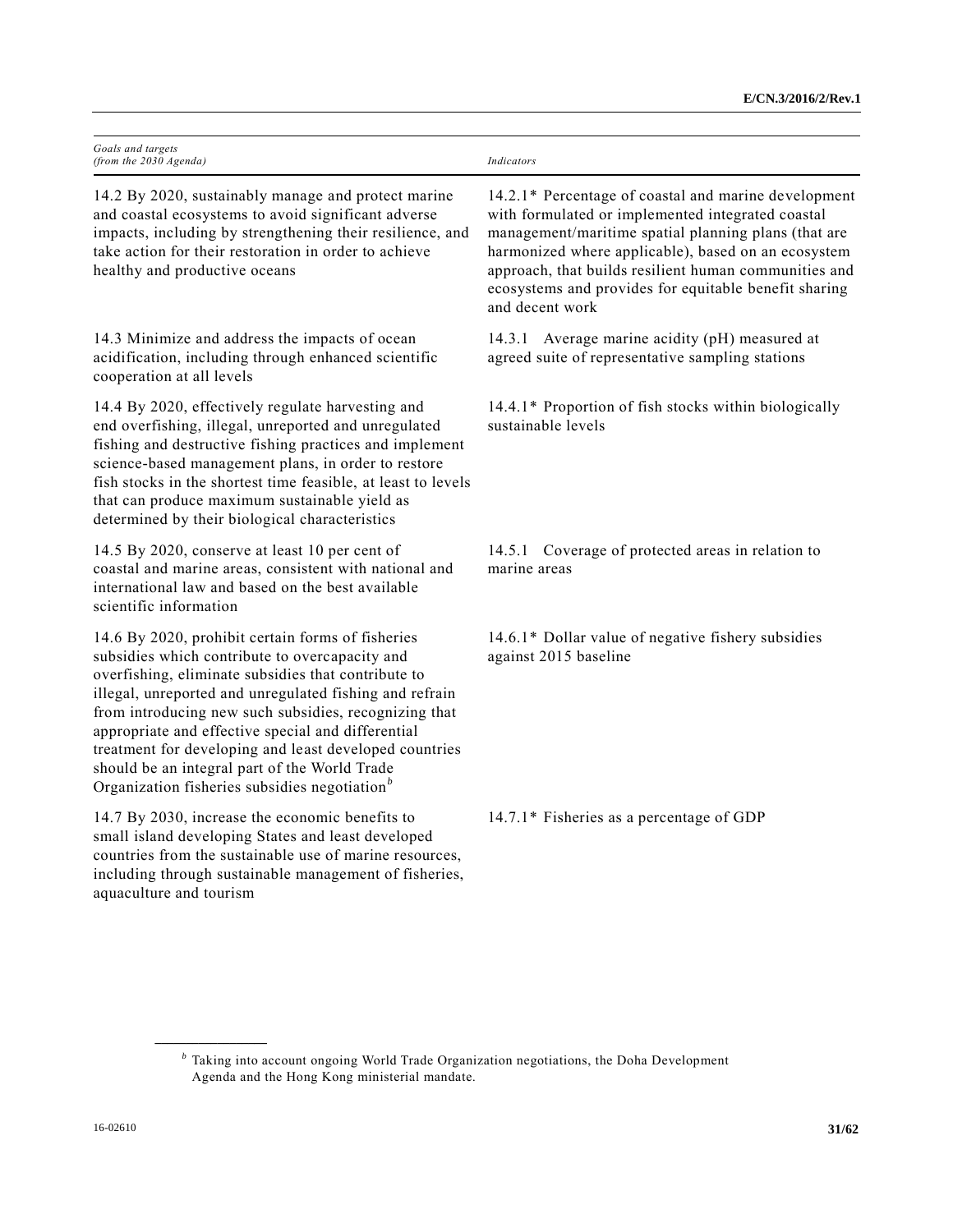| Goals and targets<br>(from the 2030 Agenda)                                                                                                                                                                                                                                                                                                                                                                                                                           | Indicators                                                                                                                                                                                                                  |
|-----------------------------------------------------------------------------------------------------------------------------------------------------------------------------------------------------------------------------------------------------------------------------------------------------------------------------------------------------------------------------------------------------------------------------------------------------------------------|-----------------------------------------------------------------------------------------------------------------------------------------------------------------------------------------------------------------------------|
| 14.a Increase scientific knowledge, develop research<br>capacity and transfer marine technology, taking into<br>account the Intergovernmental Oceanographic<br>Commission Criteria and Guidelines on the Transfer of<br>Marine Technology, in order to improve ocean health<br>and to enhance the contribution of marine biodiversity<br>to the development of developing countries, in<br>particular small island developing States and least<br>developed countries | Budget allocation to research in the field of<br>14.a.1<br>marine technology as a percentage of total budget for<br>research                                                                                                |
| 14.b Provide access for small-scale artisanal fishers<br>to marine resources and markets                                                                                                                                                                                                                                                                                                                                                                              | 14.b.1* Proportion of national fishery production by<br>country that are catches by small-medium fishery<br>businesses                                                                                                      |
|                                                                                                                                                                                                                                                                                                                                                                                                                                                                       | or                                                                                                                                                                                                                          |
|                                                                                                                                                                                                                                                                                                                                                                                                                                                                       | Progress by countries in adopting and implementing a<br>legal/regulatory/policy/institutional framework which<br>recognizes and protects access rights for small-scale<br>fisheries                                         |
| 14.c Enhance the conservation and sustainable use<br>of oceans and their resources by implementing<br>international law as reflected in the United Nations<br>Convention on the Law of the Sea, which provides the<br>legal framework for the conservation and sustainable<br>use of oceans and their resources, as recalled in<br>paragraph 158 of "The future we want"                                                                                              | 14.c.1* Number of countries implementing either<br>legally or programmatically the provisions set out in<br>regional seas protocols and ratification and<br>implementation of the ILO maritime and fisheries<br>conventions |
| Goal 15. Protect, restore and promote sustainable use of terrestrial ecosystems, sustainably manage<br>forests, combat desertification, and halt and reverse land degradation and halt biodiversity loss                                                                                                                                                                                                                                                              |                                                                                                                                                                                                                             |
| 15.1 By 2020, ensure the conservation, restoration and<br>sustainable use of terrestrial and inland freshwater<br>ecosystems and their services, in particular forests,<br>wetlands, mountains and drylands, in line with<br>obligations under international agreements                                                                                                                                                                                               | 15.1.1* Forest area as a percentage of total land area                                                                                                                                                                      |

15.2 By 2020, promote the implementation of sustainable management of all types of forests, halt deforestation, restore degraded forests and substantially increase afforestation and reforestation globally

15.3 By 2030, combat desertification, restore degraded land and soil, including land affected by desertification, drought and floods, and strive to achieve a land degradation-neutral world

15.2.1\* Forest cover under sustainable forest management

15.2.2 Net permanent forest loss

15.3.1\* Percentage of land that is degraded over total land area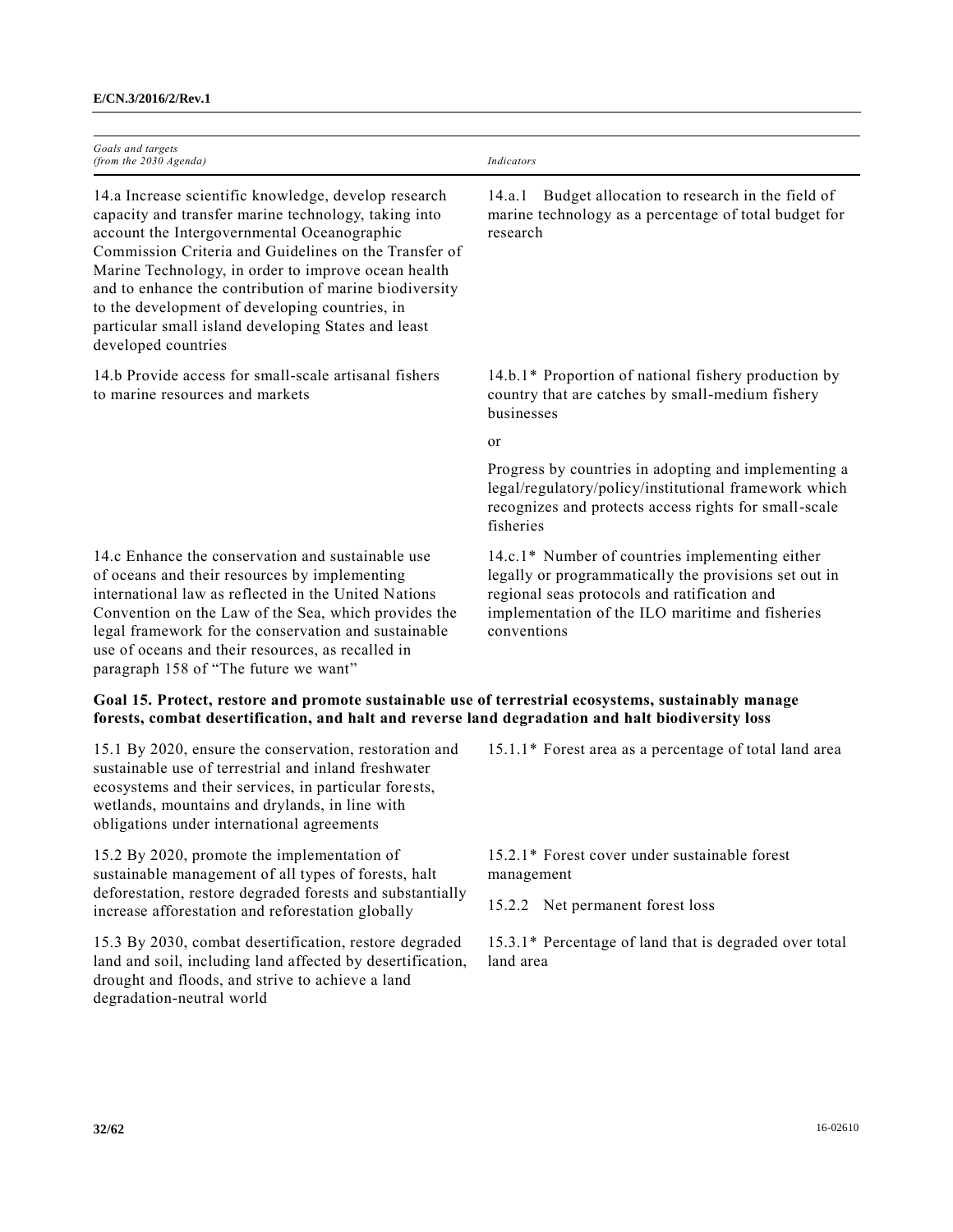| Goals and targets                                                                                                                                                                                                                                                                                                 |                                                                                                                                                                                                                                                                                                                                                                                  |
|-------------------------------------------------------------------------------------------------------------------------------------------------------------------------------------------------------------------------------------------------------------------------------------------------------------------|----------------------------------------------------------------------------------------------------------------------------------------------------------------------------------------------------------------------------------------------------------------------------------------------------------------------------------------------------------------------------------|
| (from the $2030$ Agenda)                                                                                                                                                                                                                                                                                          | Indicators                                                                                                                                                                                                                                                                                                                                                                       |
| 15.4 By 2030, ensure the conservation of mountain<br>ecosystems, including their biodiversity, in order to<br>enhance their capacity to provide benefits that are<br>essential for sustainable development                                                                                                        | Coverage by protected areas of important<br>15.4.1<br>sites for mountain biodiversity                                                                                                                                                                                                                                                                                            |
|                                                                                                                                                                                                                                                                                                                   | 15.4.2 Mountain Green Cover Index                                                                                                                                                                                                                                                                                                                                                |
| 15.5 Take urgent and significant action to reduce<br>the degradation of natural habitats, halt the loss of<br>biodiversity and, by 2020, protect and prevent the<br>extinction of threatened species                                                                                                              | 15.5.1 Red List Index                                                                                                                                                                                                                                                                                                                                                            |
| 15.6 Promote fair and equitable sharing of the benefits<br>arising from the utilization of genetic resources and<br>promote appropriate access to such resources, as<br>internationally agreed                                                                                                                    | 15.6.1* Number of permits or their equivalents made<br>available to the Access and Benefit-sharing Clearing-<br>House established under the Nagoya Protocol on<br>Access and Benefit-sharing and number of standard<br>material transfer agreements, as communicated to the<br>Governing Body of the International Treaty on Plant<br>Genetic Resources for Food and Agriculture |
| 15.7 Take urgent action to end poaching and trafficking                                                                                                                                                                                                                                                           | 15.7.1* Red List Index for species in trade                                                                                                                                                                                                                                                                                                                                      |
| of protected species of flora and fauna and address both<br>demand and supply of illegal wildlife products                                                                                                                                                                                                        | 15.7.2* Proportion of detected trade in wildlife and<br>wildlife products that is illegal                                                                                                                                                                                                                                                                                        |
| 15.8 By 2020, introduce measures to prevent the<br>introduction and significantly reduce the impact of<br>invasive alien species on land and water ecosystems and<br>control or eradicate the priority species                                                                                                    | 15.8.1* Adoption of national legislation relevant to<br>the prevention or control of invasive alien species                                                                                                                                                                                                                                                                      |
| 15.9 By 2020, integrate ecosystem and biodiversity<br>values into national and local planning, development<br>processes, poverty reduction strategies and accounts                                                                                                                                                | 15.9.1* Number of national development plans and<br>processes integrating biodiversity and ecosystem<br>services values                                                                                                                                                                                                                                                          |
| 15.a Mobilize and significantly increase financial<br>resources from all sources to conserve and sustainably<br>use biodiversity and ecosystems                                                                                                                                                                   | 15.a.1 Official development assistance and public<br>expenditure on conservation and sustainable use of<br>biodiversity and ecosystems                                                                                                                                                                                                                                           |
| 15.b Mobilize significant resources from all sources and 15.b.1* Forestry official development assistance and<br>at all levels to finance sustainable forest management<br>and provide adequate incentives to developing countries<br>to advance such management, including for<br>conservation and reforestation | forestry foreign direct investment                                                                                                                                                                                                                                                                                                                                               |
| 15.c Enhance global support for efforts to combat<br>poaching and trafficking of protected species, including<br>by increasing the capacity of local communities to<br>pursue sustainable livelihood opportunities                                                                                                | 15.c.1* Proportion of detected trade in wildlife and<br>wildlife products that is illegal                                                                                                                                                                                                                                                                                        |
|                                                                                                                                                                                                                                                                                                                   |                                                                                                                                                                                                                                                                                                                                                                                  |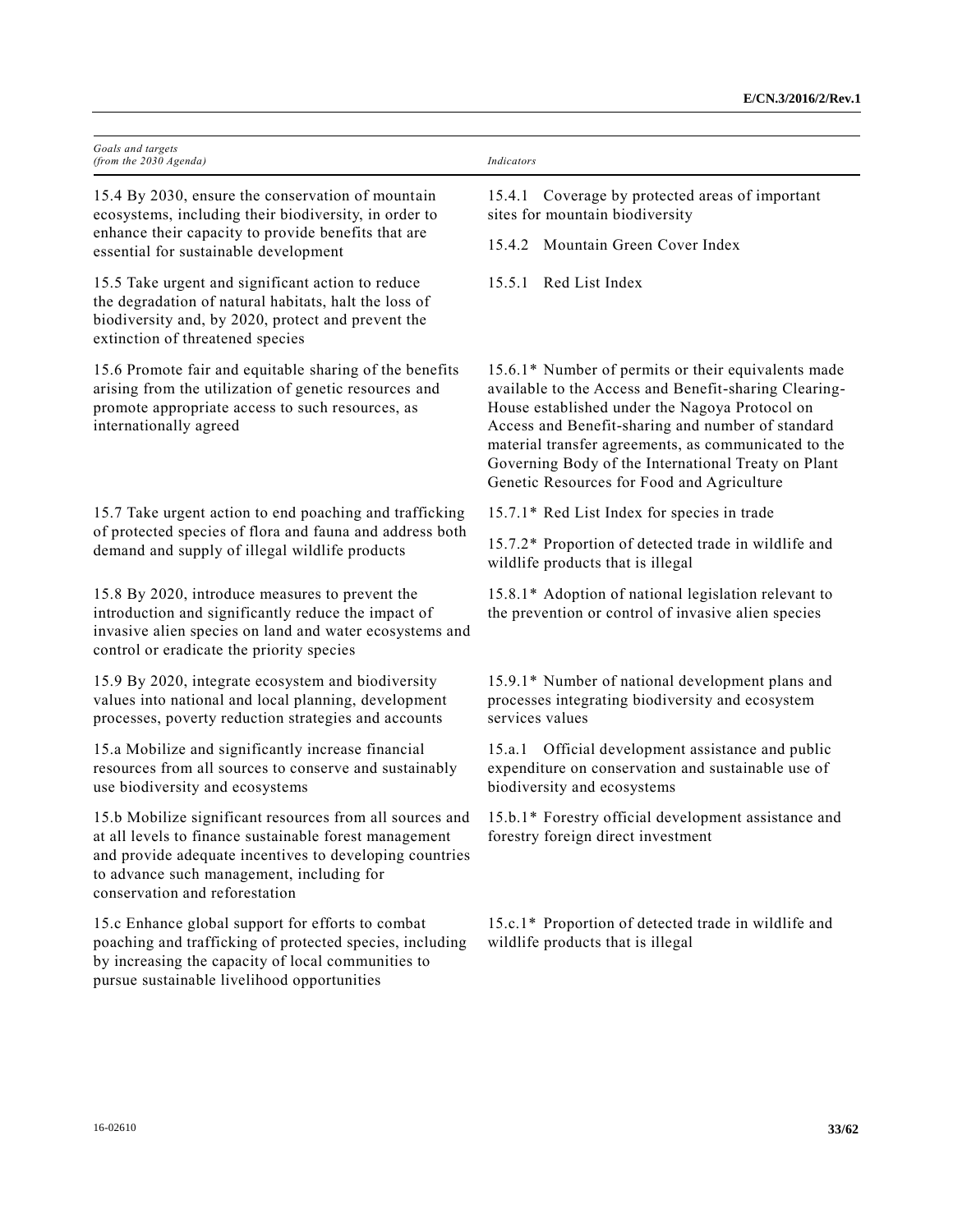| Goals and targets<br>(from the 2030 Agenda)                                                                                                                                                   | Indicators                                                                                                                                                                                                                                                                            |  |
|-----------------------------------------------------------------------------------------------------------------------------------------------------------------------------------------------|---------------------------------------------------------------------------------------------------------------------------------------------------------------------------------------------------------------------------------------------------------------------------------------|--|
| Goal 16. Promote peaceful and inclusive societies for sustainable development, provide access to justice for<br>all and build effective, accountable and inclusive institutions at all levels |                                                                                                                                                                                                                                                                                       |  |
| 16.1 Significantly reduce all forms of violence and<br>related death rates everywhere                                                                                                         | 16.1.1 Number of victims of intentional homicide<br>per 100,000 population, by age group and sex                                                                                                                                                                                      |  |
|                                                                                                                                                                                               | 16.1.2* Conflict-related deaths per 100,000 population<br>(disaggregated by age group, sex and cause)                                                                                                                                                                                 |  |
|                                                                                                                                                                                               | 16.1.3 Percentage of the population subjected to<br>physical, psychological or sexual violence in the<br>previous 12 months                                                                                                                                                           |  |
|                                                                                                                                                                                               | 16.1.4* Proportion of people that feel safe walking<br>alone around the area they live                                                                                                                                                                                                |  |
| 16.2 End abuse, exploitation, trafficking and all<br>forms of violence against and torture of children                                                                                        | 16.2.1 Percentage of children aged 1-17 who<br>experienced any physical punishment and/or<br>psychological aggression by caregivers in the past<br>month                                                                                                                              |  |
|                                                                                                                                                                                               | 16.2.2 Number of victims of human trafficking per<br>100,000 population, by sex, age group and form of<br>exploitation                                                                                                                                                                |  |
|                                                                                                                                                                                               | 16.2.3* Percentage of young women and men aged<br>18-24 who experienced sexual violence by age 18                                                                                                                                                                                     |  |
| 16.3 Promote the rule of law at the national and<br>international levels and ensure equal access to justice<br>for all                                                                        | 16.3.1* Percentage of victims of violence in the<br>previous 12 months who reported their victimization<br>to competent authorities or other officially recognized<br>conflict resolution mechanisms (also called crime<br>reporting rate)                                            |  |
|                                                                                                                                                                                               | 16.3.2 Unsentenced detainees as a percentage of<br>overall prison population                                                                                                                                                                                                          |  |
| 16.4 By 2030, significantly reduce illicit financial<br>and arms flows, strengthen the recovery and return of<br>stolen assets and combat all forms of organized crime                        | 16.4.1* Total value of inward and outward illicit<br>financial flows (in current United States dollars)                                                                                                                                                                               |  |
|                                                                                                                                                                                               | Percentage of seized small arms and light<br>16.4.2<br>weapons that are recorded and traced, in accordance<br>with international standards and legal instruments                                                                                                                      |  |
| 16.5 Substantially reduce corruption and bribery in<br>all their forms                                                                                                                        | 16.5.1* Percentage of persons who had at least one<br>contact with a public official, who paid a bribe to a<br>public official, or were asked for a bribe by these<br>public officials, in the previous 12 months,<br>disaggregated by age group, sex, region and<br>population group |  |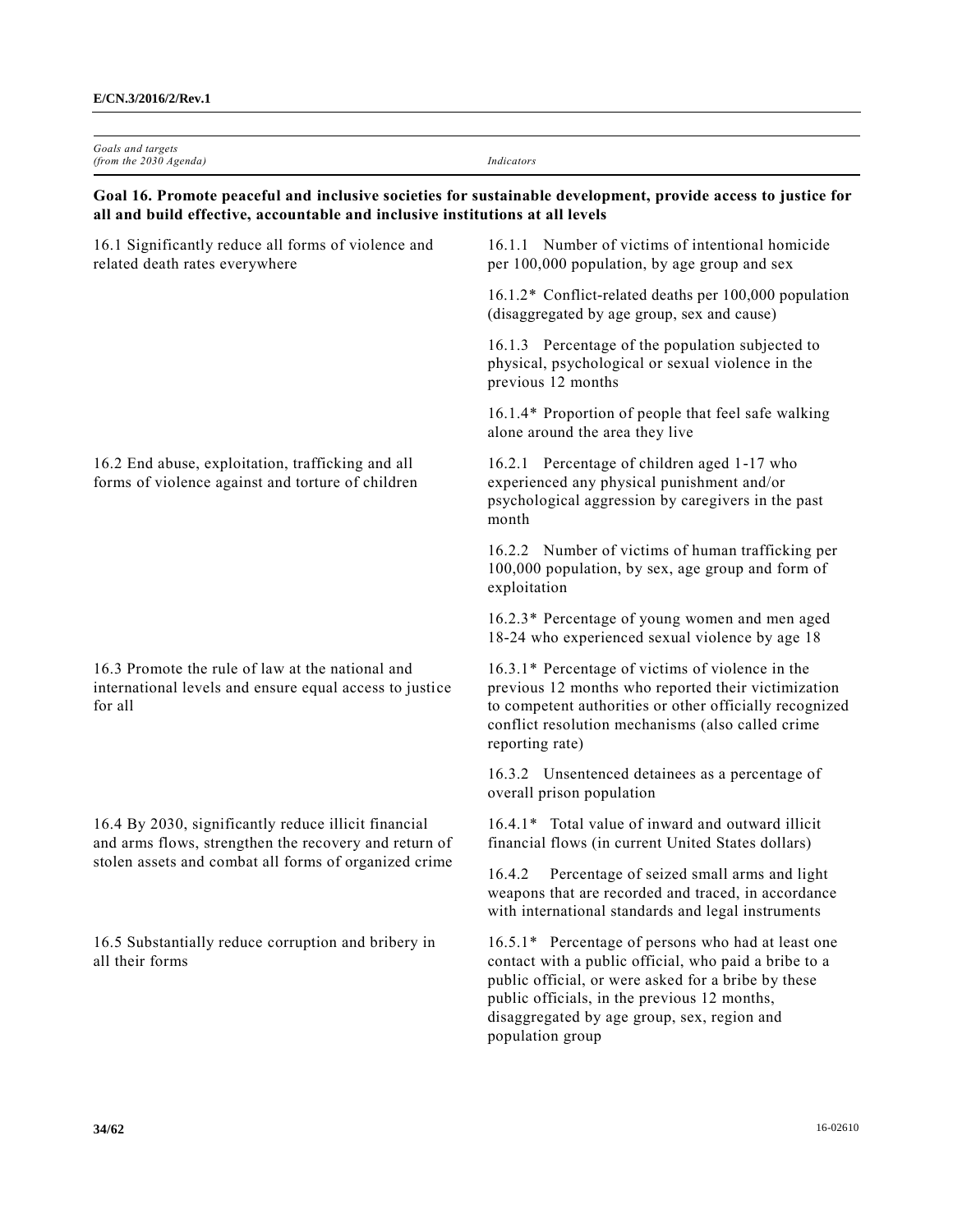| Goals and targets<br>(from the 2030 Agenda)                                                                                                                                                                                          | Indicators                                                                                                                                                                                                                                                                  |
|--------------------------------------------------------------------------------------------------------------------------------------------------------------------------------------------------------------------------------------|-----------------------------------------------------------------------------------------------------------------------------------------------------------------------------------------------------------------------------------------------------------------------------|
| 16.6 Develop effective, accountable and transparent<br>institutions at all levels                                                                                                                                                    | Primary government expenditures as a<br>16.6.1<br>percentage of original approved budget, disaggregated<br>by sector (or by budget codes or similar)                                                                                                                        |
|                                                                                                                                                                                                                                      | 16.6.2* Proportion of the population satisfied with<br>their last experience of public services                                                                                                                                                                             |
| 16.7 Ensure responsive, inclusive, participatory and<br>representative decision-making at all levels                                                                                                                                 | Proportions of positions (by age group, sex,<br>16.7.1<br>persons with disabilities and population groups) in<br>public institutions (national and local legislatures,<br>public service, and judiciary) compared to national<br>distributions                              |
|                                                                                                                                                                                                                                      | 16.7.2* Proportion of countries that address young<br>people's multisectoral needs within their national<br>development plans and poverty reduction strategies                                                                                                              |
| 16.8 Broaden and strengthen the participation of<br>developing countries in the institutions of global<br>governance                                                                                                                 | 16.8.1 Percentage of members and voting rights of<br>developing countries in international organizations                                                                                                                                                                    |
| 16.9 By 2030, provide legal identity for all,<br>including birth registration                                                                                                                                                        | 16.9.1<br>Percentage of children under 5 whose births<br>have been registered with a civil authority,<br>disaggregated by age                                                                                                                                               |
| 16.10 Ensure public access to information and<br>protect fundamental freedoms, in accordance with<br>national legislation and international agreements                                                                               | 16.10.1* Number of verified cases of killing,<br>kidnapping, enforced disappearance, arbitrary<br>detention and torture of journalists, associated media<br>personnel, trade unionists and human rights advocates<br>in the previous 12 months                              |
| 16.a Strengthen relevant national institutions, including<br>through international cooperation, for building capacity<br>at all levels, in particular in developing countries, to<br>prevent violence and combat terrorism and crime | 16.a.1* Percentage of victims who report physical<br>and/or sexual crime to law enforcement agencies in<br>the previous 12 months, disaggregated by age group,<br>sex, region and population group                                                                          |
| 16.b Promote and enforce non-discriminatory laws and<br>policies for sustainable development                                                                                                                                         | 16.b.1 Percentage of the population reporting having<br>personally felt discriminated against or harassed in the<br>previous 12 months on the basis of a ground of<br>discrimination prohibited under international human<br>rights law, disaggregated by age group and sex |
| Goal 17. Strengthen the means of implementation and revitalize the Global Partnership for<br><b>Sustainable Development</b>                                                                                                          |                                                                                                                                                                                                                                                                             |
| Finance                                                                                                                                                                                                                              |                                                                                                                                                                                                                                                                             |
| 17.1 Strengthen domestic resource mobilization,<br>including through international support to developing                                                                                                                             | Total government revenue (by source) as a<br>17.1.1<br>percentage of GDP                                                                                                                                                                                                    |
| countries, to improve domestic capacity for tax and<br>other revenue collection                                                                                                                                                      | 17.1.2* Proportion of domestic budget funded by<br>domestic taxes                                                                                                                                                                                                           |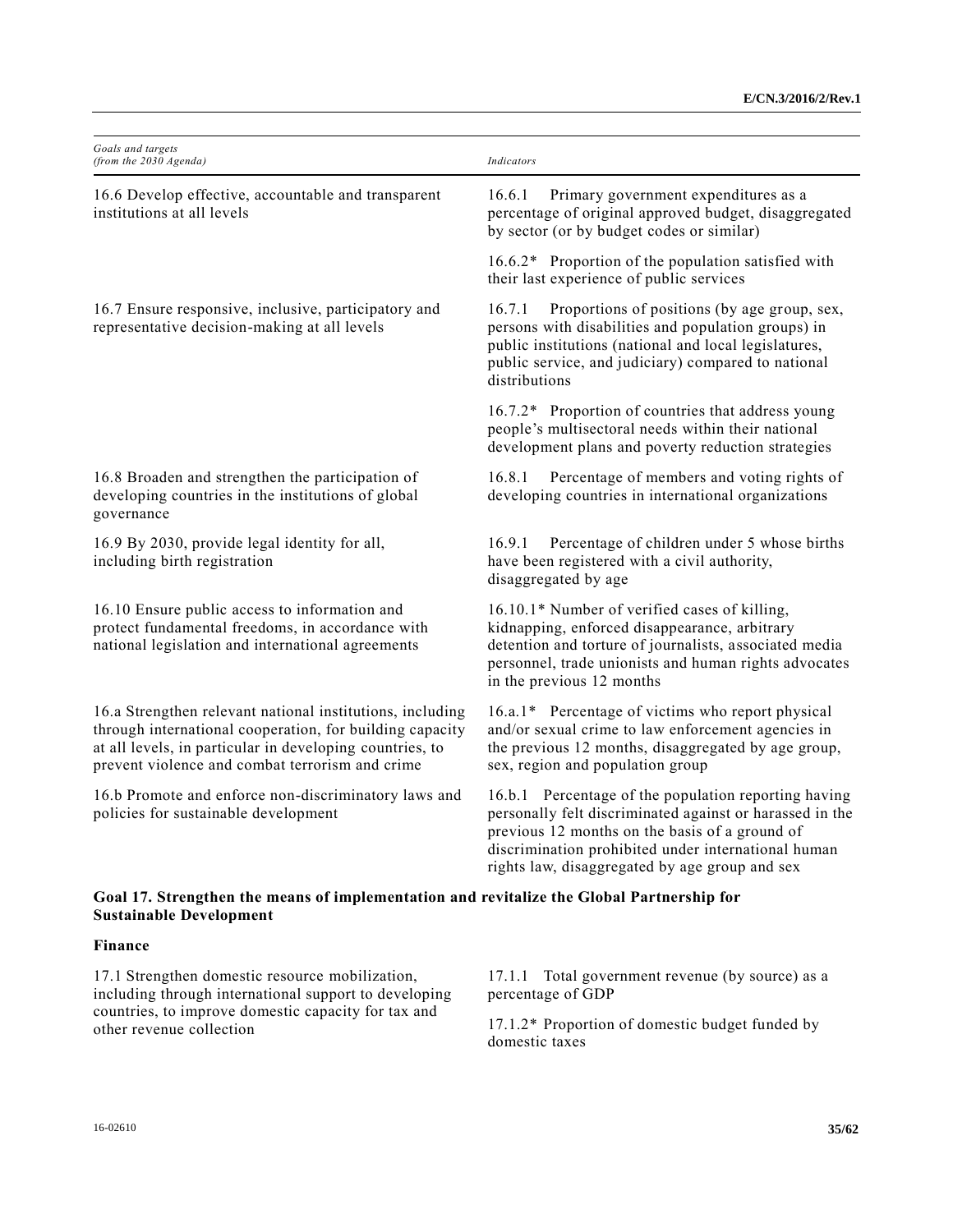| Goals and targets                                                                                                                                                                                                                                                                                                                                                                                                                                                                                                              |                                                                                                                                                                                     |
|--------------------------------------------------------------------------------------------------------------------------------------------------------------------------------------------------------------------------------------------------------------------------------------------------------------------------------------------------------------------------------------------------------------------------------------------------------------------------------------------------------------------------------|-------------------------------------------------------------------------------------------------------------------------------------------------------------------------------------|
| (from the 2030 Agenda)                                                                                                                                                                                                                                                                                                                                                                                                                                                                                                         | Indicators                                                                                                                                                                          |
| 17.2 Developed countries to implement fully their<br>official development assistance commitments, including<br>the commitment by many developed countries to<br>achieve the target of 0.7 per cent of gross national<br>income for official development assistance (ODA/GNI)<br>to developing countries and $0.15$ to $0.20$ per cent of<br>ODA/GNI to least developed countries; ODA providers<br>are encouraged to consider setting a target to provide at<br>least 0.20 per cent of ODA/GNI to least developed<br>countries | 17.2.1 Net official development assistance, total and<br>to least developed countries, as a percentage of<br>OECD/Development Assistance Committee donors'<br>gross national income |
| 17.3 Mobilize additional financial resources for<br>developing countries from multiple sources                                                                                                                                                                                                                                                                                                                                                                                                                                 | 17.3.1* Foreign direct investments (FDI) as a<br>percentage of total FDI and official development<br>assistance                                                                     |
|                                                                                                                                                                                                                                                                                                                                                                                                                                                                                                                                | 17.3.2 Volume of remittances (in United States<br>dollars) as a percentage of total GDP                                                                                             |
| 17.4 Assist developing countries in attaining long-term<br>debt sustainability through coordinated policies aimed<br>at fostering debt financing, debt relief and debt<br>restructuring, as appropriate, and address the external<br>debt of highly indebted poor countries to reduce debt<br>distress                                                                                                                                                                                                                         | 17.4.1 Debt service as a percentage of exports of<br>goods and services                                                                                                             |
| 17.5 Adopt and implement investment promotion<br>regimes for least developed countries                                                                                                                                                                                                                                                                                                                                                                                                                                         | 17.5.1* Number of national and investment policy<br>reforms adopted that incorporate sustainable<br>development objectives or safeguards by country                                 |
| Technology                                                                                                                                                                                                                                                                                                                                                                                                                                                                                                                     |                                                                                                                                                                                     |
| 17.6 Enhance North-South, South-South and triangular<br>regional and international cooperation on and access to<br>science, technology and innovation and enhance<br>knowledge-sharing on mutually agreed terms, including<br>through improved coordination among existing<br>mechanisms, in particular at the United Nations level,<br>and through a global technology facilitation mechanism                                                                                                                                 | 17.6.1* Access to patent information and use of the<br>international intellectual property system                                                                                   |
|                                                                                                                                                                                                                                                                                                                                                                                                                                                                                                                                | Fixed Internet broadband subscriptions, by<br>17.6.2<br>speed                                                                                                                       |
| 17.7 Promote the development, transfer, dissemination<br>and diffusion of environmentally sound technologies to<br>developing countries on favourable terms, including on<br>concessional and preferential terms, as mutually agreed                                                                                                                                                                                                                                                                                           | 17.7.1 Total amount of approved funding for<br>developing countries to promote the development,<br>transfer, dissemination and diffusion of<br>environmentally sound technologies   |
| 17.8 Fully operationalize the technology bank and<br>science, technology and innovation capacity-building<br>mechanism for least developed countries by 2017 and<br>enhance the use of enabling technology, in particular<br>information and communications technology                                                                                                                                                                                                                                                         | 17.8.1 Proportion of individuals using the Internet                                                                                                                                 |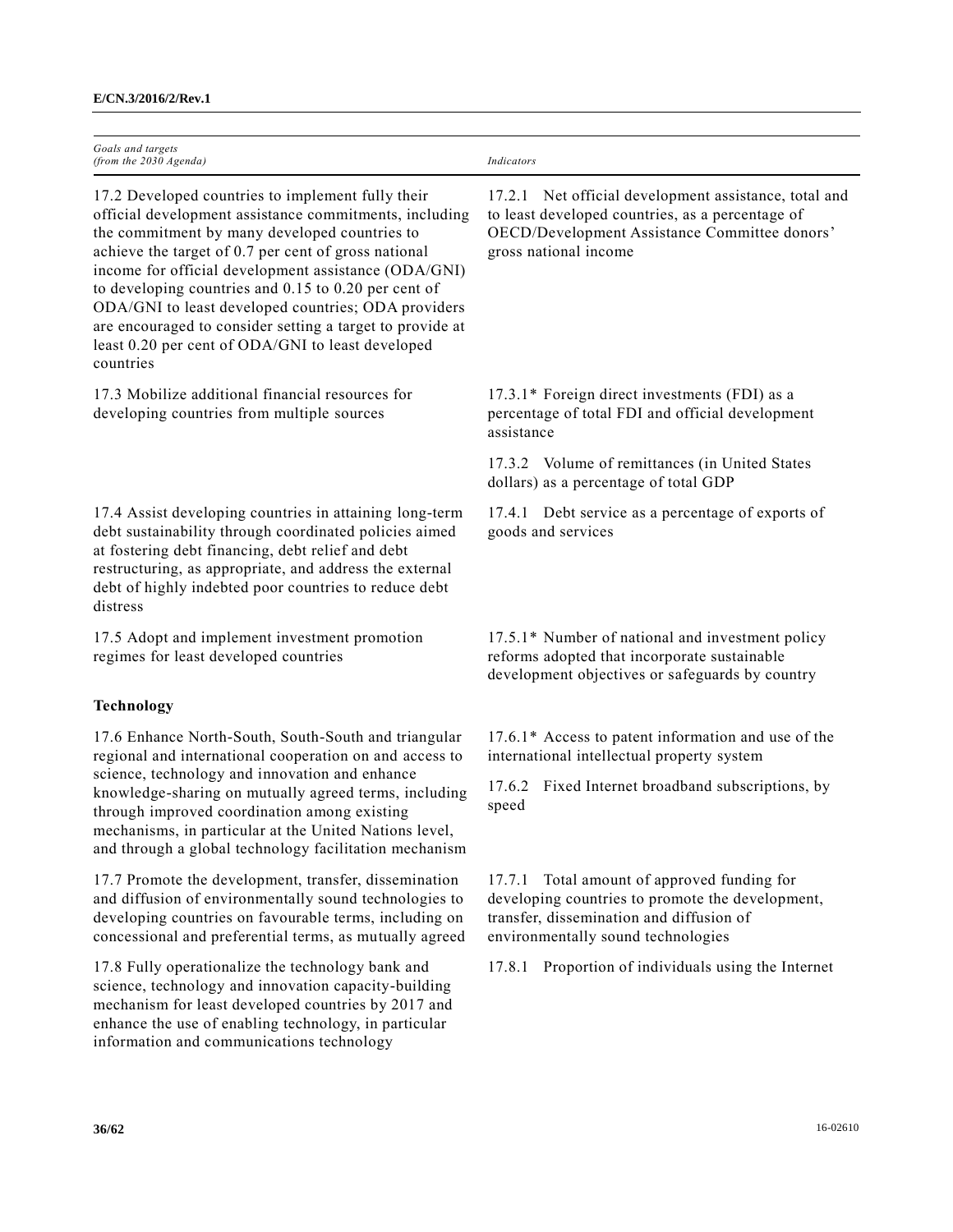| Goals and targets      |            |
|------------------------|------------|
| (from the 2030 Agenda) | Indicators |

# **Capacity-building**

17.9 Enhance international support for implementing effective and targeted capacity-building in developing countries to support national plans to implement all the Sustainable Development Goals, including through North-South, South-South and triangular cooperation

# **Trade**

17.10 Promote a universal, rules-based, open, non-discriminatory and equitable multilateral trading system under the World Trade Organization, including through the conclusion of negotiations under its Doha Development Agenda

17.11 Significantly increase the exports of developing countries, in particular with a view to doubling the least developed countries' share of global exports by 2020

17.12 Realize timely implementation of duty-free and quota-free market access on a lasting basis for all least developed countries, consistent with World Trade Organization decisions, including by ensuring that preferential rules of origin applicable to imports from least developed countries are transparent and simple, and contribute to facilitating market access

#### **Systemic issues**

#### *Policy and institutional coherence*

17.13 Enhance global macroeconomic stability, including through policy coordination and policy coherence

17.14 Enhance policy coherence for sustainable development

17.15 Respect each country's policy space and leadership to establish and implement policies for poverty eradication and sustainable development

17.9.1\* The dollar value of financial and technical assistance, including through North-South, South-South and triangular cooperation, committed to developing countries' designing and implementing a holistic policy mix that aims at sustainable development in three dimensions (including elements such as reducing inequality within a country and governance)

17.10.1 Worldwide weighted tariff-average

17.11.1 Developing countries' and least developed countries' share of global exports

17.12.1 Average tariffs faced by developing countries, least developed countries and small island developing **States** 

# 17.13.1\* GDP

17.14.1\* Number of countries that have ratified and implemented relevant international instruments under the International Maritime Organization (safety, security, environmental protection, civil liability, and compensation and insurance) and the fundamental conventions and recommendations of ILO, and that have adopted carbon pricing mechanisms

17.15.1\* Numbers of constraints that are embodied in official development assistance or loan agreements, international investment agreements, regional trade agreements, etc.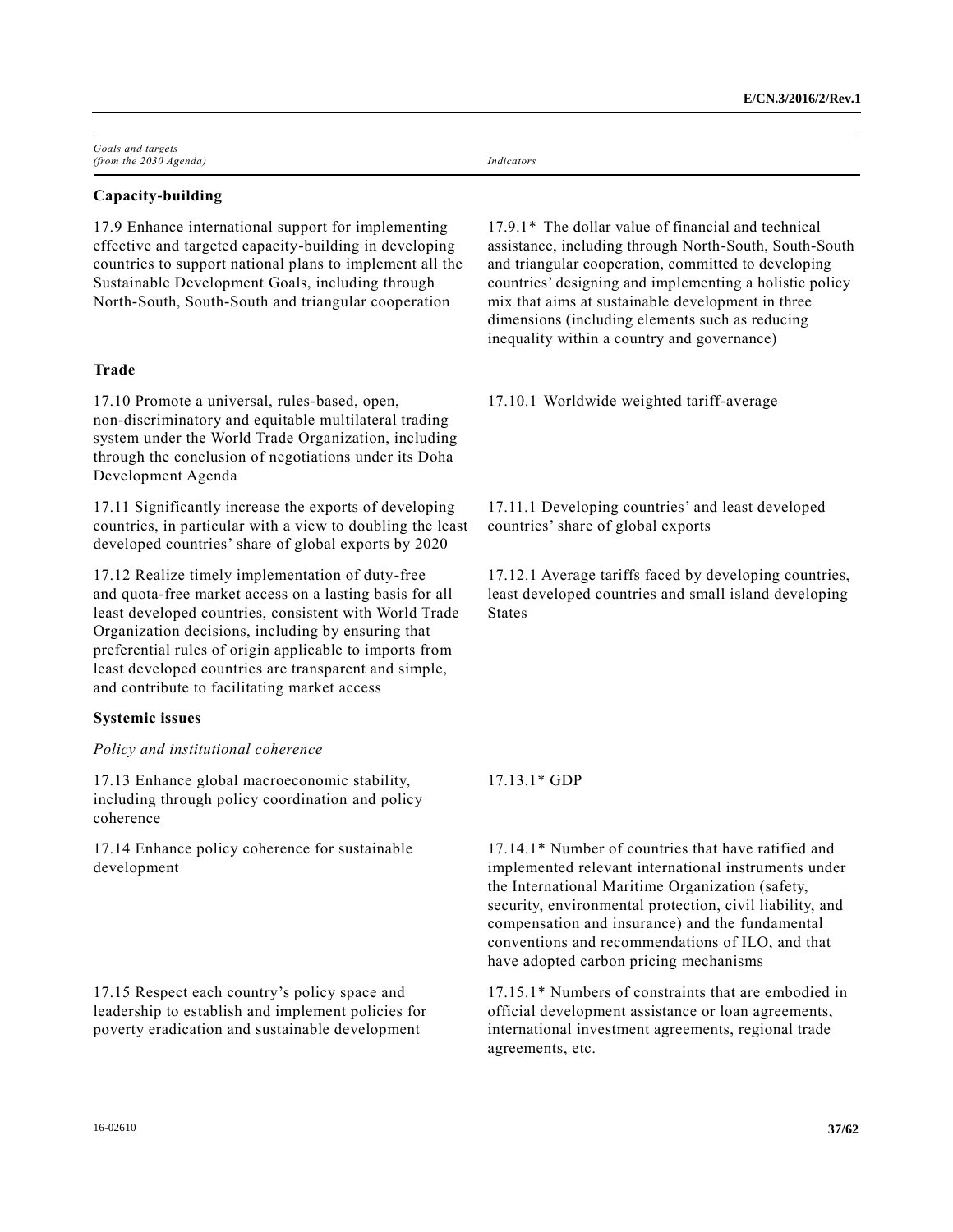| Goals and targets        |            |
|--------------------------|------------|
| (from the $2030$ Agenda) | Indicators |

#### *Multi-stakeholder partnerships*

17.16 Enhance the Global Partnership for Sustainable Development, complemented by multi-stakeholder partnerships that mobilize and share knowledge, expertise, technology and financial resources, to support the achievement of the Sustainable Development Goals in all countries, in particular developing countries

17.17 Encourage and promote effective public, publicprivate and civil society partnerships, building on the experience and resourcing strategies of partnerships

# *Data, monitoring and accountability*

17.18 By 2020, enhance capacity-building support to developing countries, including for least developed countries and small island developing States, to increase significantly the availability of high-quality, timely and reliable data disaggregated by income, gender, age, race, ethnicity, migratory status, disability, geographic location and other characteristics relevant in national contexts

17.19 By 2030, build on existing initiatives to develop measurements of progress on sustainable development that complement gross domestic product, and support statistical capacity-building in developing countries

17.16.1\* Mutual accountability among development cooperation actors is strengthened through inclusive reviews

17.17.1 Amount of United States dollars committed to public-private and civil society partnerships

17.18.1 Proportion of sustainable development indicators produced at the national level with full disaggregation when relevant to the target, in accordance with the Fundamental Principles of Official Statistics

17.18.2\* Number of countries that have national statistical legislation that complies with the Fundamental Principles of Official Statistics

17.19.1 Dollar value of all resources made available to strengthen statistical capacity in developing countries

17.19.2\* Inclusive Wealth Index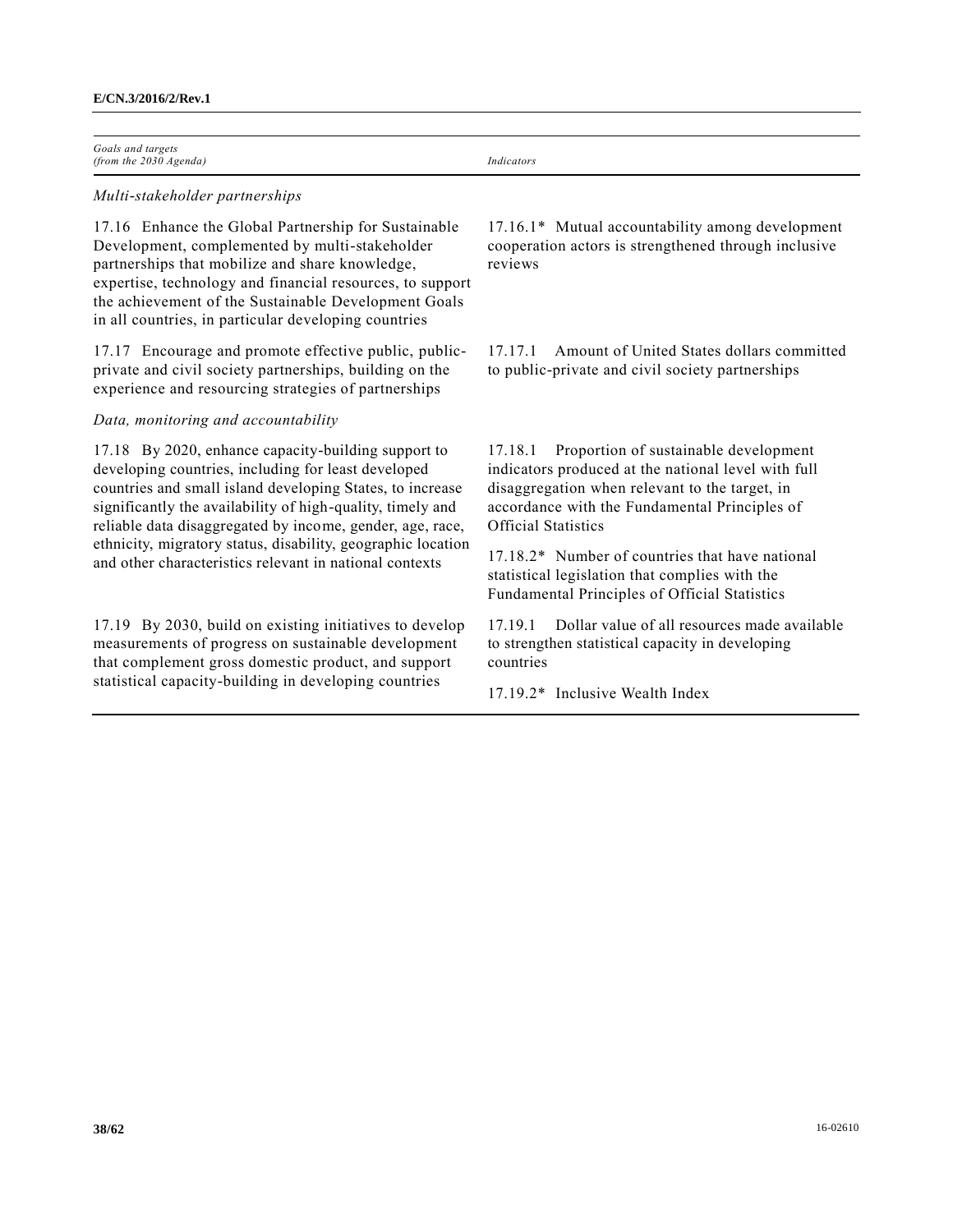# **Annex IV**

# **Final list of proposed Sustainable Development Goal indicators \***

Sustainable Development Goal indicators should be disaggregated, where relevant, by income, sex, age, race, ethnicity, migratory status, disability and geographic location, or other characteristics, in accordance with the Fundamental Principles of Official Statistics (General Assembly resolution 68/261).

| Goals and targets (from the 2030 Agenda) | 'ndicator. |
|------------------------------------------|------------|
| ------<br>__<br>____<br>__<br>______     |            |

# **Goal 1. End poverty in all its forms everywhere**

1.1 By 2030, eradicate extreme poverty for all people everywhere, currently measured as people living on less than \$1.25 a day

1.2 By 2030, reduce at least by half the proportion of men, women and children of all ages living in poverty in all its dimensions according to national definitions

1.3 Implement nationally appropriate social protection systems and measures for all, including floors, and by 2030 achieve substantial coverage of the poor and the vulnerable

1.4 By 2030, ensure that all men and women, in particular the poor and the vulnerable, have equal rights to economic resources, as well as access to basic services, ownership and control over land and other forms of property, inheritance, natural resources, appropriate new technology and financial services, including microfinance

**\_\_\_\_\_\_\_\_\_\_\_\_\_\_\_\_\_\_**

1.1.1 Proportion of population below the international poverty line, by sex, age, employment status and geographical location (urban/rural)

1.2.1 Proportion of population living below the national poverty line, by sex and age

1.2.2 Proportion of men, women and children of all ages living in poverty in all its dimensions according to national definitions

1.3.1 Proportion of population covered by social protection floors/systems, by sex, distinguishing children, unemployed persons, older persons, persons with disabilities, pregnant women, newborns, workinjury victims and the poor and the vulnerable

1.4.1 Proportion of population living in households with access to basic services

1.4.2 Proportion of total adult population with secure tenure rights to land, with legally recognized documentation and who perceive their rights to land as secure, by sex and by type of tenure

*Note*: Annex III above contains a preliminary list of proposed Sustainable Development Goal indicators, including asterisks beside those indicators that were still under discussion on 17 December 2015 when document [E/CN.3/2016/2](http://undocs.org/E/CN.3/2016/2) was submitted. The present annex IV contains the revised and final list of proposed Sustainable Development Goal indicators, which is the result of further discussions, as described in the background document "Update on the work to finalize the proposals for the global indicators for the Sustainable Development Goals", which will be made available on the website of the Statistical Commission (unstats.un.org.unsd/statcom/). As a result of the work undertaken to finalize the proposals, no indicators in this annex are marked with an asterisk.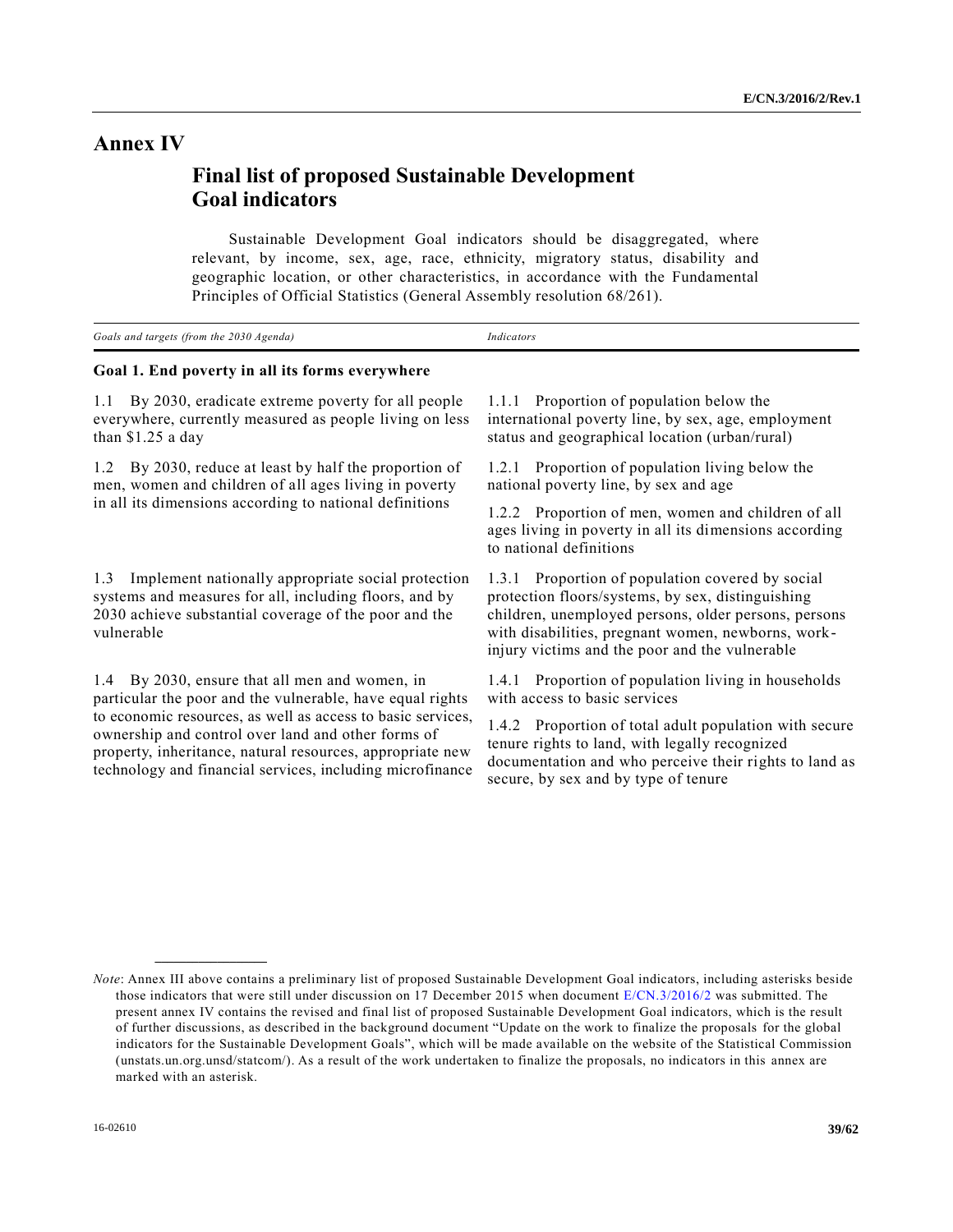| Goals and targets (from the 2030 Agenda)                                                                                                                                                                                                                                                                                                                                                           | Indicators                                                                                                                                                                                                               |
|----------------------------------------------------------------------------------------------------------------------------------------------------------------------------------------------------------------------------------------------------------------------------------------------------------------------------------------------------------------------------------------------------|--------------------------------------------------------------------------------------------------------------------------------------------------------------------------------------------------------------------------|
|                                                                                                                                                                                                                                                                                                                                                                                                    |                                                                                                                                                                                                                          |
| By 2030, build the resilience of the poor and those<br>1.5<br>in vulnerable situations and reduce their exposure and<br>vulnerability to climate-related extreme events and<br>other economic, social and environmental shocks and<br>disasters                                                                                                                                                    | Number of deaths, missing persons and persons<br>1.5.1<br>affected by disaster per $100,000$ people <sup><i>a</i></sup>                                                                                                  |
|                                                                                                                                                                                                                                                                                                                                                                                                    | 1.5.2 Direct disaster economic loss in relation to<br>global gross domestic product $(GDP)^a$                                                                                                                            |
|                                                                                                                                                                                                                                                                                                                                                                                                    | Number of countries with national and local<br>1.5.3<br>disaster risk reduction strategies <sup>a</sup>                                                                                                                  |
| 1.a Ensure significant mobilization of resources from<br>a variety of sources, including through enhanced                                                                                                                                                                                                                                                                                          | Proportion of resources allocated by the<br>1.a.1<br>government directly to poverty reduction programmes                                                                                                                 |
| development cooperation, in order to provide adequate<br>and predictable means for developing countries, in<br>particular least developed countries, to implement<br>programmes and policies to end poverty in all its<br>dimensions                                                                                                                                                               | 1.a.2 Proportion of total government spending on<br>essential services (education, health and social<br>protection)                                                                                                      |
| Create sound policy frameworks at the national,<br>l.b<br>regional and international levels, based on pro-poor and<br>gender-sensitive development strategies, to support<br>accelerated investment in poverty eradication actions                                                                                                                                                                 | Proportion of government recurrent and capital<br>1.b.1<br>spending to sectors that disproportionately benefit<br>women, the poor and vulnerable groups                                                                  |
| Goal 2. End hunger, achieve food security and improved nutrition and promote sustainable agriculture                                                                                                                                                                                                                                                                                               |                                                                                                                                                                                                                          |
| By 2030, end hunger and ensure access by all<br>2.1                                                                                                                                                                                                                                                                                                                                                | 2.1.1 Prevalence of undernourishment                                                                                                                                                                                     |
| people, in particular the poor and people in vulnerable<br>situations, including infants, to safe, nutritious and<br>sufficient food all year round                                                                                                                                                                                                                                                | 2.1.2 Prevalence of moderate or severe food<br>insecurity in the population, based on the Food<br>Insecurity Experience Scale (FIES)                                                                                     |
| By 2030, end all forms of malnutrition, including<br>2.2<br>achieving, by 2025, the internationally agreed targets on<br>stunting and wasting in children under 5 years of age,<br>and address the nutritional needs of adolescent girls,<br>pregnant and lactating women and older persons                                                                                                        | 2.2.1 Prevalence of stunting (height for age $\leq$ -2<br>standard deviation from the median of the World<br>Health Organization (WHO) Child Growth Standards)<br>among children under 5 years of age                    |
|                                                                                                                                                                                                                                                                                                                                                                                                    | 2.2.2 Prevalence of malnutrition (weight for height<br>$>+2$ or $<$ -2 standard deviation from the median of the<br>WHO Child Growth Standards) among children under<br>5 years of age, by type (wasting and overweight) |
| By 2030, double the agricultural productivity and<br>2.3<br>incomes of small-scale food producers, in particular<br>women, indigenous peoples, family farmers, pastoralists<br>and fishers, including through secure and equal access to<br>land, other productive resources and inputs, knowledge,<br>financial services, markets and opportunities for value<br>addition and non-farm employment | 2.3.1 Volume of production per labour unit by<br>classes of farming/pastoral/forestry enterprise size                                                                                                                    |
|                                                                                                                                                                                                                                                                                                                                                                                                    | 2.3.2 Average income of small-scale food producers,<br>by sex and indigenous status                                                                                                                                      |
| An open-ended intergovernmental expert working group on indicators and terminology relating to disaster risk reduction<br>established by the General Assembly (resolution 69/284) is developing a set of indicators to measure global progress in the<br>implementation of the Sendai Framework. These indicators will eventually reflect the agreements on the Sendai Framework<br>indicators.    |                                                                                                                                                                                                                          |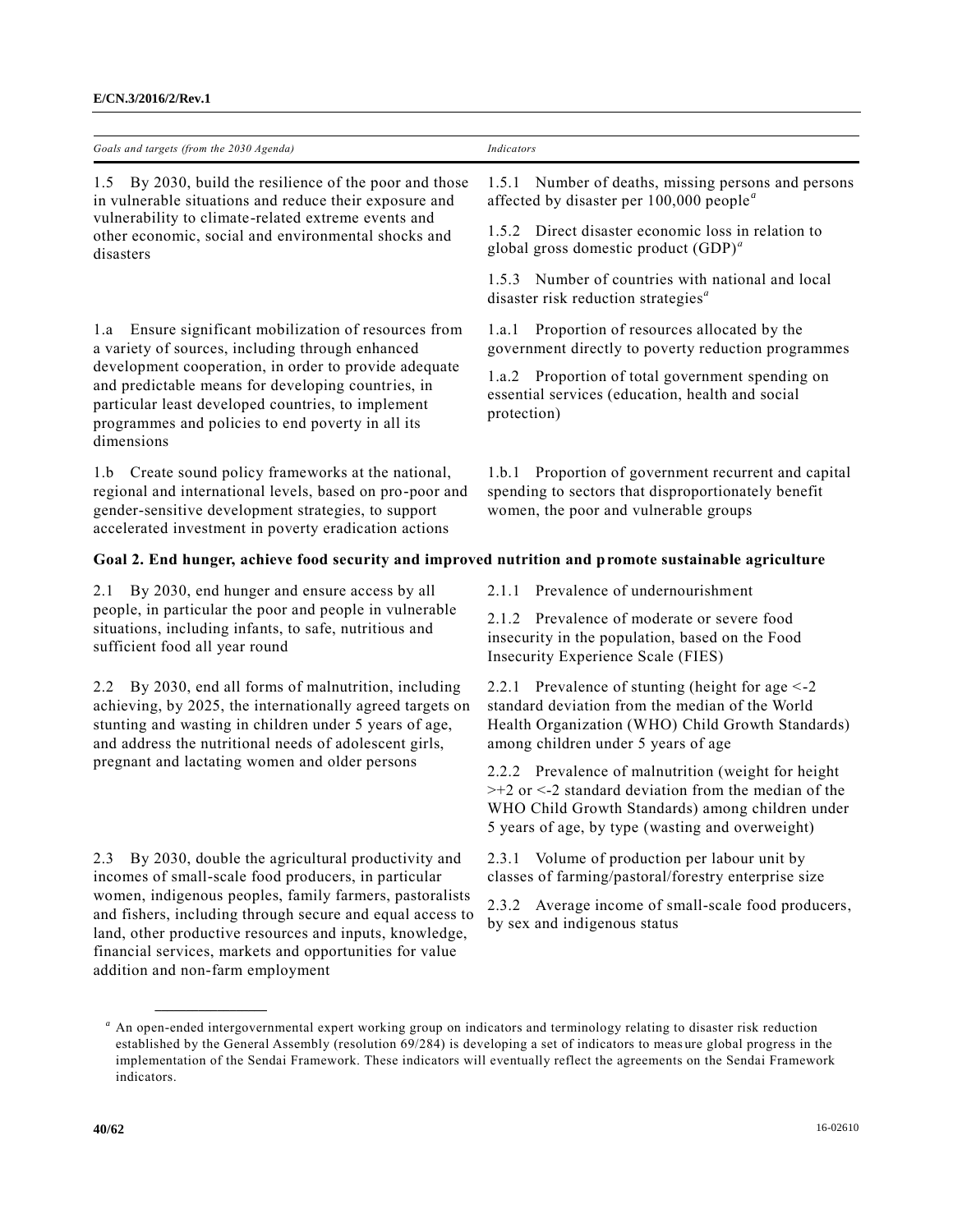| Goals and targets (from the 2030 Agenda)                                                                                                                                                                                                                                                                                                                                                                                                                                          | Indicators                                                                                                                                      |  |
|-----------------------------------------------------------------------------------------------------------------------------------------------------------------------------------------------------------------------------------------------------------------------------------------------------------------------------------------------------------------------------------------------------------------------------------------------------------------------------------|-------------------------------------------------------------------------------------------------------------------------------------------------|--|
| By 2030, ensure sustainable food production<br>2.4<br>systems and implement resilient agricultural practices<br>that increase productivity and production, that help<br>maintain ecosystems, that strengthen capacity for<br>adaptation to climate change, extreme weather, drought,<br>flooding and other disasters and that progressively<br>improve land and soil quality                                                                                                      | 2.4.1 Proportion of agricultural area under<br>productive and sustainable agriculture                                                           |  |
| By 2020, maintain the genetic diversity of seeds,<br>2.5<br>cultivated plants and farmed and domesticated animals<br>and their related wild species, including through soundly<br>managed and diversified seed and plant banks at the<br>national, regional and international levels, and promote<br>access to and fair and equitable sharing of benefits arising<br>from the utilization of genetic resources and associated<br>traditional knowledge, as internationally agreed | 2.5.1 Number of plant and animal genetic resources<br>for food and agriculture secured in either medium or<br>long-term conservation facilities |  |
|                                                                                                                                                                                                                                                                                                                                                                                                                                                                                   | 2.5.2 Proportion of local breeds classified as being at<br>risk, not-at-risk or at unknown level of risk of<br>extinction                       |  |
| Increase investment, including through enhanced<br>2.a<br>international cooperation, in rural infrastructure,                                                                                                                                                                                                                                                                                                                                                                     | The agriculture orientation index for<br>2.a.1<br>government expenditures                                                                       |  |
| agricultural research and extension services, technology<br>development and plant and livestock gene banks in order<br>to enhance agricultural productive capacity in developing<br>countries, in particular least developed countries                                                                                                                                                                                                                                            | Total official flows (official development<br>2.a.2<br>assistance plus other official flows) to the agriculture<br>sector                       |  |
| Correct and prevent trade restrictions and<br>2.b                                                                                                                                                                                                                                                                                                                                                                                                                                 | Producer Support Estimate<br>2.b.1                                                                                                              |  |
| distortions in world agricultural markets, including<br>through the parallel elimination of all forms of<br>agricultural export subsidies and all export measures<br>with equivalent effect, in accordance with the mandate<br>of the Doha Development Round                                                                                                                                                                                                                      | 2.b.2<br>Agricultural export subsidies                                                                                                          |  |
| Adopt measures to ensure the proper functioning<br>2.c<br>of food commodity markets and their derivatives and<br>facilitate timely access to market information, including<br>on food reserves, in order to help limit extreme food<br>price volatility                                                                                                                                                                                                                           | Indicator of food price anomalies<br>2.c.1                                                                                                      |  |
| Goal 3. Ensure healthy lives and promote well-being for all at all ages                                                                                                                                                                                                                                                                                                                                                                                                           |                                                                                                                                                 |  |
| By 2030, reduce the global maternal mortality<br>3.1<br>ratio to less than 70 per 100,000 live births                                                                                                                                                                                                                                                                                                                                                                             | Maternal mortality ratio<br>3.1.1                                                                                                               |  |
|                                                                                                                                                                                                                                                                                                                                                                                                                                                                                   | Proportion of births attended by skilled health<br>3.1.2<br>personnel                                                                           |  |
| By 2030, end preventable deaths of newborns and<br>3.2<br>children under 5 years of age, with all countries aiming<br>to reduce neonatal mortality to at least as low as 12 per<br>1,000 live births and under-5 mortality to at least as low<br>as 25 per 1,000 live births                                                                                                                                                                                                      | Under-five mortality rate<br>3.2.1                                                                                                              |  |
|                                                                                                                                                                                                                                                                                                                                                                                                                                                                                   | 3.2.2<br>Neonatal mortality rate                                                                                                                |  |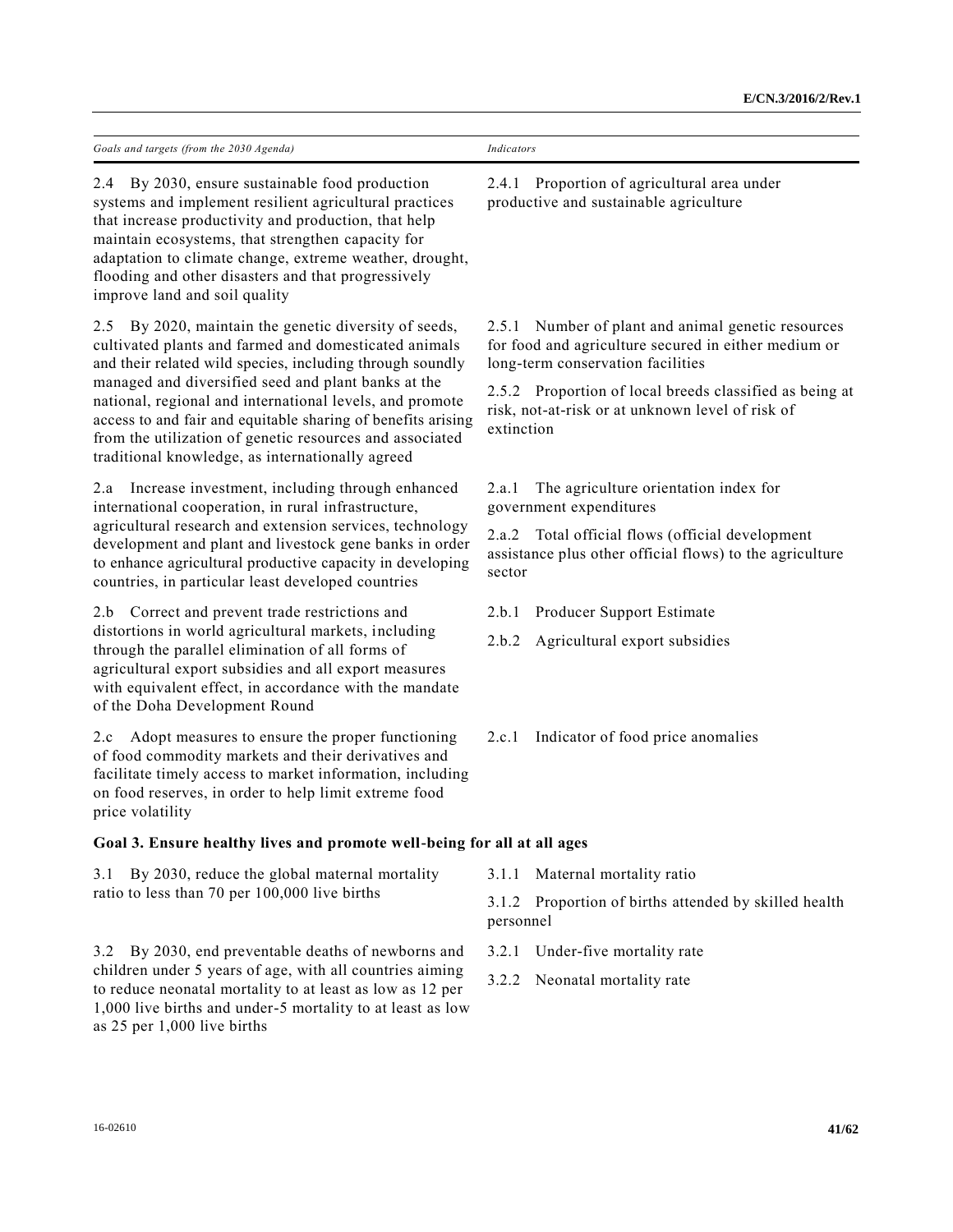| Goals and targets (from the 2030 Agenda)                                                                                                                                                                                                          | Indicators                                                                                                                                                                                                                                                                                                                                                 |
|---------------------------------------------------------------------------------------------------------------------------------------------------------------------------------------------------------------------------------------------------|------------------------------------------------------------------------------------------------------------------------------------------------------------------------------------------------------------------------------------------------------------------------------------------------------------------------------------------------------------|
| 3.3 By 2030, end the epidemics of AIDS, tuberculosis,<br>malaria and neglected tropical diseases and combat                                                                                                                                       | 3.3.1 Number of new HIV infections per 1,000<br>uninfected population, by sex, age and key populations                                                                                                                                                                                                                                                     |
| hepatitis, water-borne diseases and other communicable<br>diseases                                                                                                                                                                                | Tuberculosis incidence per 1,000 population<br>3.3.2                                                                                                                                                                                                                                                                                                       |
|                                                                                                                                                                                                                                                   | Malaria incidence per 1,000 population<br>3.3.3                                                                                                                                                                                                                                                                                                            |
|                                                                                                                                                                                                                                                   | Hepatitis B incidence per 100,000 population<br>3.3.4                                                                                                                                                                                                                                                                                                      |
|                                                                                                                                                                                                                                                   | 3.3.5 Number of people requiring interventions<br>against neglected tropical diseases                                                                                                                                                                                                                                                                      |
| 3.4 By 2030, reduce by one third premature mortality<br>from non-communicable diseases through prevention                                                                                                                                         | 3.4.1 Mortality rate attributed to cardiovascular<br>disease, cancer, diabetes or chronic respiratory disease                                                                                                                                                                                                                                              |
| and treatment and promote mental health and well-being                                                                                                                                                                                            | 3.4.2 Suicide mortality rate                                                                                                                                                                                                                                                                                                                               |
| Strengthen the prevention and treatment of<br>3.5<br>substance abuse, including narcotic drug abuse and<br>harmful use of alcohol                                                                                                                 | 3.5.1 Coverage of treatment interventions<br>(pharmacological, psychosocial and rehabilitation and<br>aftercare services) for substance use disorders                                                                                                                                                                                                      |
|                                                                                                                                                                                                                                                   | 3.5.2 Harmful use of alcohol, defined according to<br>the national context as alcohol per capita consumption<br>(aged 15 years and older) within a calendar year in<br>litres of pure alcohol                                                                                                                                                              |
| 3.6 By 2020, halve the number of global deaths and<br>injuries from road traffic accidents                                                                                                                                                        | 3.6.1 Death rate due to road traffic injuries                                                                                                                                                                                                                                                                                                              |
| By 2030, ensure universal access to sexual and<br>3.7<br>reproductive health-care services, including for family<br>planning, information and education, and the integration<br>of reproductive health into national strategies and<br>programmes | 3.7.1 Proportion of women of reproductive age (aged<br>15-49 years) who have their need for family planning<br>satisfied with modern methods                                                                                                                                                                                                               |
|                                                                                                                                                                                                                                                   | 3.7.2 Adolescent birth rate (aged 10-14 years; aged<br>15-19 years) per 1,000 women in that age group                                                                                                                                                                                                                                                      |
| Achieve universal health coverage, including<br>3.8<br>financial risk protection, access to quality essential<br>health-care services and access to safe, effective, quality<br>and affordable essential medicines and vaccines for all           | 3.8.1 Coverage of essential health services (defined<br>as the average coverage of essential services based on<br>tracer interventions that include reproductive,<br>maternal, newborn and child health, infectious<br>diseases, non-communicable diseases and service<br>capacity and access, among the general and the most<br>disadvantaged population) |
|                                                                                                                                                                                                                                                   | 3.8.2 Number of people covered by health insurance<br>or a public health system per 1,000 population                                                                                                                                                                                                                                                       |
| 3.9 By 2030, substantially reduce the number of<br>deaths and illnesses from hazardous chemicals and air,<br>water and soil pollution and contamination                                                                                           | 3.9.1 Mortality rate attributed to household and<br>ambient air pollution                                                                                                                                                                                                                                                                                  |
|                                                                                                                                                                                                                                                   | 3.9.2 Mortality rate attributed to unsafe water, unsafe<br>sanitation and lack of hygiene (exposure to unsafe<br>Water, Sanitation and Hygiene for All (WASH)<br>services)                                                                                                                                                                                 |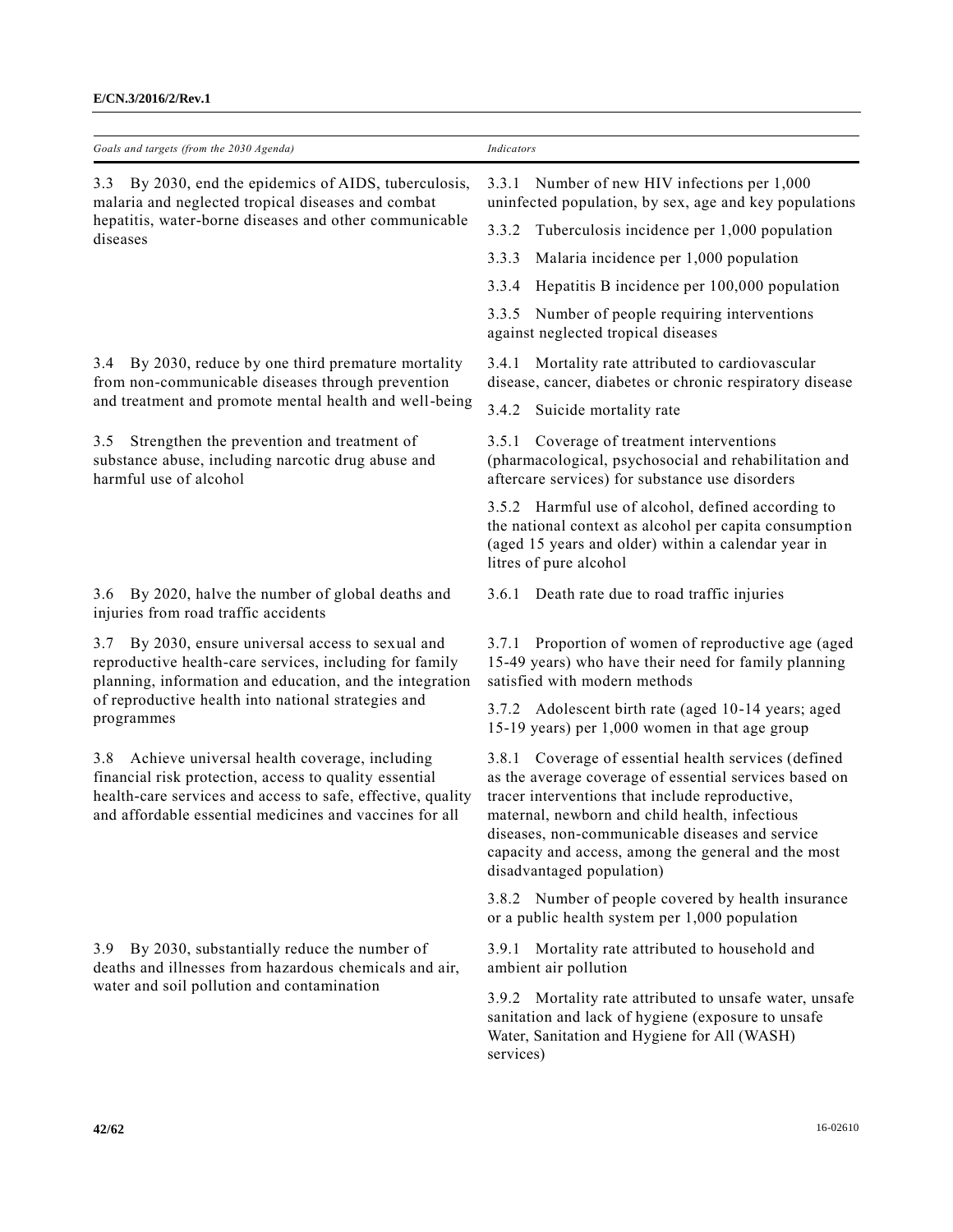| Goals and targets (from the 2030 Agenda)                                                                                                                                                                                                                                                                                                                                                                                                                                                                                                                                                                                  | Indicators                                                                                                                                                                                                                                   |
|---------------------------------------------------------------------------------------------------------------------------------------------------------------------------------------------------------------------------------------------------------------------------------------------------------------------------------------------------------------------------------------------------------------------------------------------------------------------------------------------------------------------------------------------------------------------------------------------------------------------------|----------------------------------------------------------------------------------------------------------------------------------------------------------------------------------------------------------------------------------------------|
|                                                                                                                                                                                                                                                                                                                                                                                                                                                                                                                                                                                                                           | 3.9.3 Mortality rate attributed to unintentional<br>poisoning                                                                                                                                                                                |
| Strengthen the implementation of the World<br>3.a<br>Health Organization Framework Convention on<br>Tobacco Control in all countries, as appropriate                                                                                                                                                                                                                                                                                                                                                                                                                                                                      | Age-standardized prevalence of current<br>3.a.1<br>tobacco use among persons aged 15 years and older                                                                                                                                         |
| Support the research and development of vaccines<br>3.b<br>and medicines for the communicable and<br>non-communicable diseases that primarily affect<br>developing countries, provide access to affordable<br>essential medicines and vaccines, in accordance with the<br>Doha Declaration on the TRIPS Agreement and Public<br>Health, which affirms the right of developing countries<br>to use to the full the provisions in the Agreement on<br>Trade-Related Aspects of Intellectual Property Rights<br>regarding flexibilities to protect public health, and, in<br>particular, provide access to medicines for all | Proportion of the population with access to<br>3.b.1<br>affordable medicines and vaccines on a sustainable<br><b>basis</b>                                                                                                                   |
|                                                                                                                                                                                                                                                                                                                                                                                                                                                                                                                                                                                                                           | 3.b.2 Total net official development assistance to<br>medical research and basic health sectors                                                                                                                                              |
| Substantially increase health financing and the<br>3.c<br>recruitment, development, training and retention of the<br>health workforce in developing countries, especially in<br>least developed countries and small island developing<br><b>States</b>                                                                                                                                                                                                                                                                                                                                                                    | Health worker density and distribution<br>3.c.1                                                                                                                                                                                              |
| Strengthen the capacity of all countries, in<br>3.d<br>particular developing countries, for early warning, risk<br>reduction and management of national and global health<br>risks                                                                                                                                                                                                                                                                                                                                                                                                                                        | 3.d.1 International Health Regulations (IHR)<br>capacity and health emergency preparedness                                                                                                                                                   |
| Goal 4. Ensure inclusive and equitable quality education and promote lifelong learning opportunities for all                                                                                                                                                                                                                                                                                                                                                                                                                                                                                                              |                                                                                                                                                                                                                                              |
| By 2030, ensure that all girls and boys complete<br>4.1<br>free, equitable and quality primary and secondary<br>education leading to relevant and effective learning<br>outcomes                                                                                                                                                                                                                                                                                                                                                                                                                                          | 4.1.1 Proportion of children and young people:<br>(a) in grades $2/3$ ; (b) at the end of primary; and<br>(c) at the end of lower secondary achieving at least a<br>minimum proficiency level in (i) reading and<br>(ii) mathematics, by sex |
| 4.2 By 2030, ensure that all girls and boys have access<br>to quality early childhood development, care and<br>pre-primary education so that they are ready for primary<br>education                                                                                                                                                                                                                                                                                                                                                                                                                                      | 4.2.1 Proportion of children under 5 years of age<br>who are developmentally on track in health, learning<br>and psychosocial well-being, by sex                                                                                             |
|                                                                                                                                                                                                                                                                                                                                                                                                                                                                                                                                                                                                                           | 4.2.2 Participation rate in organized learning (one<br>year before the official primary entry age), by sex                                                                                                                                   |
| By 2030, ensure equal access for all women and<br>4.3<br>men to affordable and quality technical, vocational and<br>tertiary education, including university                                                                                                                                                                                                                                                                                                                                                                                                                                                              | 4.3.1 Participation rate of youth and adults in formal<br>and non-formal education and training in the previous<br>12 months, by sex                                                                                                         |
| 4.4 By 2030, substantially increase the number of<br>youth and adults who have relevant skills, including<br>technical and vocational skills, for employment, decent<br>jobs and entrepreneurship                                                                                                                                                                                                                                                                                                                                                                                                                         | 4.4.1 Proportion of youth and adults with<br>information and communications technology (ICT)<br>skills, by type of skill                                                                                                                     |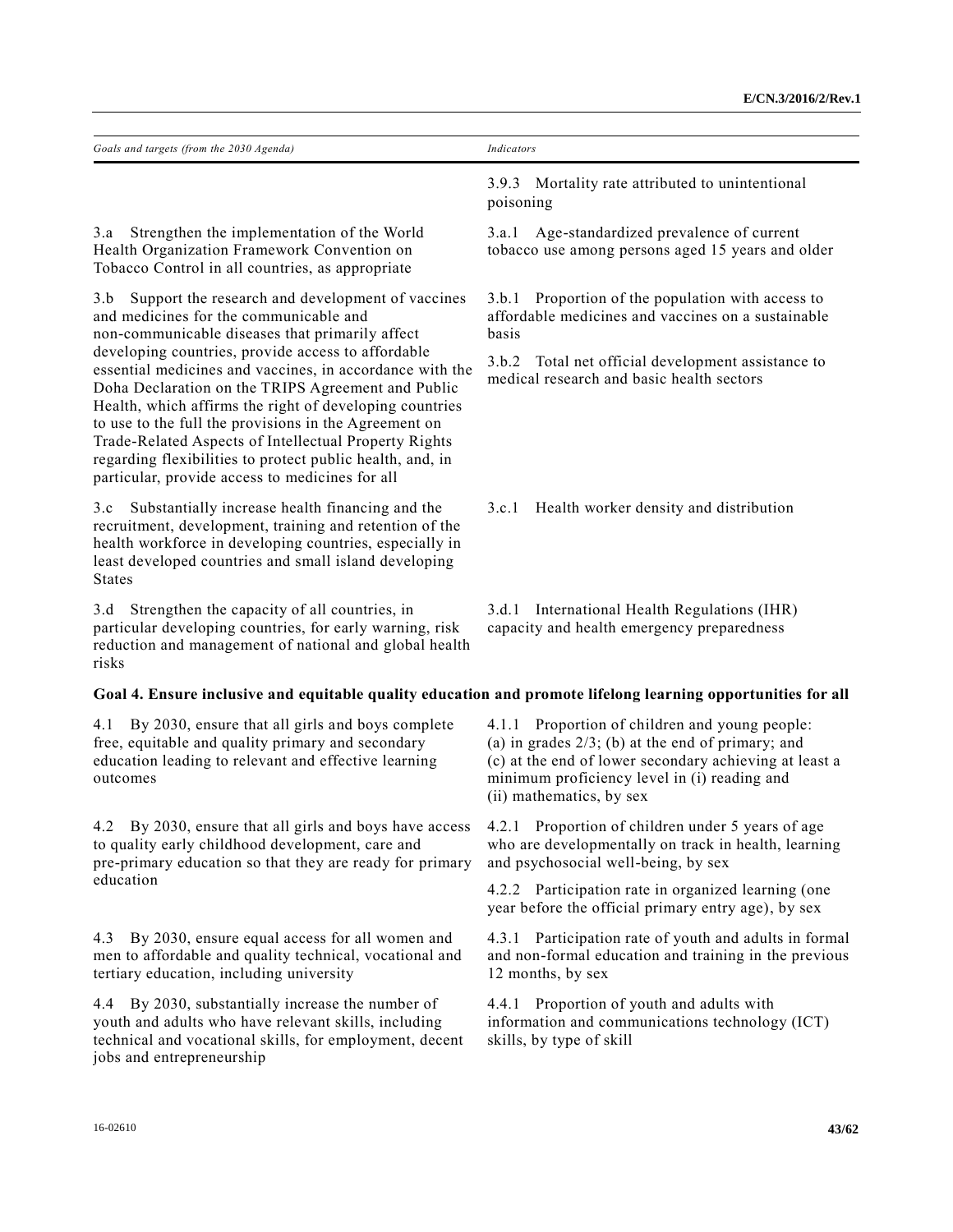| Goals<br>2030<br>s and targets (from the<br>4 genda j<br>the contract of the contract of the contract of the contract of the contract of<br>the control of the con- |  |
|---------------------------------------------------------------------------------------------------------------------------------------------------------------------|--|
|                                                                                                                                                                     |  |

4.5 By 2030, eliminate gender disparities in education and ensure equal access to all levels of education and vocational training for the vulnerable, including persons with disabilities, indigenous peoples and children in vulnerable situations

4.6 By 2030, ensure that all youth and a substantial proportion of adults, both men and women, achieve literacy and numeracy

4.7 By 2030, ensure that all learners acquire the knowledge and skills needed to promote sustainable development, including, among others, through education for sustainable development and sustainable lifestyles, human rights, gender equality, promotion of a culture of peace and non-violence, global citizenship and appreciation of cultural diversity and of culture's contribution to sustainable development

4.a Build and upgrade education facilities that are child, disability and gender sensitive and provide safe, non-violent, inclusive and effective learning environments for all

4.b By 2020, substantially expand globally the number of scholarships available to developing countries, in particular least developed countries, small island developing States and African countries, for enrolment in higher education, including vocational training and information and communications technology, technical, engineering and scientific programmes, in developed countries and other developing countries

4.c By 2030, substantially increase the supply of qualified teachers, including through international cooperation for teacher training in developing countries, especially least developed countries and small island developing States

**Goal 5. Achieve gender equality and empower all women and girls**

5.1 End all forms of discrimination against all women and girls everywhere

4.5.1 Parity indices (female/male, rural/urban, bottom/top wealth quintile and others such as disability status, indigenous peoples and conflictaffected, as data become available) for all education indicators on this list that can be disaggregated

4.6.1 Percentage of population in a given age group achieving at least a fixed level of proficiency in functional (a) literacy and (b) numeracy skills, by sex

4.7.1 Extent to which (i) global citizenship education and (ii) education for sustainable development, including gender equality and human rights, are mainstreamed at all levels in: (a) national education policies, (b) curricula, (c) teacher education and (d) student assessment

4.a.1 Proportion of schools with access to: (a) electricity; (b) the Internet for pedagogical purposes; (c) computers for pedagogical purposes; (d) adapted infrastructure and materials for students with disabilities; (e) basic drinking water; (f) singlesex basic sanitation facilities; and (g) basic handwashing facilities (as per the WASH indicator definitions)

4.b.1 Volume of official development assistance flows for scholarships by sector and type of study

4.c.1 Proportion of teachers in: (a) pre-primary; (b) primary; (c) lower secondary; and (d) upper secondary education who have received at least the minimum organized teacher training (e.g. pedagogical training) pre-service or in-service required for teaching at the relevant level in a given country

5.1.1 Whether or not legal frameworks are in place to promote, enforce and monitor equality and non-discrimination on the basis of sex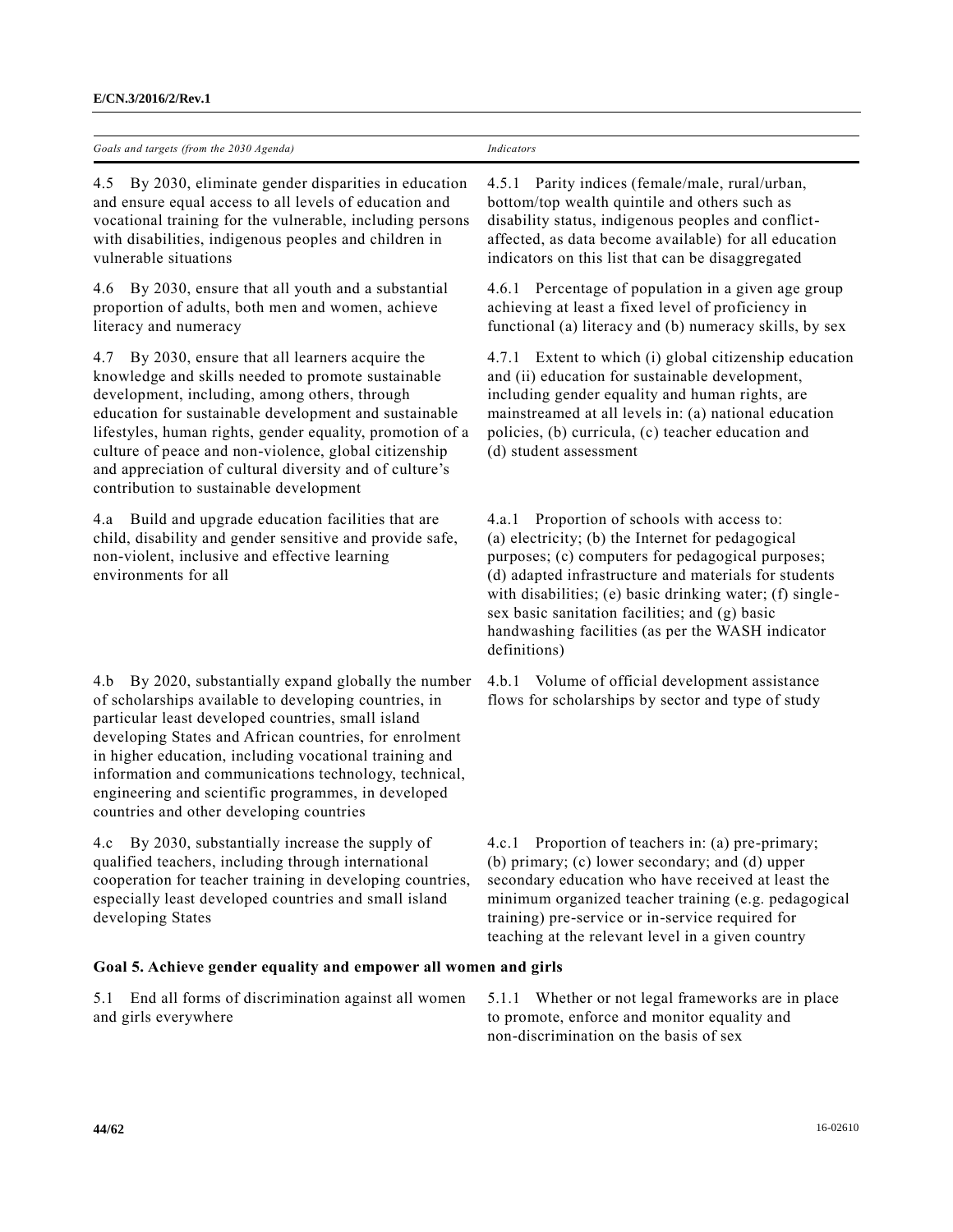| Goals and targets (from the 2030 Agenda)                                                                                                                                                                                                                                                                             | Indicators                                                                                                                                                                                                                                          |
|----------------------------------------------------------------------------------------------------------------------------------------------------------------------------------------------------------------------------------------------------------------------------------------------------------------------|-----------------------------------------------------------------------------------------------------------------------------------------------------------------------------------------------------------------------------------------------------|
| Eliminate all forms of violence against all women<br>5.2<br>and girls in the public and private spheres, including<br>trafficking and sexual and other types of exploitation                                                                                                                                         | Proportion of ever-partnered women and girls<br>5.2.1<br>aged 15 years and older subjected to physical, sexual<br>or psychological violence by a current or former<br>intimate partner in the previous 12 months, by form of<br>violence and by age |
|                                                                                                                                                                                                                                                                                                                      | 5.2.2 Proportion of women and girls aged 15 years<br>and older subjected to sexual violence by persons<br>other than an intimate partner in the previous<br>12 months, by age and place of occurrence                                               |
| Eliminate all harmful practices, such as child,<br>5.3<br>early and forced marriage and female genital mutilation                                                                                                                                                                                                    | 5.3.1 Proportion of women aged 20-24 years who<br>were married or in a union before age 15 and before<br>age 18                                                                                                                                     |
|                                                                                                                                                                                                                                                                                                                      | 5.3.2 Proportion of girls and women aged 15-49 years<br>who have undergone female genital mutilation/cutting,<br>by age                                                                                                                             |
| 5.4 Recognize and value unpaid care and domestic<br>work through the provision of public services,<br>infrastructure and social protection policies and the<br>promotion of shared responsibility within the household<br>and the family as nationally appropriate                                                   | 5.4.1 Proportion of time spent on unpaid domestic<br>and care work, by sex, age and location                                                                                                                                                        |
| Ensure women's full and effective participation<br>5.5<br>and equal opportunities for leadership at all levels of                                                                                                                                                                                                    | 5.5.1 Proportion of seats held by women in national<br>parliaments and local governments                                                                                                                                                            |
| decision-making in political, economic and public life                                                                                                                                                                                                                                                               | Proportion of women in managerial positions<br>5.5.2                                                                                                                                                                                                |
| Ensure universal access to sexual and reproductive<br>5.6<br>health and reproductive rights as agreed in accordance<br>with the Programme of Action of the International<br>Conference on Population and Development and the<br>Beijing Platform for Action and the outcome documents<br>of their review conferences | Proportion of women aged 15-49 years who<br>5.6.1<br>make their own informed decisions regarding sexual<br>relations, contraceptive use and reproductive health<br>care                                                                             |
|                                                                                                                                                                                                                                                                                                                      | Number of countries with laws and regulations<br>5.6.2<br>that guarantee women aged 15-49 years access to<br>sexual and reproductive health care, information and<br>education                                                                      |
| Undertake reforms to give women equal rights to<br>5.a<br>economic resources, as well as access to ownership and<br>control over land and other forms of property, financial<br>services, inheritance and natural resources, in<br>accordance with national laws                                                     | (a) Proportion of total agricultural population<br>5.a.1<br>with ownership or secure rights over agricultural land,<br>by sex; and (b) share of women among owners or<br>rights-bearers of agricultural land, by type of tenure                     |
|                                                                                                                                                                                                                                                                                                                      | 5.a.2 Proportion of countries where the legal<br>framework (including customary law) guarantees<br>women's equal rights to land ownership and/or control                                                                                            |
| Enhance the use of enabling technology, in<br>5.b<br>particular information and communications technology,<br>to promote the empowerment of women                                                                                                                                                                    | 5.b.1 Proportion of individuals who own a mobile<br>telephone, by sex                                                                                                                                                                               |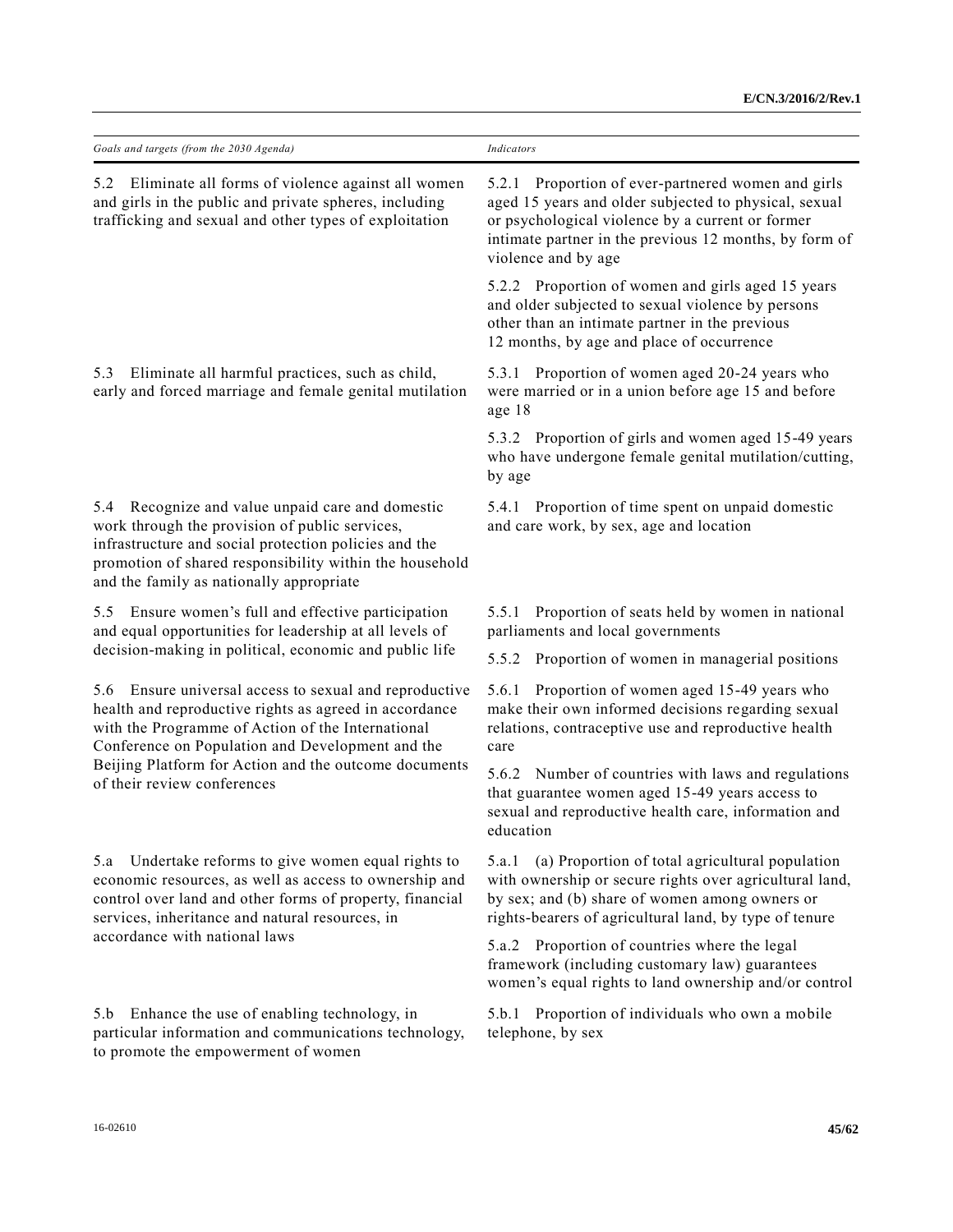5.c Adopt and strengthen sound policies and enforceable legislation for the promotion of gender equality and the empowerment of all women and girls at all levels

# **Goal 6. Ensure availability and sustainable management of water and sanitation for all**

6.1 By 2030, achieve universal and equitable access to safe and affordable drinking water for all

6.2 By 2030, achieve access to adequate and equitable sanitation and hygiene for all and end open defecation, paying special attention to the needs of women and girls and those in vulnerable situations

6.3 By 2030, improve water quality by reducing pollution, eliminating dumping and minimizing release of hazardous chemicals and materials, halving the proportion of untreated wastewater and substantially increasing recycling and safe reuse globally

6.4 By 2030, substantially increase water-use efficiency across all sectors and ensure sustainable withdrawals and supply of freshwater to address water scarcity and substantially reduce the number of people suffering from water scarcity

6.5 By 2030, implement integrated water resources management at all levels, including through transboundary cooperation as appropriate

6.6 By 2020, protect and restore water-related ecosystems, including mountains, forests, wetlands, rivers, aquifers and lakes

6.a By 2030, expand international cooperation and capacity-building support to developing countries in water- and sanitation-related activities and programmes, including water harvesting, desalination, water efficiency, wastewater treatment, recycling and reuse technologies

6.b Support and strengthen the participation of local communities in improving water and sanitation management

5.c.1 Proportion of countries with systems to track and make public allocations for gender equality and women's empowerment

6.1.1 Proportion of population using safely managed drinking water services

6.2.1 Proportion of population using safely managed sanitation services, including a hand-washing facility with soap and water

6.3.1 Proportion of wastewater safely treated

6.3.2 Proportion of bodies of water with good ambient water quality

6.4.1 Change in water-use efficiency over time

6.4.2 Level of water stress: freshwater withdrawal as a proportion of available freshwater resources

6.5.1 Degree of integrated water resources management implementation (0-100)

6.5.2 Proportion of transboundary basin area with an operational arrangement for water cooperation

6.6.1 Change in the extent of water-related ecosystems over time

6.a.1 Amount of water- and sanitation-related official development assistance that is part of a government-coordinated spending plan

6.b.1 Proportion of local administrative units with established and operational policies and procedures for participation of local communities in water and sanitation management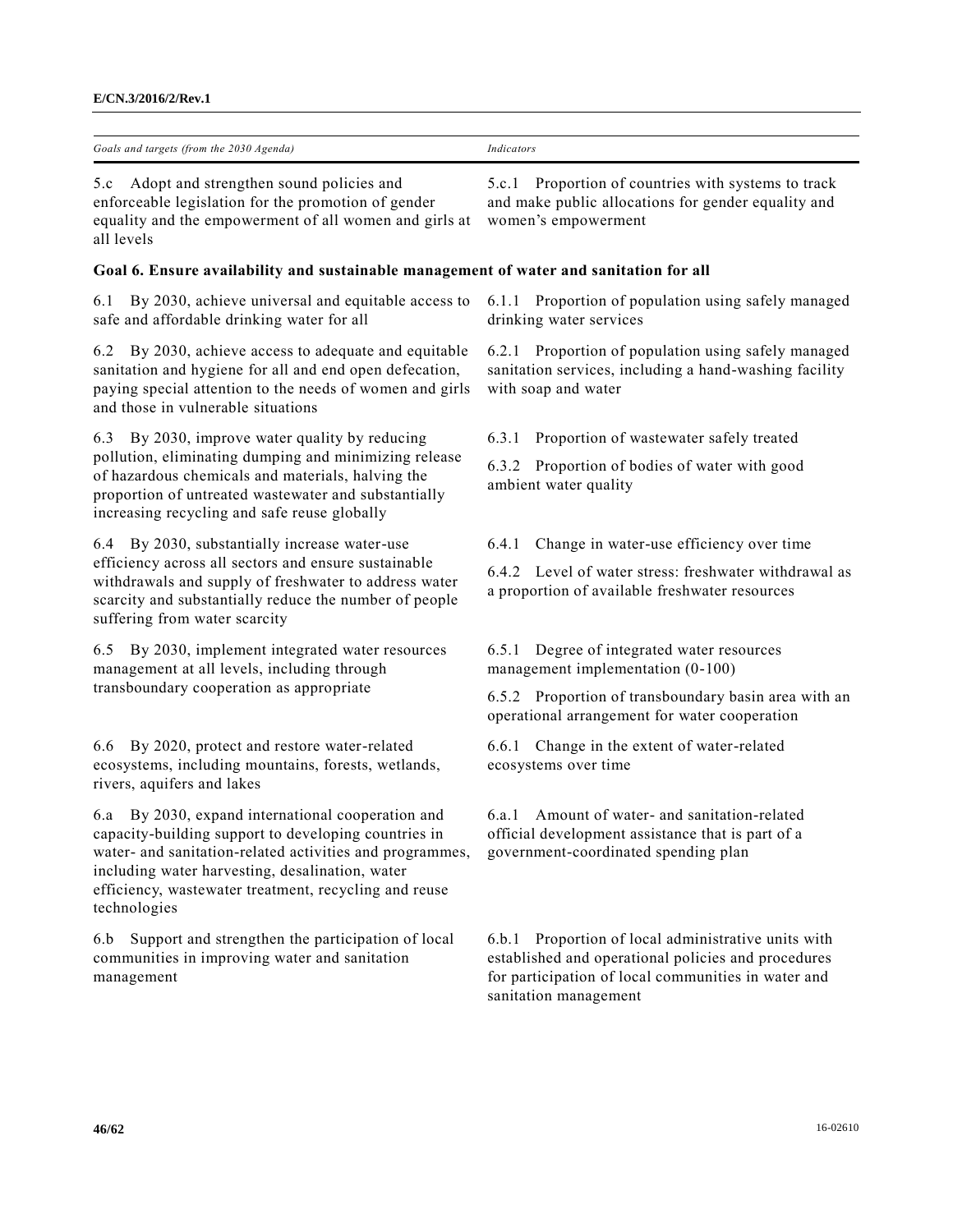| Goals and targets (from the 2030 Agenda)                                                                                                                                                                                                                                                                                              | Indicators                                                                                                                                                                                                     |  |
|---------------------------------------------------------------------------------------------------------------------------------------------------------------------------------------------------------------------------------------------------------------------------------------------------------------------------------------|----------------------------------------------------------------------------------------------------------------------------------------------------------------------------------------------------------------|--|
| Goal 7. Ensure access to affordable, reliable, sustainable and modern energy for all                                                                                                                                                                                                                                                  |                                                                                                                                                                                                                |  |
| By 2030, ensure universal access to affordable,<br>7.1<br>reliable and modern energy services                                                                                                                                                                                                                                         | 7.1.1 Proportion of population with access to<br>electricity                                                                                                                                                   |  |
|                                                                                                                                                                                                                                                                                                                                       | 7.1.2 Proportion of population with primary reliance<br>on clean fuels and technology                                                                                                                          |  |
| By 2030, increase substantially the share of<br>7.2<br>renewable energy in the global energy mix                                                                                                                                                                                                                                      | 7.2.1 Renewable energy share in the total final<br>energy consumption                                                                                                                                          |  |
| By 2030, double the global rate of improvement in<br>7.3<br>energy efficiency                                                                                                                                                                                                                                                         | 7.3.1 Energy intensity measured in terms of primary<br>energy and GDP                                                                                                                                          |  |
| 7.a By 2030, enhance international cooperation to<br>facilitate access to clean energy research and<br>technology, including renewable energy, energy<br>efficiency and advanced and cleaner fossil-fuel<br>technology, and promote investment in energy<br>infrastructure and clean energy technology                                | Mobilized amount of United States dollars per<br>7.a.1<br>year starting in 2020 accountable towards the<br>\$100 billion commitment                                                                            |  |
| 7.b By 2030, expand infrastructure and upgrade<br>technology for supplying modern and sustainable energy<br>services for all in developing countries, in particular<br>least developed countries, small island developing States<br>and landlocked developing countries, in accordance with<br>their respective programmes of support | 7.b.1 Investments in energy efficiency as a<br>percentage of GDP and the amount of foreign direct<br>investment in financial transfer for infrastructure and<br>technology to sustainable development services |  |

# **Goal 8. Promote sustained, inclusive and sustainable economic growth, full and productive employment and decent work for all**

8.1 Sustain per capita economic growth in accordance with national circumstances and, in particular, at least 7 per cent gross domestic product growth per annum in the least developed countries

8.2 Achieve higher levels of economic productivity through diversification, technological upgrading and innovation, including through a focus on high-value added and labour-intensive sectors

8.3 Promote development-oriented policies that support productive activities, decent job creation, entrepreneurship, creativity and innovation, and encourage the formalization and growth of micro-, small- and medium-sized enterprises, including through access to financial services

8.1.1 Annual growth rate of real GDP per capita

8.2.1 Annual growth rate of real GDP per employed person

8.3.1 Proportion of informal employment in non-agriculture employment, by sex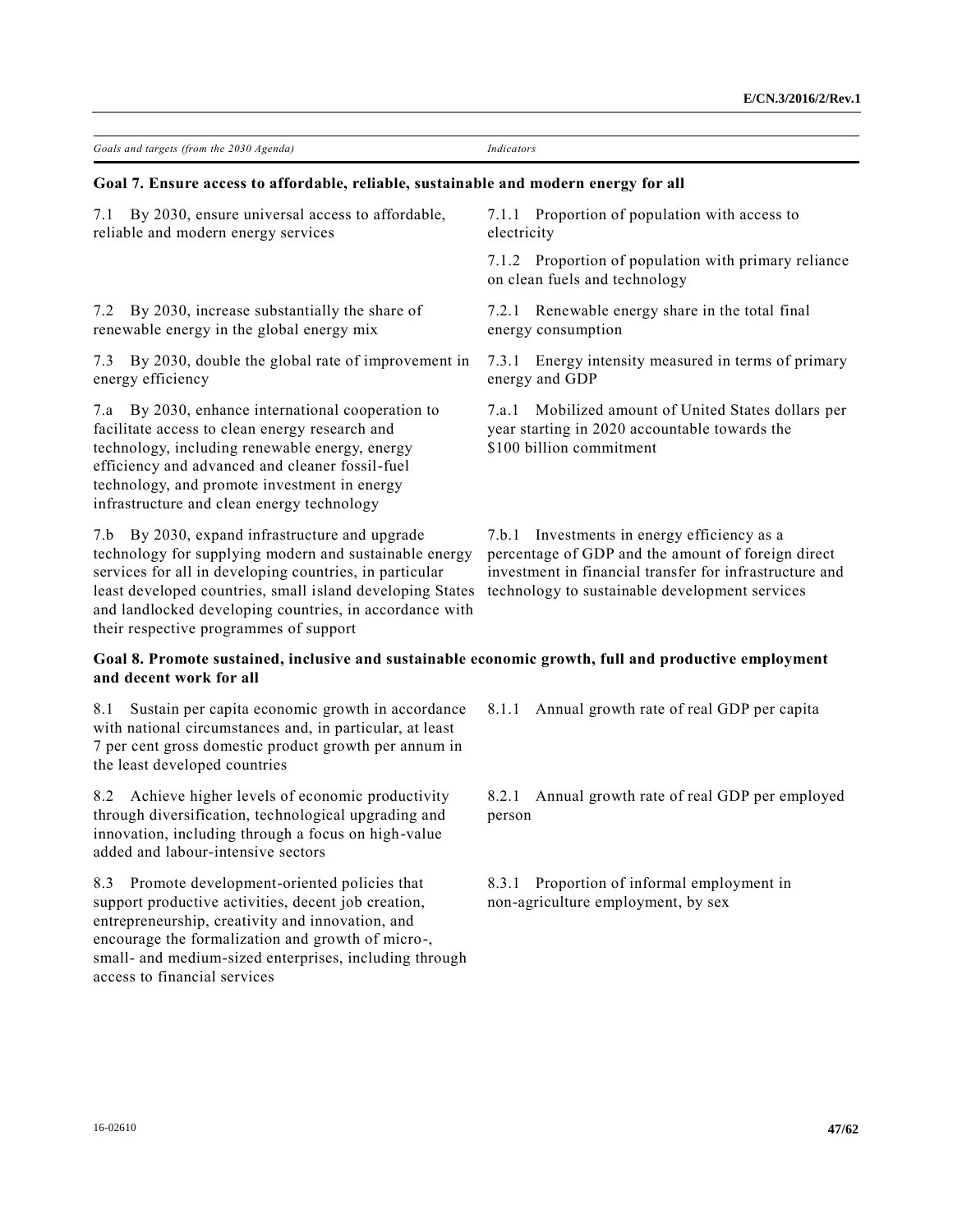| Goals and targets (from the 2030 Agenda)                                                                                                                                                                                                                                                                                                 | Indicators                                                                                                                                                                                                                                 |
|------------------------------------------------------------------------------------------------------------------------------------------------------------------------------------------------------------------------------------------------------------------------------------------------------------------------------------------|--------------------------------------------------------------------------------------------------------------------------------------------------------------------------------------------------------------------------------------------|
| 8.4 Improve progressively, through 2030, global<br>resource efficiency in consumption and production and<br>endeavour to decouple economic growth from<br>environmental degradation, in accordance with the<br>10-Year Framework of Programmes on Sustainable<br>Consumption and Production, with developed countries<br>taking the lead | Material footprint, material footprint per<br>8.4.1<br>capita, and material footprint per GDP                                                                                                                                              |
|                                                                                                                                                                                                                                                                                                                                          | 8.4.2 Domestic material consumption, domestic<br>material consumption per capita, and domestic<br>material consumption per GDP                                                                                                             |
| By 2030, achieve full and productive employment<br>8.5<br>and decent work for all women and men, including for<br>young people and persons with disabilities, and equal                                                                                                                                                                  | 8.5.1 Average hourly earnings of female and male<br>employees, by occupation, age and persons with<br>disabilities                                                                                                                         |
| pay for work of equal value                                                                                                                                                                                                                                                                                                              | 8.5.2 Unemployment rate, by sex, age and persons<br>with disabilities                                                                                                                                                                      |
| By 2020, substantially reduce the proportion of<br>8.6<br>youth not in employment, education or training                                                                                                                                                                                                                                 | 8.6.1 Proportion of youth (aged 15-24 years) not in<br>education, employment or training                                                                                                                                                   |
| Take immediate and effective measures to<br>8.7<br>eradicate forced labour, end modern slavery and human<br>trafficking and secure the prohibition and elimination of<br>the worst forms of child labour, including recruitment<br>and use of child soldiers, and by 2025 end child labour<br>in all its forms                           | 8.7.1 Proportion and number of children aged<br>5-17 years engaged in child labour, by sex and age                                                                                                                                         |
| 8.8 Protect labour rights and promote safe and secure<br>working environments for all workers, including                                                                                                                                                                                                                                 | Frequency rates of fatal and non-fatal<br>8.8.1<br>occupational injuries, by sex and migrant status                                                                                                                                        |
| migrant workers, in particular women migrants, and<br>those in precarious employment                                                                                                                                                                                                                                                     | 8.8.2 Increase in national compliance of labour<br>rights (freedom of association and collective<br>bargaining) based on International Labour<br>Organization (ILO) textual sources and national<br>legislation, by sex and migrant status |
| By 2030, devise and implement policies to<br>8.9<br>promote sustainable tourism that creates jobs and                                                                                                                                                                                                                                    | Tourism direct GDP as a proportion of total<br>8.9.1<br>GDP and in growth rate                                                                                                                                                             |
| promotes local culture and products                                                                                                                                                                                                                                                                                                      | 8.9.2 Number of jobs in tourism industries as a<br>proportion of total jobs and growth rate of jobs, by sex                                                                                                                                |
| 8.10 Strengthen the capacity of domestic financial<br>institutions to encourage and expand access to banking,<br>insurance and financial services for all                                                                                                                                                                                | 8.10.1 Number of commercial bank branches and<br>automated teller machines (ATMs) per 100,000 adults                                                                                                                                       |
|                                                                                                                                                                                                                                                                                                                                          | 8.10.2 Proportion of adults (15 years and older) with<br>an account at a bank or other financial institution or<br>with a mobile-money-service provider                                                                                    |
| Increase Aid for Trade support for developing<br>8.a<br>countries, in particular least developed countries,<br>including through the Enhanced Integrated Framework<br>for Trade-related Technical Assistance to Least<br>Developed Countries                                                                                             | Aid for Trade commitments and disbursements<br>8.a.1                                                                                                                                                                                       |
| 48/62                                                                                                                                                                                                                                                                                                                                    | 16-02610                                                                                                                                                                                                                                   |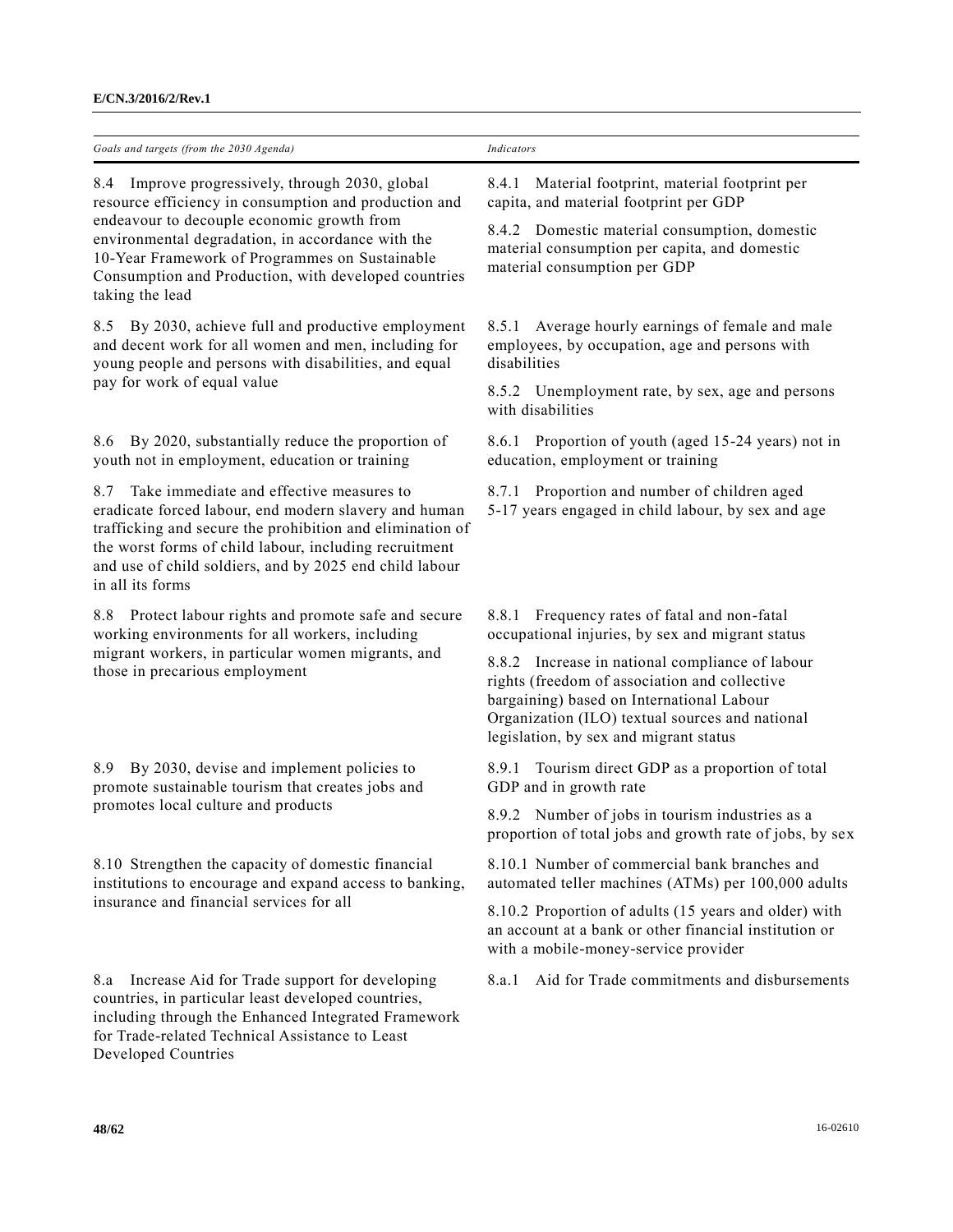| Goals and targets (from the 2030 Agenda)                                                                                                                                                                                                                                                                                     | <b>Indicators</b>                                                                                                                       |
|------------------------------------------------------------------------------------------------------------------------------------------------------------------------------------------------------------------------------------------------------------------------------------------------------------------------------|-----------------------------------------------------------------------------------------------------------------------------------------|
| 8.b By 2020, develop and operationalize a global<br>strategy for youth employment and implement the<br>Global Jobs Pact of the International Labour<br>Organization                                                                                                                                                          | Total government spending in social protection<br>8.b.1<br>and employment programmes as a proportion of the<br>national budgets and GDP |
| Goal 9. Build resilient infrastructure, promote inclusive and sustainable industrialization and<br>foster innovation                                                                                                                                                                                                         |                                                                                                                                         |
| Develop quality, reliable, sustainable and resilient<br>9.1<br>infrastructure, including regional and trans-border<br>infrastructure, to support economic development and<br>human well-being, with a focus on affordable and<br>equitable access for all                                                                    | 9.1.1 Proportion of the rural population who live<br>within 2 km of an all-season road                                                  |
|                                                                                                                                                                                                                                                                                                                              | 9.1.2 Passenger and freight volumes, by mode of<br>transport                                                                            |
| Promote inclusive and sustainable industrialization<br>9.2<br>and, by 2030, significantly raise industry's share of                                                                                                                                                                                                          | 9.2.1 Manufacturing value added as a proportion of<br>GDP and per capita                                                                |
| employment and gross domestic product, in line with<br>national circumstances, and double its share in least<br>developed countries                                                                                                                                                                                          | 9.2.2 Manufacturing employment as a proportion of<br>total employment                                                                   |
| Increase the access of small-scale industrial and<br>9.3<br>other enterprises, in particular in developing countries,                                                                                                                                                                                                        | 9.3.1 Proportion of small-scale industries in total<br>industry value added                                                             |
| to financial services, including affordable credit, and<br>their integration into value chains and markets                                                                                                                                                                                                                   | 9.3.2 Proportion of small-scale industries with a loan<br>or line of credit                                                             |
| 9.4 By 2030, upgrade infrastructure and retrofit<br>industries to make them sustainable, with increased<br>resource-use efficiency and greater adoption of clean<br>and environmentally sound technologies and industrial<br>processes, with all countries taking action in accordance<br>with their respective capabilities | 9.4.1 $CO2$ emission per unit of value added                                                                                            |
| Enhance scientific research, upgrade the<br>9.5<br>technological capabilities of industrial sectors in all                                                                                                                                                                                                                   | 9.5.1 Research and development expenditure as a<br>proportion of GDP                                                                    |
| countries, in particular developing countries, including,<br>by 2030, encouraging innovation and substantially<br>increasing the number of research and development<br>workers per 1 million people and public and private<br>research and development spending                                                              | 9.5.2 Researchers (in full-time equivalent) per<br>million inhabitants                                                                  |
| Facilitate sustainable and resilient infrastructure<br>9.a<br>development in developing countries through enhanced<br>financial, technological and technical support to African<br>countries, least developed countries, landlocked<br>developing countries and small island developing States                               | Total official international support (official<br>9.a.1<br>development assistance plus other official flows) to<br>infrastructure       |
| Support domestic technology development,<br>9.b<br>research and innovation in developing countries,<br>including by ensuring a conducive policy environment<br>for, inter alia, industrial diversification and value<br>addition to commodities                                                                              | Proportion of medium and high-tech industry<br>9.b.1<br>value added in total value added                                                |
|                                                                                                                                                                                                                                                                                                                              |                                                                                                                                         |
| 16-02610                                                                                                                                                                                                                                                                                                                     | 49/62                                                                                                                                   |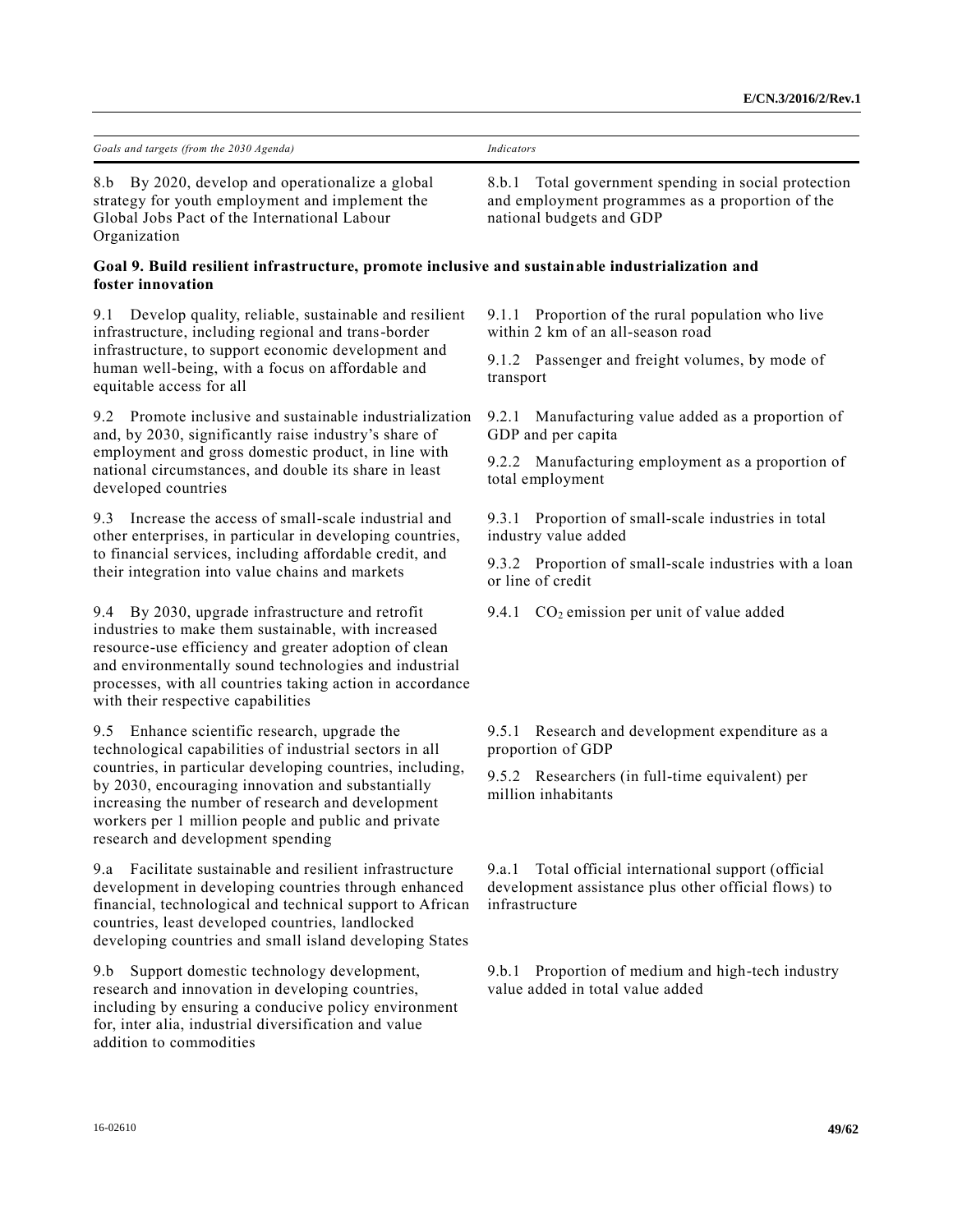| Goals and targets<br>(from the $2030$ )<br>Agenda.<br>. . | Indicators |
|-----------------------------------------------------------|------------|

9.c Significantly increase access to information and communications technology and strive to provide universal and affordable access to the Internet in least developed countries by 2020

# **Goal 10. Reduce inequality within and among countries**

10.1 By 2030, progressively achieve and sustain income growth of the bottom 40 per cent of the population at a rate higher than the national average

10.2 By 2030, empower and promote the social, economic and political inclusion of all, irrespective of age, sex, disability, race, ethnicity, origin, religion or economic or other status

10.3 Ensure equal opportunity and reduce inequalities of outcome, including by eliminating discriminatory laws, policies and practices and promoting appropriate legislation, policies and action in this regard

10.4 Adopt policies, especially fiscal, wage and social protection policies, and progressively achieve greater equality

10.5 Improve the regulation and monitoring of global financial markets and institutions and strengthen the implementation of such regulations

10.6 Ensure enhanced representation and voice for developing countries in decision-making in global international economic and financial institutions in order to deliver more effective, credible, accountable and legitimate institutions

10.7 Facilitate orderly, safe, regular and responsible migration and mobility of people, including through the implementation of planned and well-managed migration policies

10.a Implement the principle of special and differential treatment for developing countries, in particular least developed countries, in accordance with World Trade Organization agreements

9.c.1 Proportion of population covered by a mobile network, by technology

10.1.1 Growth rates of household expenditure or income per capita among the bottom 40 per cent of the population and the total population

10.2.1 Proportion of people living below 50 per cent of median income, by age, sex and persons with disabilities

10.3.1 Proportion of the population reporting having personally felt discriminated against or harassed within the previous 12 months on the basis of a ground of discrimination prohibited under international human rights law

10.4.1 Labour share of GDP, comprising wages and social protection transfers

10.5.1 Financial Soundness Indicators

10.6.1 Proportion of members and voting rights of developing countries in international organizations

10.7.1 Recruitment cost borne by employee as a proportion of yearly income earned in country of destination

10.7.2 Number of countries that have implemented well-managed migration policies

10.a.1 Proportion of tariff lines applied to imports from least developed countries and developing countries with zero-tariff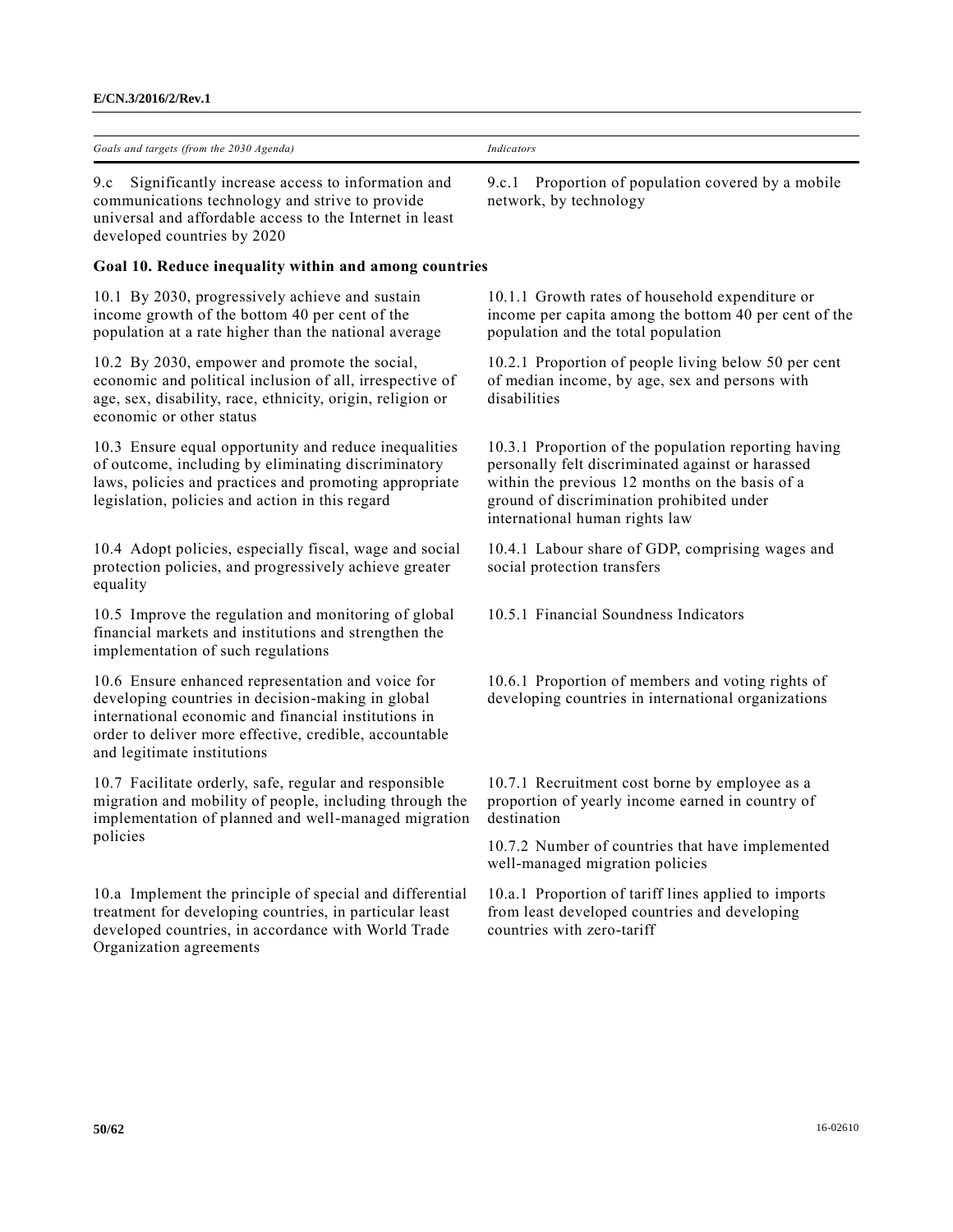| Goals and targets (from the 2030 Agenda)                                                                                                                                                                                                                                                                                                             | Indicators                                                                                                                                                                                                                                                                                                                                                                                                                                                                          |
|------------------------------------------------------------------------------------------------------------------------------------------------------------------------------------------------------------------------------------------------------------------------------------------------------------------------------------------------------|-------------------------------------------------------------------------------------------------------------------------------------------------------------------------------------------------------------------------------------------------------------------------------------------------------------------------------------------------------------------------------------------------------------------------------------------------------------------------------------|
| 10.b Encourage official development assistance and<br>financial flows, including foreign direct investment, to<br>States where the need is greatest, in particular least<br>developed countries, African countries, small island<br>developing States and landlocked developing countries,<br>in accordance with their national plans and programmes | 10.b.1 Total resource flows for development, by<br>recipient and donor countries and type of flow<br>(e.g. official development assistance, foreign direct<br>investment and other flows)                                                                                                                                                                                                                                                                                           |
| 10.c By 2030, reduce to less than 3 per cent the<br>transaction costs of migrant remittances and eliminate<br>remittance corridors with costs higher than 5 per cent                                                                                                                                                                                 | 10.c.1 Remittance costs as a proportion of the amount<br>remitted                                                                                                                                                                                                                                                                                                                                                                                                                   |
| Goal 11. Make cities and human settlements inclusive, safe, resilient and sustainable                                                                                                                                                                                                                                                                |                                                                                                                                                                                                                                                                                                                                                                                                                                                                                     |
| 11.1 By 2030, ensure access for all to adequate, safe<br>and affordable housing and basic services and upgrade<br>slums                                                                                                                                                                                                                              | 11.1.1 Proportion of urban population living in slums,<br>informal settlements or inadequate housing                                                                                                                                                                                                                                                                                                                                                                                |
| 11.2 By 2030, provide access to safe, affordable,<br>accessible and sustainable transport systems for all,<br>improving road safety, notably by expanding public<br>transport, with special attention to the needs of those in<br>vulnerable situations, women, children, persons with<br>disabilities and older persons                             | 11.2.1 Proportion of population that has convenient<br>access to public transport, by sex, age and persons<br>with disabilities                                                                                                                                                                                                                                                                                                                                                     |
| 11.3 By 2030, enhance inclusive and sustainable<br>urbanization and capacity for participatory, integrated                                                                                                                                                                                                                                           | 11.3.1 Ratio of land consumption rate to population<br>growth rate                                                                                                                                                                                                                                                                                                                                                                                                                  |
| and sustainable human settlement planning and<br>management in all countries                                                                                                                                                                                                                                                                         | 11.3.2 Proportion of cities with a direct participation<br>structure of civil society in urban planning and<br>management that operate regularly and democratically                                                                                                                                                                                                                                                                                                                 |
| 11.4 Strengthen efforts to protect and safeguard the<br>world's cultural and natural heritage                                                                                                                                                                                                                                                        | 11.4.1 Total expenditure (public and private) per<br>capita spent on the preservation, protection and<br>conservation of all cultural and natural heritage, by<br>type of heritage (cultural, natural, mixed and World<br>Heritage Centre designation), level of government<br>(national, regional and local/municipal), type of<br>expenditure (operating expenditure/investment) and<br>type of private funding (donations in kind, private<br>non-profit sector and sponsorship) |
| 11.5 By 2030, significantly reduce the number of<br>deaths and the number of people affected and<br>substantially decrease the direct economic losses<br>relative to global gross domestic product caused by<br>disasters, including water-related disasters, with a focus<br>on protecting the poor and people in vulnerable<br>situations          | 11.5.1 Number of deaths, missing persons and persons<br>affected by disaster per $100,000$ people <sup><i>a</i></sup>                                                                                                                                                                                                                                                                                                                                                               |
|                                                                                                                                                                                                                                                                                                                                                      | 11.5.2 Direct disaster economic loss in relation to<br>global GDP, including disaster damage to critical<br>infrastructure and disruption of basic services <sup>a</sup>                                                                                                                                                                                                                                                                                                            |
|                                                                                                                                                                                                                                                                                                                                                      |                                                                                                                                                                                                                                                                                                                                                                                                                                                                                     |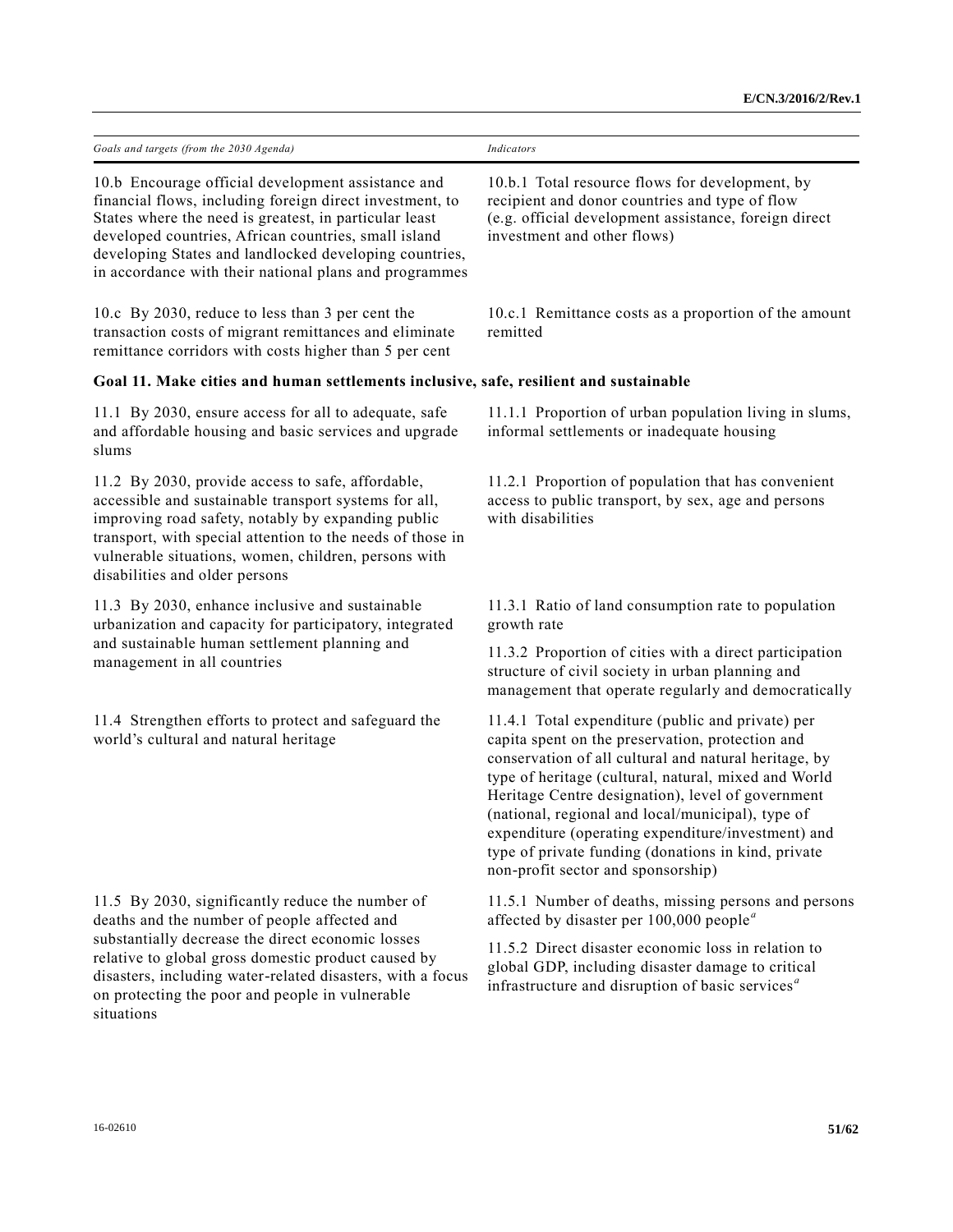| Goals and targets (from the 2030 Agenda)                                                                                                                                                                                                                                                                                                                                                                                       | Indicators                                                                                                                                                                                                                      |
|--------------------------------------------------------------------------------------------------------------------------------------------------------------------------------------------------------------------------------------------------------------------------------------------------------------------------------------------------------------------------------------------------------------------------------|---------------------------------------------------------------------------------------------------------------------------------------------------------------------------------------------------------------------------------|
| 11.6 By 2030, reduce the adverse per capita<br>environmental impact of cities, including by paying<br>special attention to air quality and municipal and other                                                                                                                                                                                                                                                                 | 11.6.1 Proportion of urban solid waste regularly<br>collected and with adequate final discharge out of<br>total urban solid waste generated, by cities                                                                          |
| waste management                                                                                                                                                                                                                                                                                                                                                                                                               | 11.6.2 Annual mean levels of fine particulate matter<br>(e.g. PM2.5 and PM10) in cities (population weighted)                                                                                                                   |
| 11.7 By 2030, provide universal access to safe,<br>inclusive and accessible, green and public spaces, in<br>particular for women and children, older persons and                                                                                                                                                                                                                                                               | 11.7.1 Average share of the built-up area of cities that<br>is open space for public use for all, by sex, age and<br>persons with disabilities                                                                                  |
| persons with disabilities                                                                                                                                                                                                                                                                                                                                                                                                      | 11.7.2 Proportion of persons victim of physical or<br>sexual harassment, by sex, age, disability status and<br>place of occurrence, in the previous 12 months                                                                   |
| 11.a Support positive economic, social and<br>environmental links between urban, peri-urban and rural<br>areas by strengthening national and regional<br>development planning                                                                                                                                                                                                                                                  | 11.a.1 Proportion of population living in cities that<br>implement urban and regional development plans<br>integrating population projections and resource needs,<br>by size of city                                            |
| 11.b By 2020, substantially increase the number of<br>cities and human settlements adopting and<br>implementing integrated policies and plans towards<br>inclusion, resource efficiency, mitigation and adaptation<br>to climate change, resilience to disasters, and develop<br>and implement, in line with the Sendai Framework for<br>Disaster Risk Reduction 2015-2030, holistic disaster<br>risk management at all levels | 11.b.1 Proportion of local governments that adopt and<br>implement local disaster risk reduction strategies in<br>line with the Sendai Framework for Disaster Risk<br>Reduction $2015 - 2030^a$                                 |
|                                                                                                                                                                                                                                                                                                                                                                                                                                | 11.b.2 Number of countries with national and local<br>disaster risk reduction strategies $a$                                                                                                                                    |
| 11.c Support least developed countries, including<br>through financial and technical assistance, in building<br>sustainable and resilient buildings utilizing local<br>materials                                                                                                                                                                                                                                               | 11.c.1 Proportion of financial support to the least<br>developed countries that is allocated to the<br>construction and retrofitting of sustainable, resilient<br>and resource-efficient buildings utilizing local<br>materials |
| Goal 12. Ensure sustainable consumption and production patterns                                                                                                                                                                                                                                                                                                                                                                |                                                                                                                                                                                                                                 |
| 12.1 Implement the 10-Year Framework of Programmes<br>on Sustainable Consumption and Production Patterns,<br>all countries taking action, with developed countries<br>taking the lead, taking into account the development<br>and capabilities of developing countries                                                                                                                                                         | 12.1.1 Number of countries with sustainable<br>consumption and production (SCP) national action<br>plans or SCP mainstreamed as a priority or a target<br>into national policies                                                |
| 12.2 By 2030, achieve the sustainable management and<br>efficient use of natural resources                                                                                                                                                                                                                                                                                                                                     | 12.2.1 Material footprint, material footprint per<br>capita, and material footprint per GDP                                                                                                                                     |
|                                                                                                                                                                                                                                                                                                                                                                                                                                | 12.2.2 Domestic material consumption, domestic<br>material consumption per capita, and domestic<br>material consumption per GDP                                                                                                 |

12.3 By 2030, halve per capita global food waste at the retail and consumer levels and reduce food losses along production and supply chains, including post-harvest losses

12.3.1 Global food loss index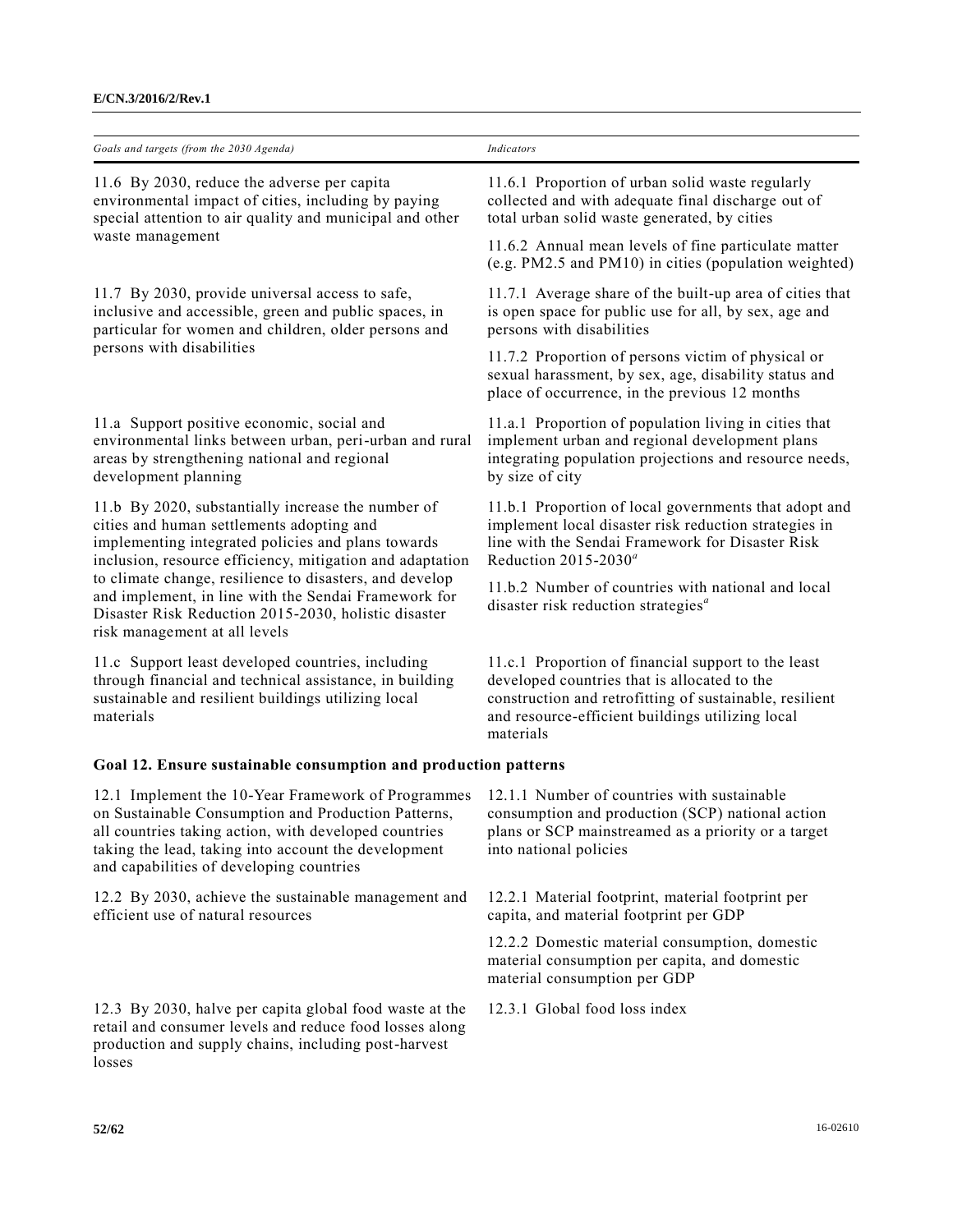| Goals and targets (from the 2030 Agenda)                                                                                                                                                                                                                                                                                                                                                                                                                                                                                                                 | <b>Indicators</b>                                                                                                                                                                                                                                                                |
|----------------------------------------------------------------------------------------------------------------------------------------------------------------------------------------------------------------------------------------------------------------------------------------------------------------------------------------------------------------------------------------------------------------------------------------------------------------------------------------------------------------------------------------------------------|----------------------------------------------------------------------------------------------------------------------------------------------------------------------------------------------------------------------------------------------------------------------------------|
| 12.4 By 2020, achieve the environmentally sound<br>management of chemicals and all wastes throughout<br>their life cycle, in accordance with agreed international<br>frameworks, and significantly reduce their release to air,<br>water and soil in order to minimize their adverse                                                                                                                                                                                                                                                                     | 12.4.1 Number of parties to international multilateral<br>environmental agreements on hazardous waste, and<br>other chemicals that meet their commitments and<br>obligations in transmitting information as required by<br>each relevant agreement                               |
| impacts on human health and the environment                                                                                                                                                                                                                                                                                                                                                                                                                                                                                                              | 12.4.2 Hazardous waste generated per capita and<br>proportion of hazardous waste treated, by type of<br>treatment                                                                                                                                                                |
| 12.5 By 2030, substantially reduce waste generation<br>through prevention, reduction, recycling and reuse                                                                                                                                                                                                                                                                                                                                                                                                                                                | 12.5.1 National recycling rate, tons of material<br>recycled                                                                                                                                                                                                                     |
| 12.6 Encourage companies, especially large and<br>transnational companies, to adopt sustainable practices<br>and to integrate sustainability information into their<br>reporting cycle                                                                                                                                                                                                                                                                                                                                                                   | 12.6.1 Number of companies publishing sustainability<br>reports                                                                                                                                                                                                                  |
| 12.7 Promote public procurement practices that are<br>sustainable, in accordance with national policies and<br>priorities                                                                                                                                                                                                                                                                                                                                                                                                                                | 12.7.1 Number of countries implementing sustainable<br>public procurement policies and action plans                                                                                                                                                                              |
| 12.8 By 2030, ensure that people everywhere have the<br>relevant information and awareness for sustainable<br>development and lifestyles in harmony with nature                                                                                                                                                                                                                                                                                                                                                                                          | 12.8.1 Extent to which (i) global citizenship education<br>and (ii) education for sustainable development<br>(including climate change education) are<br>mainstreamed in (a) national education policies;<br>(b) curricula; (c) teacher education; and (d) student<br>assessment |
| 12.a Support developing countries to strengthen their<br>scientific and technological capacity to move towards<br>more sustainable patterns of consumption and<br>production                                                                                                                                                                                                                                                                                                                                                                             | 12.a.1 Amount of support to developing countries on<br>research and development for sustainable consumption<br>and production and environmentally sound<br>technologies                                                                                                          |
| 12.b Develop and implement tools to monitor<br>sustainable development impacts for sustainable<br>tourism that creates jobs and promotes local culture and<br>products                                                                                                                                                                                                                                                                                                                                                                                   | 12.b.1 Number of sustainable tourism strategies or<br>policies and implemented action plans with agreed<br>monitoring and evaluation tools                                                                                                                                       |
| 12.c Rationalize inefficient fossil-fuel subsidies that<br>encourage wasteful consumption by removing market<br>distortions, in accordance with national circumstances,<br>including by restructuring taxation and phasing out<br>those harmful subsidies, where they exist, to reflect<br>their environmental impacts, taking fully into account<br>the specific needs and conditions of developing<br>countries and minimizing the possible adverse impacts<br>on their development in a manner that protects the poor<br>and the affected communities | 12.c.1 Amount of fossil-fuel subsidies per unit of<br>GDP (production and consumption) and as a<br>proportion of total national expenditure on fossil fuels                                                                                                                      |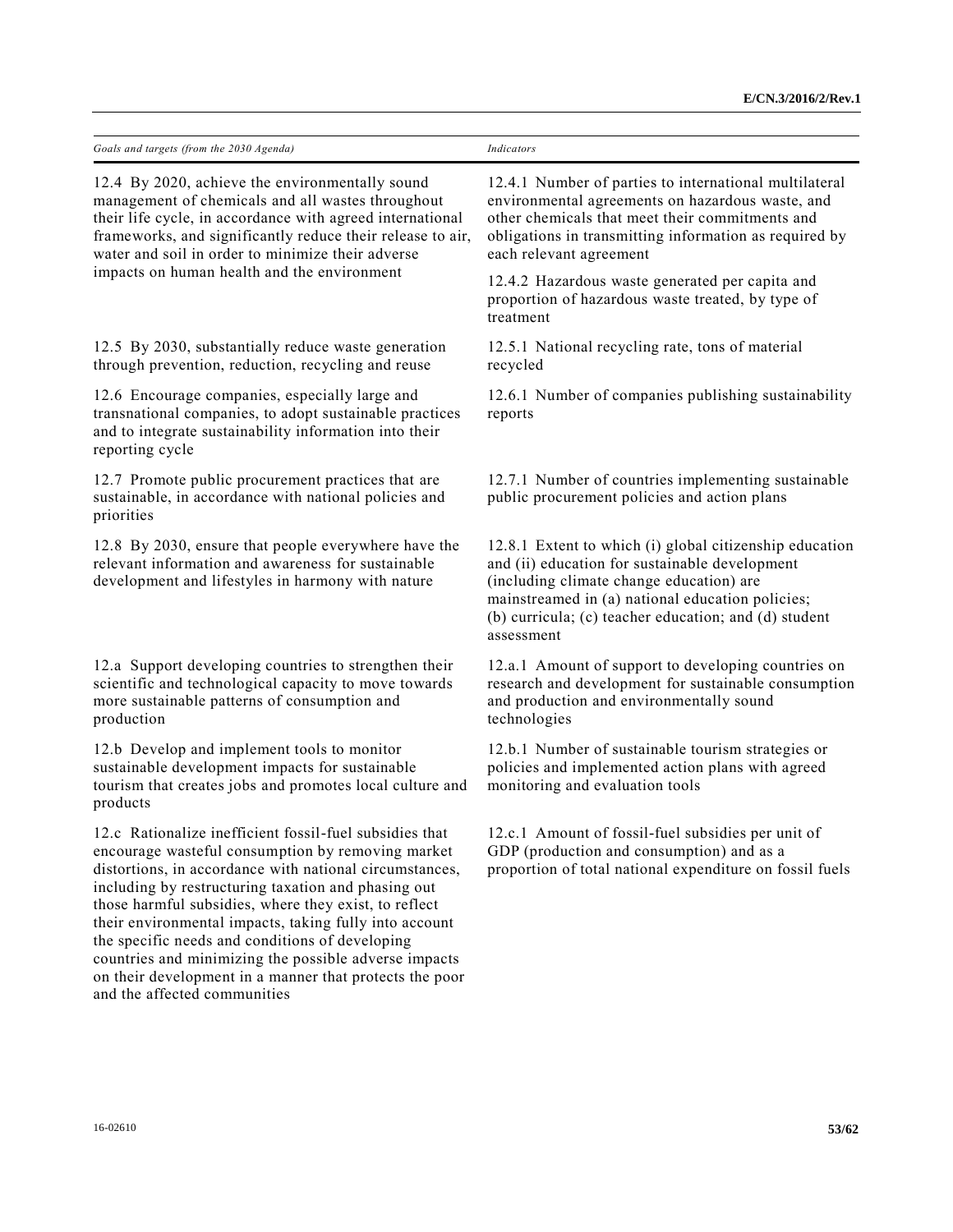| Goals and targets (from the 2030 Agenda)                                                                                                                                                                                                                                                                                                                                                                                                                                  | <b>Indicators</b>                                                                                                                                                                                                                                                                                                                                                                                                                                                                                             |
|---------------------------------------------------------------------------------------------------------------------------------------------------------------------------------------------------------------------------------------------------------------------------------------------------------------------------------------------------------------------------------------------------------------------------------------------------------------------------|---------------------------------------------------------------------------------------------------------------------------------------------------------------------------------------------------------------------------------------------------------------------------------------------------------------------------------------------------------------------------------------------------------------------------------------------------------------------------------------------------------------|
| Goal 13. Take urgent action to combat climate change and its impacts <sup>b</sup>                                                                                                                                                                                                                                                                                                                                                                                         |                                                                                                                                                                                                                                                                                                                                                                                                                                                                                                               |
| 13.1 Strengthen resilience and adaptive capacity to<br>climate-related hazards and natural disasters in all                                                                                                                                                                                                                                                                                                                                                               | 13.1.1 Number of countries with national and local<br>disaster risk reduction strategies $a$                                                                                                                                                                                                                                                                                                                                                                                                                  |
| countries                                                                                                                                                                                                                                                                                                                                                                                                                                                                 | 13.1.2 Number of deaths, missing persons and persons<br>affected by disaster per $100,000$ people <sup><i>a</i></sup>                                                                                                                                                                                                                                                                                                                                                                                         |
| 13.2 Integrate climate change measures into national<br>policies, strategies and planning                                                                                                                                                                                                                                                                                                                                                                                 | 13.2.1 Number of countries that have communicated<br>the establishment or operationalization of an<br>integrated policy/strategy/plan which increases their<br>ability to adapt to the adverse impacts of climate<br>change, and foster climate resilience and low<br>greenhouse gas emissions development in a manner<br>that does not threaten food production (including a<br>national adaptation plan, nationally determined<br>contribution, national communication, biennial update<br>report or other) |
| 13.3 Improve education, awareness-raising and human<br>and institutional capacity on climate change mitigation,<br>adaptation, impact reduction and early warning                                                                                                                                                                                                                                                                                                         | 13.3.1 Number of countries that have integrated<br>mitigation, adaptation, impact reduction and early<br>warning into primary, secondary and tertiary curricula                                                                                                                                                                                                                                                                                                                                               |
|                                                                                                                                                                                                                                                                                                                                                                                                                                                                           | 13.3.2 Number of countries that have communicated<br>the strengthening of institutional, systemic and<br>individual capacity-building to implement adaptation,<br>mitigation and technology transfer, and development<br>actions                                                                                                                                                                                                                                                                              |
| 13.a Implement the commitment undertaken by<br>developed-country parties to the United Nations<br>Framework Convention on Climate Change to a goal of<br>mobilizing jointly \$100 billion annually by 2020 from<br>all sources to address the needs of developing countries<br>in the context of meaningful mitigation actions and<br>transparency on implementation and fully<br>operationalize the Green Climate Fund through its<br>capitalization as soon as possible | 13.a.1 Mobilized amount of United States dollars per<br>year starting in 2020 accountable towards the<br>\$100 billion commitment                                                                                                                                                                                                                                                                                                                                                                             |
| 13.b Promote mechanisms for raising capacity for<br>effective climate change-related planning and<br>management in least developed countries and small<br>island developing States, including focusing on women,<br>youth and local and marginalized communities                                                                                                                                                                                                          | 13.b.1 Number of least developed countries and small<br>island developing States that are receiving specialized<br>support, and amount of support, including finance,<br>technology and capacity-building, for mechanisms for<br>raising capacities for effective climate change-related<br>planning and management, including focusing on<br>women, youth and local and marginalized<br>communities                                                                                                          |

*<sup>b</sup>* Acknowledging that the United Nations Framework Convention on Climate Change is the primary international, intergovernmental forum for negotiating the global response to climate change.

**\_\_\_\_\_\_\_\_\_\_\_\_\_\_\_\_\_\_**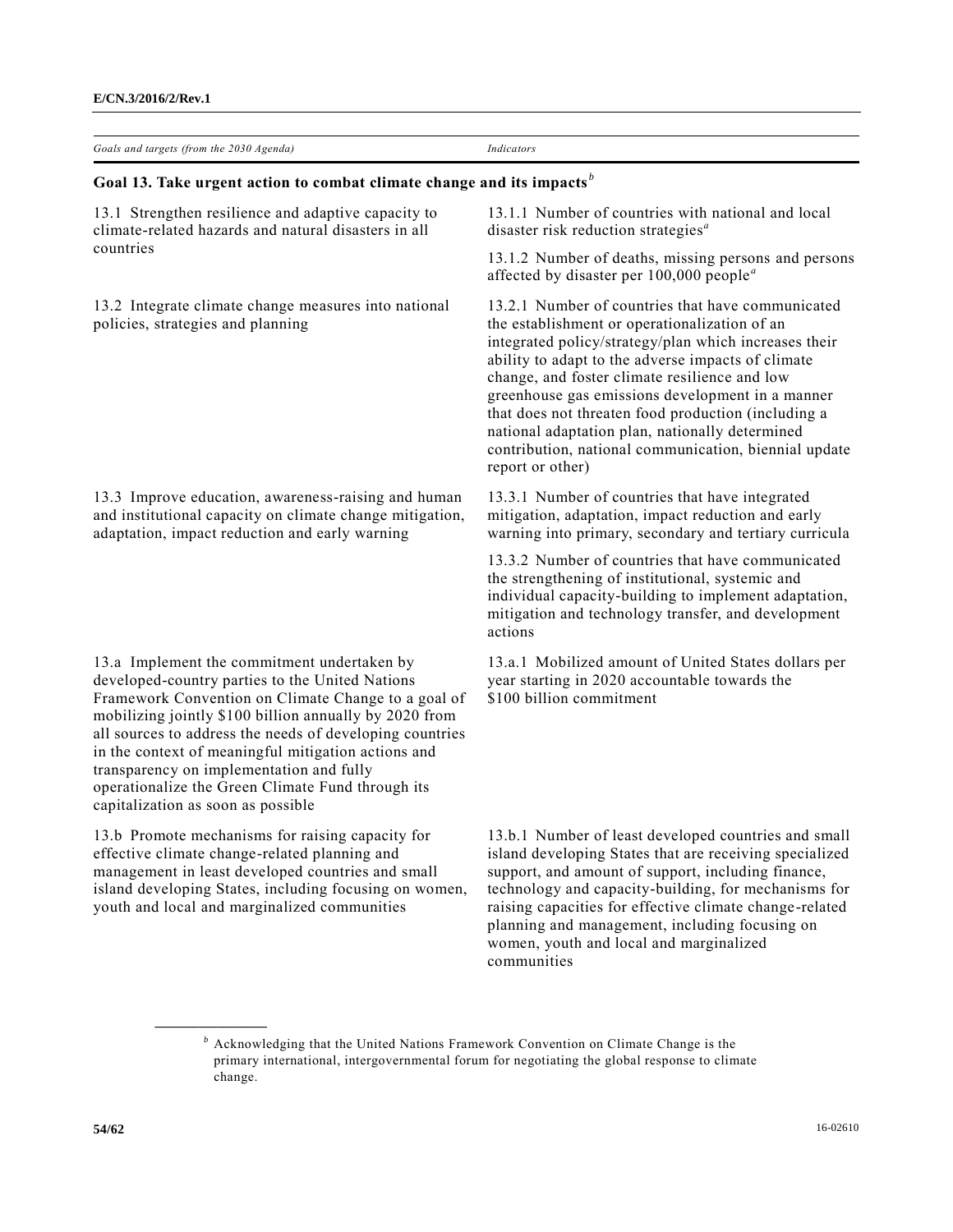| Goals and targets (from the 2030 Agenda) | Indicators |
|------------------------------------------|------------|

#### **Goal 14. Conserve and sustainably use the oceans, seas and marine resources for sustainable development**

14.1 By 2025, prevent and significantly reduce marine pollution of all kinds, in particular from land-based activities, including marine debris and nutrient pollution

14.2 By 2020, sustainably manage and protect marine and coastal ecosystems to avoid significant adverse impacts, including by strengthening their resilience, and take action for their restoration in order to achieve healthy and productive oceans

14.3 Minimize and address the impacts of ocean acidification, including through enhanced scientific cooperation at all levels

14.4 By 2020, effectively regulate harvesting and end overfishing, illegal, unreported and unregulated fishing and destructive fishing practices and implement science-based management plans, in order to restore fish stocks in the shortest time feasible, at least to levels that can produce maximum sustainable yield as determined by their biological characteristics

14.5 By 2020, conserve at least 10 per cent of coastal and marine areas, consistent with national and international law and based on the best available scientific information

14.6 By 2020, prohibit certain forms of fisheries subsidies which contribute to overcapacity and overfishing, eliminate subsidies that contribute to illegal, unreported and unregulated fishing and refrain from introducing new such subsidies, recognizing that appropriate and effective special and differential treatment for developing and least developed countries should be an integral part of the World Trade Organization fisheries subsidies negotiation*<sup>c</sup>*

14.7 By 2030, increase the economic benefits to small island developing States and least developed countries from the sustainable use of marine resources, including through sustainable management of fisheries, aquaculture and tourism

**\_\_\_\_\_\_\_\_\_\_\_\_\_\_\_\_\_\_**

14.1.1 Index of coastal eutrophication and floating plastic debris density

14.2.1 Proportion of national exclusive economic zones managed using ecosystem-based approaches

14.3.1 Average marine acidity (pH) measured at agreed suite of representative sampling stations

14.4.1 Proportion of fish stocks within biologically sustainable levels

14.5.1 Coverage of protected areas in relation to marine areas

14.6.1 Progress by countries in the degree of implementation of international instruments aiming to combat illegal, unreported and unregulated fishing

14.7.1 Sustainable fisheries as a percentage of GDP in small island developing States, least developed countries and all countries

*c* Taking into account ongoing World Trade Organization negotiations, the Doha Development Agenda and the Hong Kong ministerial mandate.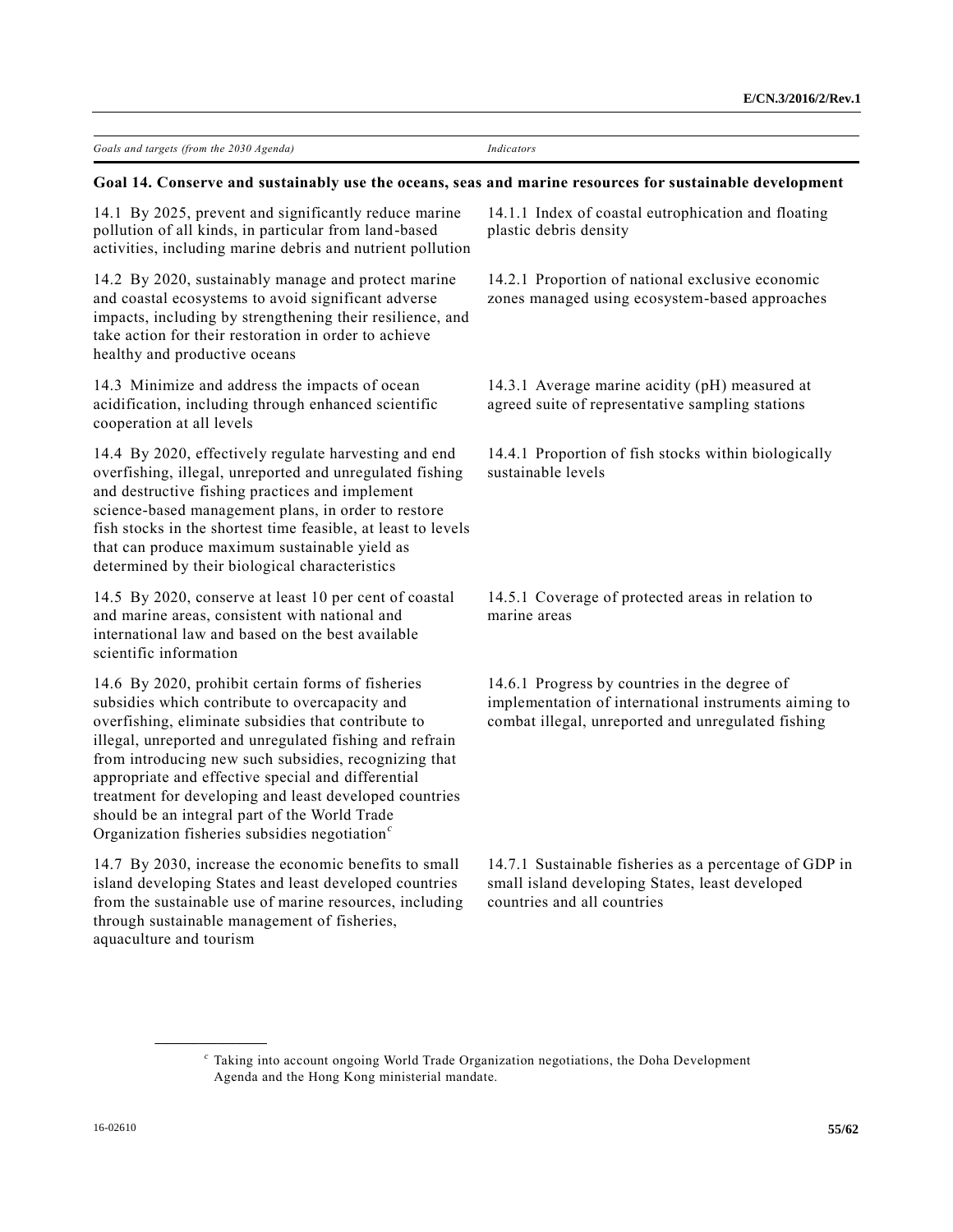| E/CN.3/2016/2/Rev.1 |  |
|---------------------|--|
|---------------------|--|

| Goals and targets (from the 2030 Agenda)                                                                                                                                                                                                                                                                                                                                                                                                                              | Indicators                                                                                                                                                                                                                                                                                                                                                           |
|-----------------------------------------------------------------------------------------------------------------------------------------------------------------------------------------------------------------------------------------------------------------------------------------------------------------------------------------------------------------------------------------------------------------------------------------------------------------------|----------------------------------------------------------------------------------------------------------------------------------------------------------------------------------------------------------------------------------------------------------------------------------------------------------------------------------------------------------------------|
| 14.a Increase scientific knowledge, develop research<br>capacity and transfer marine technology, taking into<br>account the Intergovernmental Oceanographic<br>Commission Criteria and Guidelines on the Transfer of<br>Marine Technology, in order to improve ocean health<br>and to enhance the contribution of marine biodiversity<br>to the development of developing countries, in<br>particular small island developing States and least<br>developed countries | 14.a.1 Proportion of total research budget allocated to<br>research in the field of marine technology                                                                                                                                                                                                                                                                |
| 14.b Provide access for small-scale artisanal fishers to<br>marine resources and markets                                                                                                                                                                                                                                                                                                                                                                              | 14.b.1 Progress by countries in the degree of<br>application of a legal/regulatory/policy/institutional<br>framework which recognizes and protects access<br>rights for small-scale fisheries                                                                                                                                                                        |
| 14.c Enhance the conservation and sustainable use of<br>oceans and their resources by implementing<br>international law as reflected in the United Nations<br>Convention on the Law of the Sea, which provides the<br>legal framework for the conservation and sustainable<br>use of oceans and their resources, as recalled in<br>paragraph 158 of "The future we want"                                                                                              | 14.c.1 Number of countries making progress in<br>ratifying, accepting and implementing through legal,<br>policy and institutional frameworks, ocean-related<br>instruments that implement international law, as<br>reflected in the United Nation Convention on the Law<br>of the Sea, for the conservation and sustainable use of<br>the oceans and their resources |
| Goal 15. Protect, restore and promote sustainable use of terrestrial ecosystems, sustainably manage<br>forests, combat desertification, and halt and reverse land degradation and halt biodiversity loss                                                                                                                                                                                                                                                              |                                                                                                                                                                                                                                                                                                                                                                      |
| 15.1 By 2020, ensure the conservation, restoration and                                                                                                                                                                                                                                                                                                                                                                                                                | 15.1.1 Forest area as a proportion of total land area                                                                                                                                                                                                                                                                                                                |
| sustainable use of terrestrial and inland freshwater<br>ecosystems and their services, in particular forests,<br>wetlands, mountains and drylands, in line with<br>obligations under international agreements                                                                                                                                                                                                                                                         | 15.1.2 Proportion of important sites for terrestrial and<br>freshwater biodiversity that are covered by protected<br>areas, by ecosystem type                                                                                                                                                                                                                        |
| 15.2 By 2020, promote the implementation of<br>sustainable management of all types of forests, halt<br>deforestation, restore degraded forests and substantially<br>increase afforestation and reforestation globally                                                                                                                                                                                                                                                 | 15.2.1 Progress towards sustainable forest<br>management                                                                                                                                                                                                                                                                                                             |
| 15.3 By 2030, combat desertification, restore degraded<br>land and soil, including land affected by desertification,<br>drought and floods, and strive to achieve a land<br>degradation-neutral world                                                                                                                                                                                                                                                                 | 15.3.1 Proportion of land that is degraded over total<br>land area                                                                                                                                                                                                                                                                                                   |
| 15.4 By 2030, ensure the conservation of mountain<br>ecosystems, including their biodiversity, in order to                                                                                                                                                                                                                                                                                                                                                            | 15.4.1 Coverage by protected areas of important sites<br>for mountain biodiversity                                                                                                                                                                                                                                                                                   |
| enhance their capacity to provide benefits that are<br>essential for sustainable development                                                                                                                                                                                                                                                                                                                                                                          | 15.4.2 Mountain Green Cover Index                                                                                                                                                                                                                                                                                                                                    |
| 15.5 Take urgent and significant action to reduce the<br>degradation of natural habitats, halt the loss of<br>biodiversity and, by 2020, protect and prevent the<br>extinction of threatened species                                                                                                                                                                                                                                                                  | 15.5.1 Red List Index                                                                                                                                                                                                                                                                                                                                                |
|                                                                                                                                                                                                                                                                                                                                                                                                                                                                       |                                                                                                                                                                                                                                                                                                                                                                      |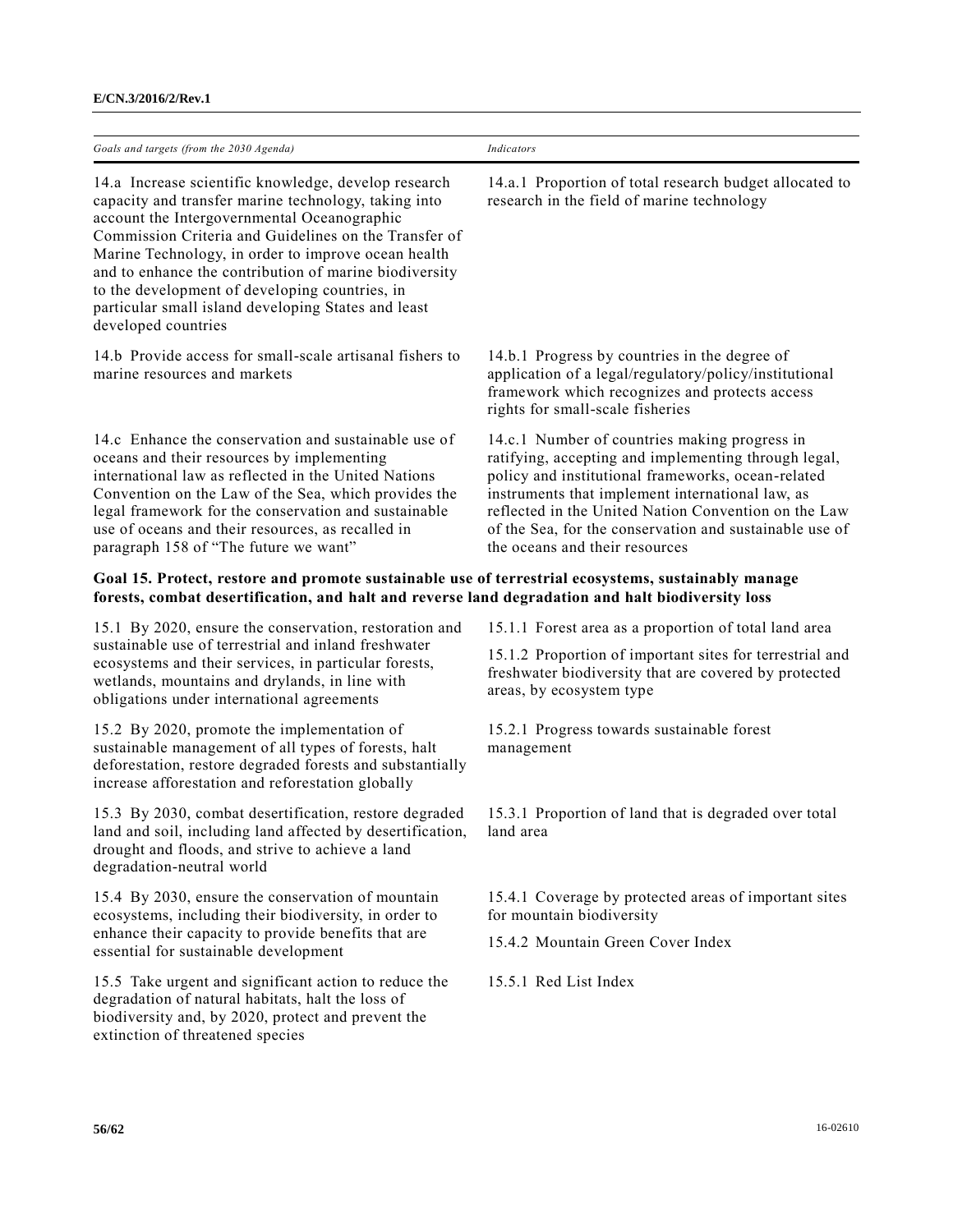| Goals and targets (from the 2030 Agenda)                                                                                                                                                                                                                     | Indicators                                                                                                                                                     |
|--------------------------------------------------------------------------------------------------------------------------------------------------------------------------------------------------------------------------------------------------------------|----------------------------------------------------------------------------------------------------------------------------------------------------------------|
| 15.6 Promote fair and equitable sharing of the benefits<br>arising from the utilization of genetic resources and<br>promote appropriate access to such resources, as<br>internationally agreed                                                               | 15.6.1 Number of countries that have adopted<br>legislative, administrative and policy frameworks to<br>ensure fair and equitable sharing of benefits          |
| 15.7 Take urgent action to end poaching and trafficking<br>of protected species of flora and fauna and address both<br>demand and supply of illegal wildlife products                                                                                        | 15.7.1 Proportion of traded wildlife that was poached<br>or illicitly trafficked                                                                               |
| 15.8 By 2020, introduce measures to prevent the<br>introduction and significantly reduce the impact of<br>invasive alien species on land and water ecosystems and<br>control or eradicate the priority species                                               | 15.8.1 Proportion of countries adopting relevant<br>national legislation and adequately resourcing the<br>prevention or control of invasive alien species      |
| 15.9 By 2020, integrate ecosystem and biodiversity<br>values into national and local planning, development<br>processes, poverty reduction strategies and accounts                                                                                           | 15.9.1 Progress towards national targets established in<br>accordance with Aichi Biodiversity Target 2 of the<br>Strategic Plan for Biodiversity 2011-2020     |
| 15.a Mobilize and significantly increase financial<br>resources from all sources to conserve and sustainably<br>use biodiversity and ecosystems                                                                                                              | 15.a.1 Official development assistance and public<br>expenditure on conservation and sustainable use of<br>biodiversity and ecosystems                         |
| 15.b Mobilize significant resources from all sources<br>and at all levels to finance sustainable forest<br>management and provide adequate incentives to<br>developing countries to advance such management,<br>including for conservation and reforestation | 15.b.1 Official development assistance and public<br>expenditure on conservation and sustainable use of<br>biodiversity and ecosystems                         |
| 15.c Enhance global support for efforts to combat<br>poaching and trafficking of protected species, including<br>by increasing the capacity of local communities to<br>pursue sustainable livelihood opportunities                                           | 15.c.1 Proportion of traded wildlife that was poached<br>or illicitly trafficked                                                                               |
| Goal 16. Promote peaceful and inclusive societies for sustainable development, provide access to justice for<br>all and build effective, accountable and inclusive institutions at all levels                                                                |                                                                                                                                                                |
| 16.1 Significantly reduce all forms of violence and<br>related death rates everywhere                                                                                                                                                                        | 16.1.1 Number of victims of intentional homicide per<br>100,000 population, by sex and age                                                                     |
|                                                                                                                                                                                                                                                              | 16.1.2 Conflict-related deaths per 100,000 population,<br>by sex, age and cause                                                                                |
|                                                                                                                                                                                                                                                              | 16.1.3 Proportion of population subjected to physical,<br>psychological or sexual violence in the previous<br>12 months                                        |
|                                                                                                                                                                                                                                                              | 16.1.4 Proportion of population that feel safe walking<br>alone around the area they live                                                                      |
| 16.2 End abuse, exploitation, trafficking and all forms<br>of violence against and torture of children                                                                                                                                                       | 16.2.1 Proportion of children aged 1-17 years who<br>experienced any physical punishment and/or<br>psychological aggression by caregivers in the past<br>month |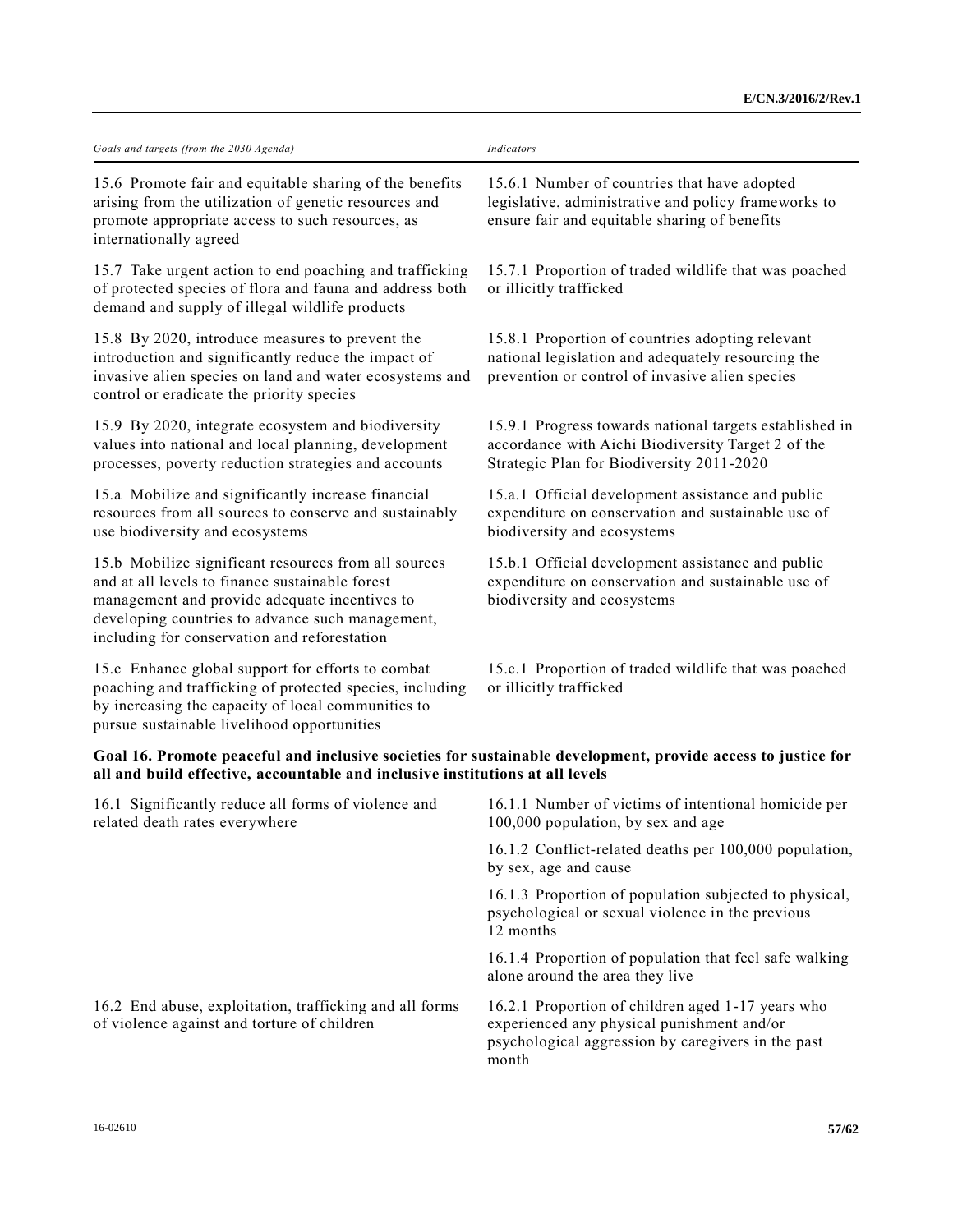| Goals and targets (from the 2030 Agenda)                                                                               | <b>Indicators</b>                                                                                                                                                                                                                     |
|------------------------------------------------------------------------------------------------------------------------|---------------------------------------------------------------------------------------------------------------------------------------------------------------------------------------------------------------------------------------|
|                                                                                                                        | 16.2.2 Number of victims of human trafficking per<br>100,000 population, by sex, age and form of<br>exploitation                                                                                                                      |
|                                                                                                                        | 16.2.3 Proportion of young women and men aged<br>18-29 years who experienced sexual violence by<br>age 18                                                                                                                             |
| 16.3 Promote the rule of law at the national and<br>international levels and ensure equal access to justice<br>for all | 16.3.1 Proportion of victims of violence in the<br>previous 12 months who reported their victimization<br>to competent authorities or other officially recognized<br>conflict resolution mechanisms                                   |
|                                                                                                                        | 16.3.2 Unsentenced detainees as a proportion of<br>overall prison population                                                                                                                                                          |
| 16.4 By 2030, significantly reduce illicit financial and<br>arms flows, strengthen the recovery and return of stolen   | 16.4.1 Total value of inward and outward illicit<br>financial flows (in current United States dollars)                                                                                                                                |
| assets and combat all forms of organized crime                                                                         | 16.4.2 Proportion of seized small arms and light<br>weapons that are recorded and traced, in accordance<br>with international standards and legal instruments                                                                         |
| 16.5 Substantially reduce corruption and bribery in all<br>their forms                                                 | 16.5.1 Proportion of persons who had at least one<br>contact with a public official and who paid a bribe to a<br>public official, or were asked for a bribe by those<br>public officials, during the previous 12 months               |
|                                                                                                                        | 16.5.2 Proportion of businesses that had at least one<br>contact with a public official and that paid a bribe to a<br>public official, or were asked for a bribe by those<br>public officials during the previous 12 months           |
| 16.6 Develop effective, accountable and transparent<br>institutions at all levels                                      | 16.6.1 Primary government expenditures as a<br>proportion of original approved budget, by sector (or<br>by budget codes or similar)                                                                                                   |
|                                                                                                                        | 16.6.2 Proportion of the population satisfied with their<br>last experience of public services                                                                                                                                        |
| 16.7 Ensure responsive, inclusive, participatory and<br>representative decision-making at all levels                   | 16.7.1 Proportions of positions (by sex, age, persons<br>with disabilities and population groups) in public<br>institutions (national and local legislatures, public<br>service, and judiciary) compared to national<br>distributions |
|                                                                                                                        | 16.7.2 Proportion of population who believe decision-<br>making is inclusive and responsive, by sex, age,<br>disability and population group                                                                                          |
| 16.8 Broaden and strengthen the participation of<br>developing countries in the institutions of global<br>governance   | 16.8.1 Proportion of members and voting rights of<br>developing countries in international organizations                                                                                                                              |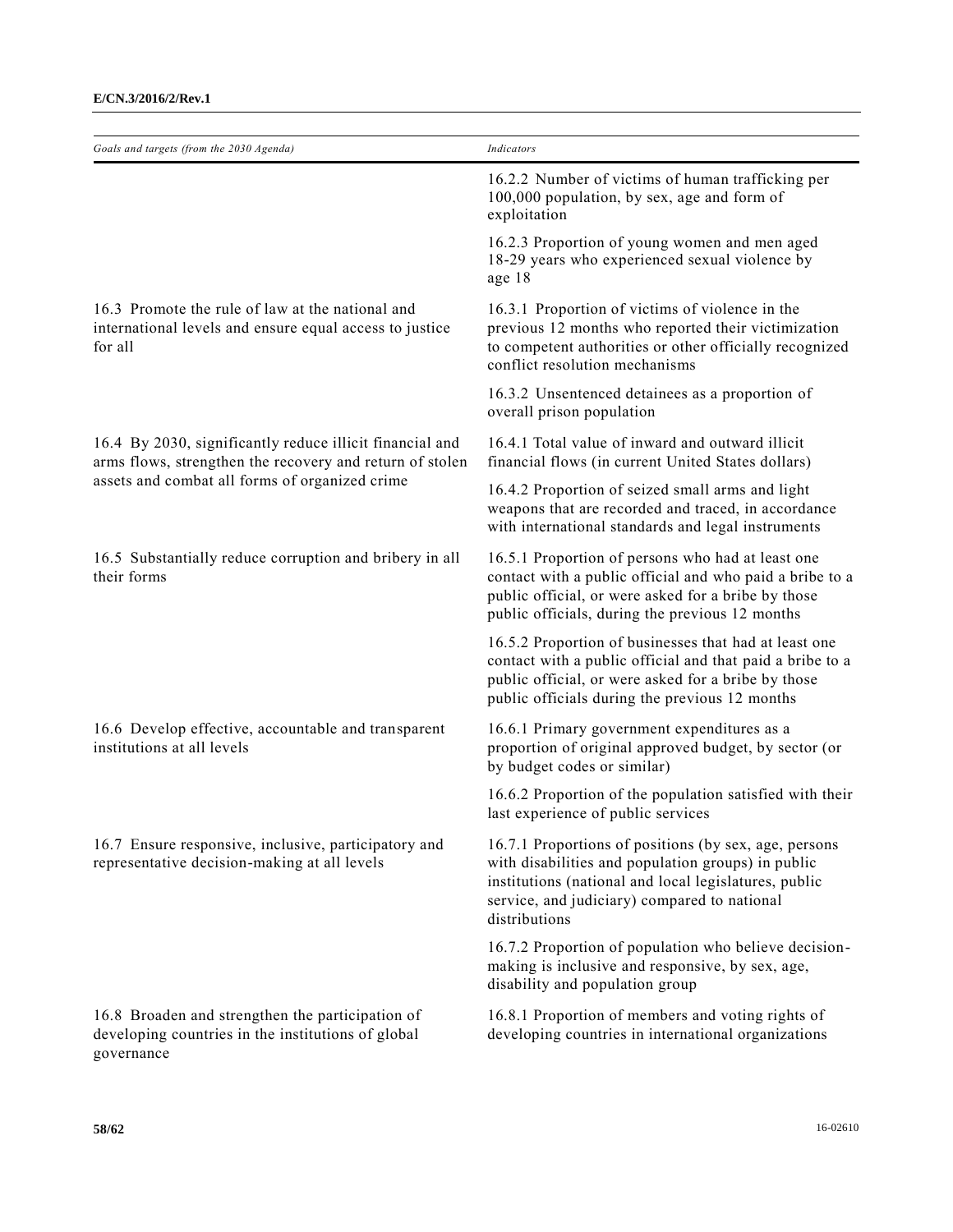| Goals and targets (from the 2030 Agenda)                                                                                                                                                                                             | Indicators                                                                                                                                                                                                                                    |
|--------------------------------------------------------------------------------------------------------------------------------------------------------------------------------------------------------------------------------------|-----------------------------------------------------------------------------------------------------------------------------------------------------------------------------------------------------------------------------------------------|
| 16.9 By 2030, provide legal identity for all, including<br>birth registration                                                                                                                                                        | 16.9.1 Proportion of children under 5 years of age<br>whose births have been registered with a civil<br>authority, by age                                                                                                                     |
| 16.10 Ensure public access to information and protect<br>fundamental freedoms, in accordance with national<br>legislation and international agreements                                                                               | 16.10.1 Number of verified cases of killing,<br>kidnapping, enforced disappearance, arbitrary<br>detention and torture of journalists, associated media<br>personnel, trade unionists and human rights advocates<br>in the previous 12 months |
|                                                                                                                                                                                                                                      | 16.10.2 Number of countries that adopt and implement<br>constitutional, statutory and/or policy guarantees for<br>public access to information                                                                                                |
| 16.a Strengthen relevant national institutions, including<br>through international cooperation, for building capacity<br>at all levels, in particular in developing countries, to<br>prevent violence and combat terrorism and crime | 16.a.1 Existence of independent national human rights<br>institutions in compliance with the Paris Principles                                                                                                                                 |
| 16.b Promote and enforce non-discriminatory laws and<br>policies for sustainable development                                                                                                                                         | 16.b.1 Proportion of population reporting having<br>personally felt discriminated against or harassed in the<br>previous 12 months on the basis of a ground of<br>discrimination prohibited under international human<br>rights law           |
| Goal 17. Strengthen the means of implementation and revitalize the Global Partnership for<br><b>Sustainable Development</b>                                                                                                          |                                                                                                                                                                                                                                               |

# **Finance**

17.1 Strengthen domestic resource mobilization, including through international support to developing countries, to improve domestic capacity for tax and other revenue collection

17.2 Developed countries to implement fully their official development assistance commitments, including the commitment by many developed countries to achieve the target of 0.7 per cent of gross national income for official development assistance (ODA/GNI) to developing countries and 0.15 to 0.20 per cent of ODA/GNI to least developed countries; ODA providers are encouraged to consider setting a target to provide at least 0.20 per cent of ODA/GNI to least developed countries

17.3 Mobilize additional financial resources for developing countries from multiple sources

17.1.1 Total government revenue as a proportion of GDP, by source

17.1.2 Proportion of domestic budget funded by domestic taxes

17.2.1 Net official development assistance, total and to least developed countries, as a proportion of the Organization for Economic Cooperation and Development (OECD) Development Assistance Committee donors' gross national income (GNI)

17.3.1 Foreign direct investments (FDI), official development assistance and South-South Cooperation as a proportion of total domestic budget

17.3.2 Volume of remittances (in United States dollars) as a proportion of total GDP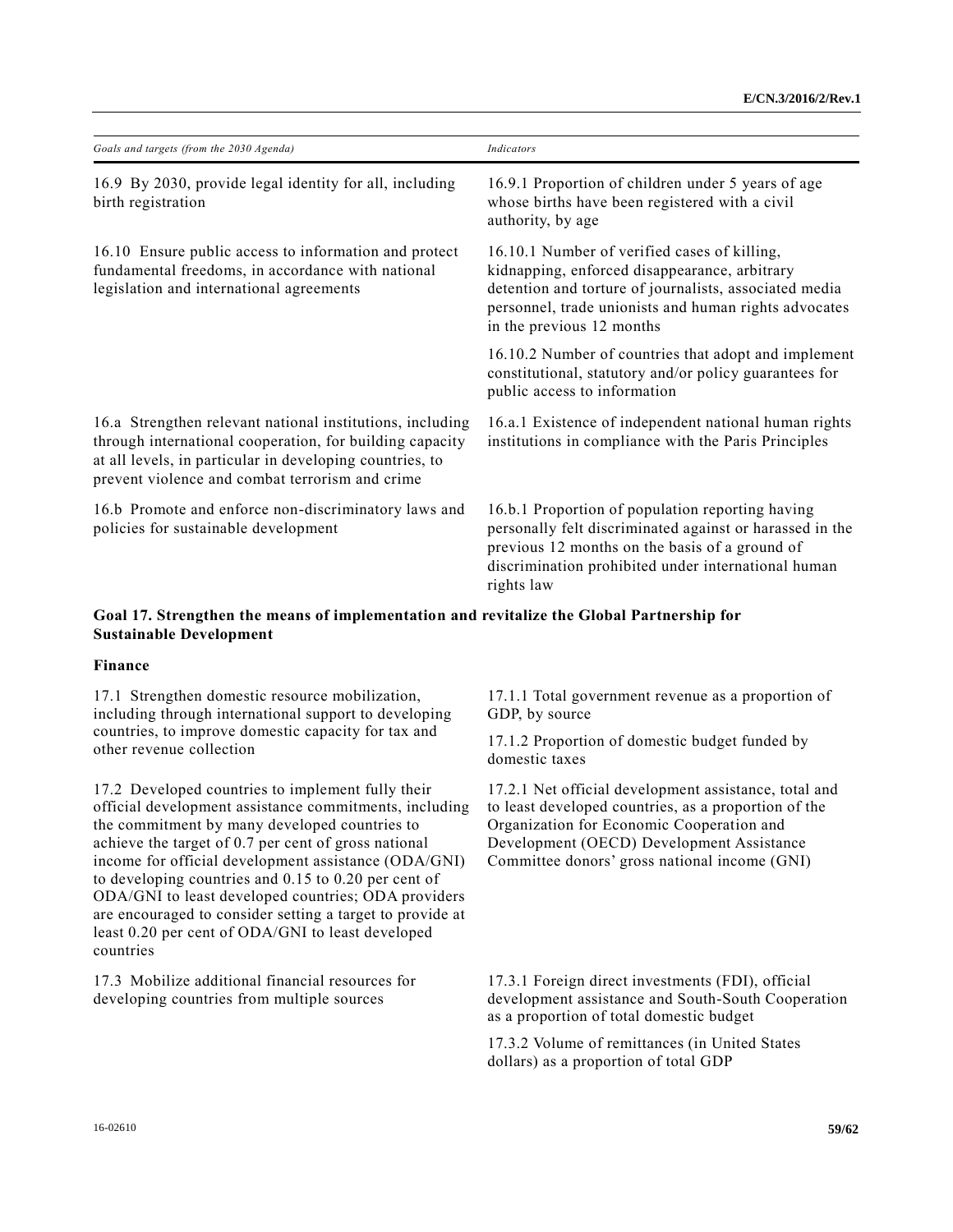| Goals and targets (from the 2030 Agenda)                                                                                                                                                                                                                                                               | Indicators                                                                                                                                                                        |
|--------------------------------------------------------------------------------------------------------------------------------------------------------------------------------------------------------------------------------------------------------------------------------------------------------|-----------------------------------------------------------------------------------------------------------------------------------------------------------------------------------|
| 17.4 Assist developing countries in attaining long-term<br>debt sustainability through coordinated policies aimed<br>at fostering debt financing, debt relief and debt<br>restructuring, as appropriate, and address the external<br>debt of highly indebted poor countries to reduce debt<br>distress | 17.4.1 Debt service as a proportion of exports of<br>goods and services                                                                                                           |
| 17.5 Adopt and implement investment promotion<br>regimes for least developed countries                                                                                                                                                                                                                 | 17.5.1 Number of countries that adopt and implement<br>investment promotion regimes for least developed<br>countries                                                              |
| <b>Technology</b>                                                                                                                                                                                                                                                                                      |                                                                                                                                                                                   |
| 17.6 Enhance North-South, South-South and triangular<br>regional and international cooperation on and access to<br>science, technology and innovation and enhance                                                                                                                                      | 17.6.1 Number of science and/or technology<br>cooperation agreements and programmes between<br>countries, by type of cooperation                                                  |
| knowledge-sharing on mutually agreed terms, including<br>through improved coordination among existing<br>mechanisms, in particular at the United Nations level,<br>and through a global technology facilitation mechanism                                                                              | 17.6.2 Fixed Internet broadband subscriptions per<br>100 inhabitants, by speed                                                                                                    |
| 17.7 Promote the development, transfer, dissemination<br>and diffusion of environmentally sound technologies to<br>developing countries on favourable terms, including on<br>concessional and preferential terms, as mutually agreed                                                                   | 17.7.1 Total amount of approved funding for<br>developing countries to promote the development,<br>transfer, dissemination and diffusion of<br>environmentally sound technologies |
| 17.8 Fully operationalize the technology bank and<br>science, technology and innovation capacity-building<br>mechanism for least developed countries by 2017 and<br>enhance the use of enabling technology, in particular<br>information and communications technology                                 | 17.8.1 Proportion of individuals using the Internet                                                                                                                               |
| Capacity-building                                                                                                                                                                                                                                                                                      |                                                                                                                                                                                   |
| 17.9 Enhance international support for implementing<br>effective and targeted capacity-building in developing<br>countries to support national plans to implement all the<br>Sustainable Development Goals, including through                                                                          | 17.9.1 Dollar value of financial and technical<br>assistance (including through North-South, South-<br>South and triangular cooperation) committed to<br>developing countries     |

# **Trade**

17.10 Promote a universal, rules-based, open, non-discriminatory and equitable multilateral trading system under the World Trade Organization, including through the conclusion of negotiations under its Doha Development Agenda

North-South, South-South and triangular cooperation

17.10.1 Worldwide weighted tariff-average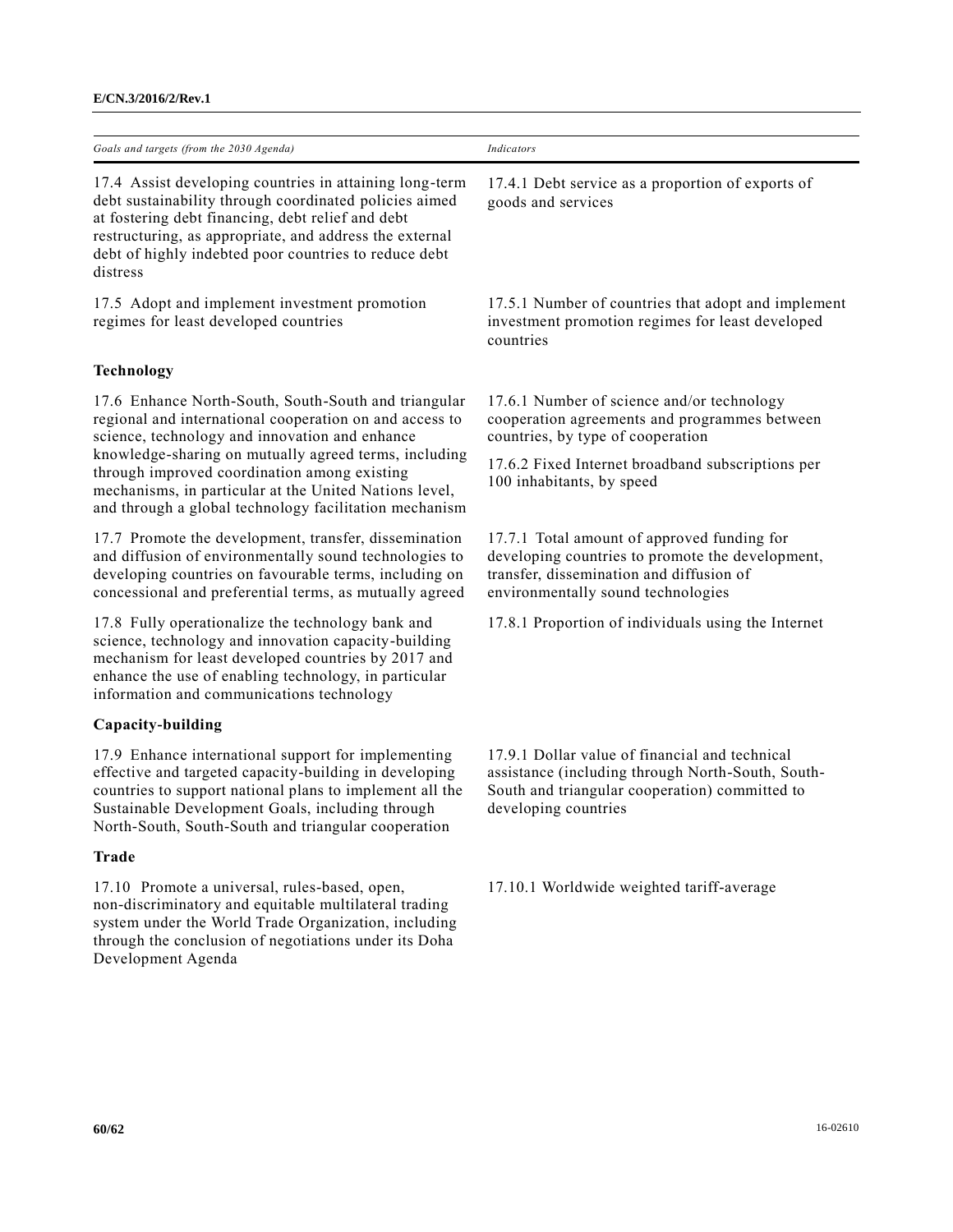| Goals and targets (from the 2030 Agenda)                                                                                                                                                                                                                                                                                                                                                                                         | <b>Indicators</b>                                                                                                                                                                                                                     |
|----------------------------------------------------------------------------------------------------------------------------------------------------------------------------------------------------------------------------------------------------------------------------------------------------------------------------------------------------------------------------------------------------------------------------------|---------------------------------------------------------------------------------------------------------------------------------------------------------------------------------------------------------------------------------------|
| 17.11 Significantly increase the exports of developing<br>countries, in particular with a view to doubling the least<br>developed countries' share of global exports by 2020                                                                                                                                                                                                                                                     | 17.11.1 Developing countries' and least developed<br>countries' share of global exports                                                                                                                                               |
| 17.12 Realize timely implementation of duty-free and<br>quota-free market access on a lasting basis for all least<br>developed countries, consistent with World Trade<br>Organization decisions, including by ensuring that<br>preferential rules of origin applicable to imports from<br>least developed countries are transparent and simple,<br>and contribute to facilitating market access                                  | 17.12.1 Average tariffs faced by developing countries,<br>least developed countries and small island developing<br><b>States</b>                                                                                                      |
| <b>Systemic issues</b>                                                                                                                                                                                                                                                                                                                                                                                                           |                                                                                                                                                                                                                                       |
| Policy and institutional coherence                                                                                                                                                                                                                                                                                                                                                                                               |                                                                                                                                                                                                                                       |
| 17.13 Enhance global macroeconomic stability,<br>including through policy coordination and policy<br>coherence                                                                                                                                                                                                                                                                                                                   | 17.13.1 Macroeconomic Dashboard                                                                                                                                                                                                       |
| 17.14 Enhance policy coherence for sustainable<br>development                                                                                                                                                                                                                                                                                                                                                                    | 17.14.1 Number of countries with mechanisms in<br>place to enhance policy coherence of sustainable<br>development                                                                                                                     |
| 17.15 Respect each country's policy space and<br>leadership to establish and implement policies for<br>poverty eradication and sustainable development                                                                                                                                                                                                                                                                           | 17.15.1 Extent of use of country-owned results<br>frameworks and planning tools by providers of<br>development cooperation                                                                                                            |
| Multi-stakeholder partnerships                                                                                                                                                                                                                                                                                                                                                                                                   |                                                                                                                                                                                                                                       |
| 17.16 Enhance the Global Partnership for Sustainable<br>Development, complemented by multi-stakeholder<br>partnerships that mobilize and share knowledge,<br>expertise, technology and financial resources, to support<br>the achievement of the Sustainable Development Goals<br>in all countries, in particular developing countries                                                                                           | 17.16.1 Number of countries reporting progress in<br>multi-stakeholder development effectiveness<br>monitoring frameworks that support the achievement<br>of the sustainable development goals                                        |
| 17.17 Encourage and promote effective public, public-<br>private and civil society partnerships, building on the<br>experience and resourcing strategies of partnerships                                                                                                                                                                                                                                                         | 17.17.1 Amount of United States dollars committed to<br>public-private and civil society partnerships                                                                                                                                 |
| Data, monitoring and accountability                                                                                                                                                                                                                                                                                                                                                                                              |                                                                                                                                                                                                                                       |
| 17.18 By 2020, enhance capacity-building support to<br>developing countries, including for least developed<br>countries and small island developing States, to increase<br>significantly the availability of high-quality, timely and<br>reliable data disaggregated by income, gender, age,<br>race, ethnicity, migratory status, disability, geographic<br>location and other characteristics relevant in national<br>contexts | 17.18.1 Proportion of sustainable development<br>indicators produced at the national level with full<br>disaggregation when relevant to the target, in<br>accordance with the Fundamental Principles of<br><b>Official Statistics</b> |
|                                                                                                                                                                                                                                                                                                                                                                                                                                  | 17.18.2 Number of countries that have national<br>statistical legislation that complies with the<br>Fundamental Principles of Official Statistics                                                                                     |